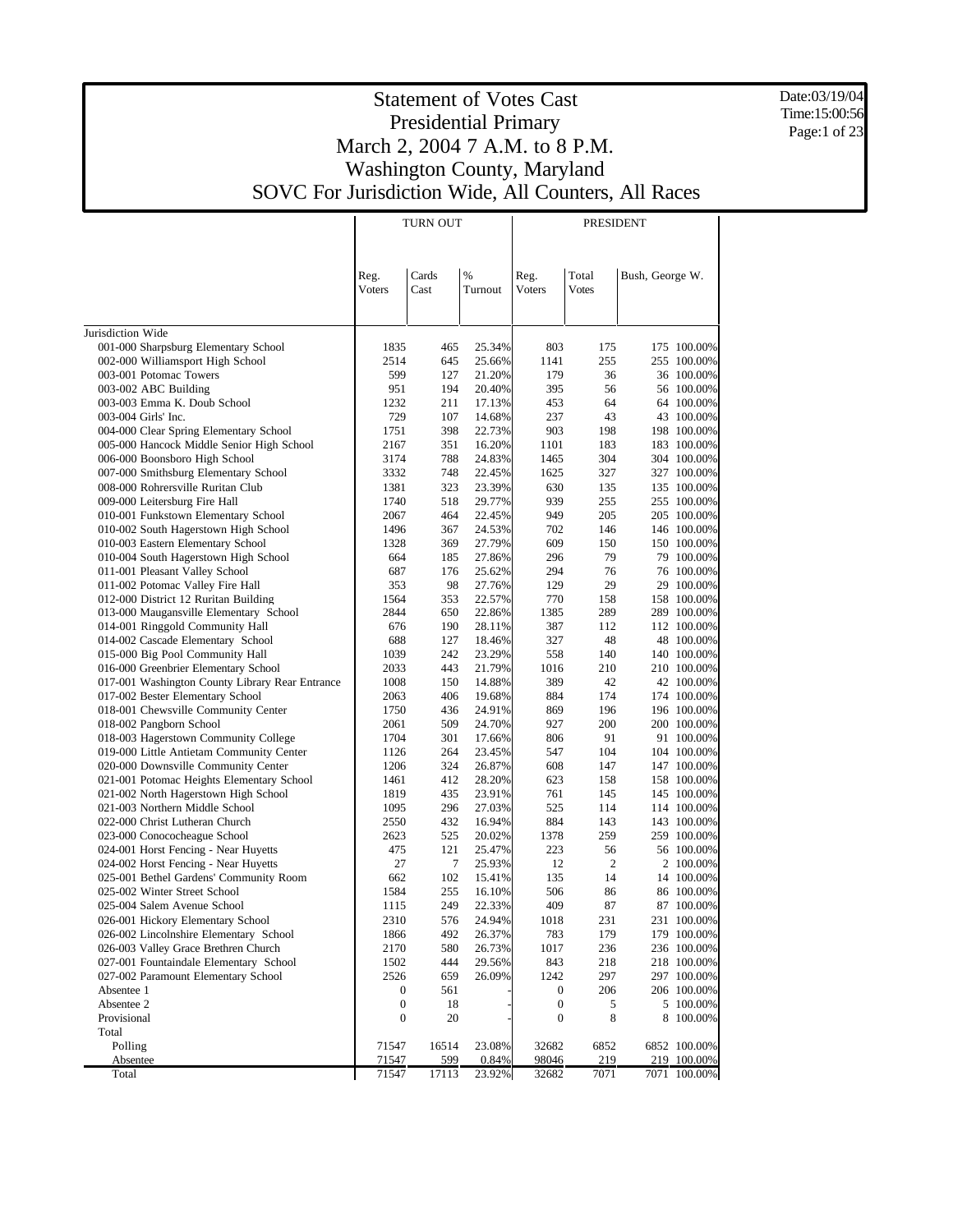Date:03/19/04 Time:15:00:57 Page:2 of 23

| Total<br>Reg.<br>Bly, Ray<br>Gordon, Earl S.<br>Jennings, Dorothy<br>Kodak, James A.<br>Voters<br>Votes<br>Co<br>Jurisdiction Wide<br>001-000 Sharpsburg Elementary School<br>803<br>129<br>8<br>6.20%<br>12<br>9.30%<br>12.40%<br>6<br>16<br>4.65%<br>002-000 Williamsport High School<br>176<br>6.82%<br>17<br>20<br>9<br>1141<br>12<br>9.66%<br>11.36%<br>5.11%<br>179<br>3.23%<br>3<br>19.35%<br>$\mathbf{1}$<br>003-001 Potomac Towers<br>31<br>1<br>9.68%<br>6<br>3.23%<br>395<br>43<br>3<br>6.98%<br>3<br>11.63%<br>$\overline{c}$<br>003-002 ABC Building<br>6.98%<br>5<br>4.65%<br>453<br>51<br>4<br>5<br>$\mathbf{1}$<br>003-003 Emma K. Doub School<br>7.84%<br>9.80%<br>11.76%<br>1.96%<br>6<br>237<br>35<br>14.29%<br>5<br>14.29%<br>$\overline{c}$<br>003-004 Girls' Inc.<br>17.14%<br>5<br>5.71%<br>6<br>9<br>903<br>8<br>5.67%<br>9.93%<br>7.80%<br>004-000 Clear Spring Elementary School<br>141<br>14<br>11<br>6.38%<br>005-000 Hancock Middle Senior High School<br>148<br>4<br>2.70%<br>5<br>3.38%<br>1101<br>13<br>8.78%<br>14<br>9.46%<br>235<br>006-000 Boonsboro High School<br>13<br>5.53%<br>18<br>7.66%<br>21<br>8.94%<br>10<br>4.26%<br>1465<br>234<br>4.70%<br>28<br>11.97%<br>23<br>9.83%<br>007-000 Smithsburg Elementary School<br>1625<br>11<br>13<br>5.56%<br>96<br>$7\phantom{.0}$<br>7.29%<br>5<br>008-000 Rohrersville Ruritan Club<br>630<br>12<br>12.50%<br>11<br>11.46%<br>5.21%<br>939<br>10<br>6.17%<br>11.73%<br>7.41%<br>6<br>3.70%<br>009-000 Leitersburg Fire Hall<br>162<br>19<br>12<br>010-001 Funkstown Elementary School<br>160<br>9.38%<br>11.88%<br>8<br>949<br>15<br>10<br>6.25%<br>19<br>5.00%<br>010-002 South Hagerstown High School<br>122<br>4.92%<br>9.02%<br>9.02%<br>5<br>702<br>6<br>11<br>11<br>4.10%<br>9<br>9.73%<br>$\overline{4}$<br>010-003 Eastern Elementary School<br>609<br>113<br>7.96%<br>11<br>14.16%<br>3.54%<br>16<br>296<br>58<br>2<br>8<br>13.79%<br>$\boldsymbol{2}$<br>3.45%<br>010-004 South Hagerstown High School<br>3.45%<br>10<br>17.24%<br>011-001 Pleasant Valley School<br>294<br>56<br>2<br>8<br>14.29%<br>2<br>3.57%<br>8<br>14.29%<br>3.57%<br>011-002 Potomac Valley Fire Hall<br>129<br>19<br>$\overline{2}$<br>10.53%<br>3<br>15.79%<br>5.26%<br>1<br>5.26%<br>1<br>012-000 District 12 Ruritan Building<br>127<br>8<br>7.87%<br>9<br>7.09%<br>8<br>770<br>6.30%<br>10<br>6.30%<br>013-000 Maugansville Elementary School<br>1385<br>194<br>20<br>10.31%<br>11<br>5.67%<br>18<br>9.28%<br>6<br>3.09%<br>7<br>014-001 Ringgold Community Hall<br>387<br>71<br>7<br>9.86%<br>9.86%<br>5<br>7.04%<br>3<br>4.23%<br>39<br>$\boldsymbol{2}$<br>7<br>014-002 Cascade Elementary School<br>327<br>5.13%<br>17.95%<br>15.38%<br>1<br>2.56%<br>6<br>015-000 Big Pool Community Hall<br>4<br>558<br>104<br>5<br>4.81%<br>9<br>8.65%<br>8<br>7.69%<br>3.85%<br>016-000 Greenbrier Elementary School<br>5<br>1016<br>147<br>12<br>8.16%<br>8.84%<br>6<br>4.08%<br>3.40%<br>13<br>017-001 Washington County Library Rear Entrance<br>$\boldsymbol{0}$<br>389<br>39<br>3<br>7.69%<br>5<br>12.82%<br>$\overline{4}$<br>10.26%<br>0.00%<br>$\boldsymbol{7}$<br>017-002 Bester Elementary School<br>884<br>128<br>10<br>7.81%<br>10<br>7.81%<br>13<br>10.16%<br>5.47%<br>018-001 Chewsville Community Center<br>8<br>869<br>131<br>8<br>6.11%<br>13.74%<br>11<br>8.40%<br>6.11%<br>18<br>$\boldsymbol{7}$<br>018-002 Pangborn School<br>927<br>153<br>10<br>6.54%<br>15<br>9.80%<br>24<br>15.69%<br>4.58%<br>7<br>018-003 Hagerstown Community College<br>80<br>806<br>5<br>6.25%<br>12.50%<br>7.50%<br>8.75%<br>10<br>6<br>$\mathbf{2}$<br>019-000 Little Antietam Community Center<br>78<br>9<br>547<br>11.54%<br>$\overline{4}$<br>5.13%<br>5<br>6.41%<br>2.56%<br>$\tau$<br>020-000 Downsville Community Center<br>9<br>7.00%<br>608<br>100<br>9.00%<br>4<br>4.00%<br>6<br>6.00%<br>8<br>5<br>021-001 Potomac Heights Elementary School<br>623<br>102<br>7.84%<br>12.75%<br>8<br>7.84%<br>4.90%<br>13<br>021-002 North Hagerstown High School<br>761<br>113<br>12<br>10.62%<br>13<br>11.50%<br>11<br>9.73%<br>6<br>5.31%<br>$\mathbf{2}$<br>71<br>021-003 Northern Middle School<br>525<br>6<br>8.45%<br>6<br>8.45%<br>9<br>12.68%<br>2.82%<br>8<br>022-000 Christ Lutheran Church<br>884<br>106<br>5<br>4.72%<br>12.26%<br>10.38%<br>7.55%<br>13<br>11<br>191<br>023-000 Conococheague School<br>1378<br>12<br>6.28%<br>27<br>14.14%<br>16<br>8.38%<br>11<br>5.76%<br>024-001 Horst Fencing - Near Huyetts<br>223<br>44<br>3<br>6.82%<br>7<br>15.91%<br>5<br>11.36%<br>3<br>6.82%<br>$\overline{2}$<br>$\boldsymbol{0}$<br>0.00%<br>024-002 Horst Fencing - Near Huyetts<br>12<br>$\boldsymbol{0}$<br>0.00%<br>0.00%<br>$\mathbf{0}$<br>0.00%<br>0<br>$\mathbf{0}$<br>$\mathfrak{2}$<br>025-001 Bethel Gardens' Community Room<br>135<br>11<br>0.00%<br>2<br>18.18%<br>3<br>27.27%<br>18.18%<br>506<br>77<br>8<br>12.99%<br>025-002 Winter Street School<br>10.39%<br>5<br>6.49%<br>10<br>6<br>7.79%<br>409<br>68<br>9<br>3<br>025-004 Salem Avenue School<br>4<br>5.88%<br>8.82%<br>13.24%<br>4.41%<br>6<br>$\boldsymbol{7}$<br>026-001 Hickory Elementary School<br>4.00%<br>7.43%<br>14.86%<br>1018<br>175<br>13<br>26<br>15<br>8.57%<br>$\boldsymbol{7}$<br>133<br>15.79%<br>8.27%<br>026-002 Lincolnshire Elementary School<br>783<br>5.26%<br>21<br>11<br>$\overline{4}$<br>3.01%<br>026-003 Valley Grace Brethren Church<br>18<br>10.40%<br>9.25%<br>6.94%<br>1017<br>173<br>13<br>7.51%<br>16<br>12<br>027-001 Fountaindale Elementary School<br>843<br>131<br>7<br>5.34%<br>12<br>9.16%<br>8<br>6.11%<br>13<br>9.92%<br>192<br>9.90%<br>8<br>027-002 Paramount Elementary School<br>1242<br>14<br>7.29%<br>16<br>8.33%<br>19<br>4.17%<br>8.07%<br>Absentee 1<br>0<br>161<br>14<br>8.70%<br>11<br>6.83%<br>17<br>10.56%<br>13<br>Absentee 2<br>$\boldsymbol{0}$<br>0.00%<br>0.00%<br>$\boldsymbol{0}$<br>4<br>$\boldsymbol{0}$<br>0.00%<br>0.00%<br>$\mathbf{0}$<br>$\boldsymbol{0}$<br>$\boldsymbol{0}$<br>5<br>Provisional<br>$\mathbf{0}$<br>$\boldsymbol{0}$<br>0.00%<br>0.00%<br>20.00%<br>$\mathbf{0}$<br>0.00%<br>1<br>Total<br>Polling<br>32682<br>4989<br>336<br>6.73%<br>497<br>9.96%<br>498<br>9.98%<br>253<br>5.07%<br>98046<br>170<br>18<br>10.59%<br>Absentee<br>14<br>8.24%<br>11<br>6.47%<br>13<br>7.65% |       |       |      |     |       | <b>U.S. SENATOR</b> |       |     |        |     |       |
|---------------------------------------------------------------------------------------------------------------------------------------------------------------------------------------------------------------------------------------------------------------------------------------------------------------------------------------------------------------------------------------------------------------------------------------------------------------------------------------------------------------------------------------------------------------------------------------------------------------------------------------------------------------------------------------------------------------------------------------------------------------------------------------------------------------------------------------------------------------------------------------------------------------------------------------------------------------------------------------------------------------------------------------------------------------------------------------------------------------------------------------------------------------------------------------------------------------------------------------------------------------------------------------------------------------------------------------------------------------------------------------------------------------------------------------------------------------------------------------------------------------------------------------------------------------------------------------------------------------------------------------------------------------------------------------------------------------------------------------------------------------------------------------------------------------------------------------------------------------------------------------------------------------------------------------------------------------------------------------------------------------------------------------------------------------------------------------------------------------------------------------------------------------------------------------------------------------------------------------------------------------------------------------------------------------------------------------------------------------------------------------------------------------------------------------------------------------------------------------------------------------------------------------------------------------------------------------------------------------------------------------------------------------------------------------------------------------------------------------------------------------------------------------------------------------------------------------------------------------------------------------------------------------------------------------------------------------------------------------------------------------------------------------------------------------------------------------------------------------------------------------------------------------------------------------------------------------------------------------------------------------------------------------------------------------------------------------------------------------------------------------------------------------------------------------------------------------------------------------------------------------------------------------------------------------------------------------------------------------------------------------------------------------------------------------------------------------------------------------------------------------------------------------------------------------------------------------------------------------------------------------------------------------------------------------------------------------------------------------------------------------------------------------------------------------------------------------------------------------------------------------------------------------------------------------------------------------------------------------------------------------------------------------------------------------------------------------------------------------------------------------------------------------------------------------------------------------------------------------------------------------------------------------------------------------------------------------------------------------------------------------------------------------------------------------------------------------------------------------------------------------------------------------------------------------------------------------------------------------------------------------------------------------------------------------------------------------------------------------------------------------------------------------------------------------------------------------------------------------------------------------------------------------------------------------------------------------------------------------------------------------------------------------------------------------------------------------------------------------------------------------------------------------------------------------------------------------------------------------------------------------------------------------------------------------------------------------------------------------------------------------------------------------------------------------------------------------------------------------------------------------------------------------------------------------------------------------------------------------------------------------------------------------------------------------------------------------------------------------------------------------------------------------------------------------------------------------------------------------------------------------------------------------------------------------------------------------------------------------------------------------------------------------------------------------------|-------|-------|------|-----|-------|---------------------|-------|-----|--------|-----|-------|
|                                                                                                                                                                                                                                                                                                                                                                                                                                                                                                                                                                                                                                                                                                                                                                                                                                                                                                                                                                                                                                                                                                                                                                                                                                                                                                                                                                                                                                                                                                                                                                                                                                                                                                                                                                                                                                                                                                                                                                                                                                                                                                                                                                                                                                                                                                                                                                                                                                                                                                                                                                                                                                                                                                                                                                                                                                                                                                                                                                                                                                                                                                                                                                                                                                                                                                                                                                                                                                                                                                                                                                                                                                                                                                                                                                                                                                                                                                                                                                                                                                                                                                                                                                                                                                                                                                                                                                                                                                                                                                                                                                                                                                                                                                                                                                                                                                                                                                                                                                                                                                                                                                                                                                                                                                                                                                                                                                                                                                                                                                                                                                                                                                                                                                                                                                                                                                                                                                                                                                                                                                                                                                                                                                                                                                                                                                                     |       |       |      |     |       |                     |       |     |        |     |       |
|                                                                                                                                                                                                                                                                                                                                                                                                                                                                                                                                                                                                                                                                                                                                                                                                                                                                                                                                                                                                                                                                                                                                                                                                                                                                                                                                                                                                                                                                                                                                                                                                                                                                                                                                                                                                                                                                                                                                                                                                                                                                                                                                                                                                                                                                                                                                                                                                                                                                                                                                                                                                                                                                                                                                                                                                                                                                                                                                                                                                                                                                                                                                                                                                                                                                                                                                                                                                                                                                                                                                                                                                                                                                                                                                                                                                                                                                                                                                                                                                                                                                                                                                                                                                                                                                                                                                                                                                                                                                                                                                                                                                                                                                                                                                                                                                                                                                                                                                                                                                                                                                                                                                                                                                                                                                                                                                                                                                                                                                                                                                                                                                                                                                                                                                                                                                                                                                                                                                                                                                                                                                                                                                                                                                                                                                                                                     |       |       |      |     |       |                     |       |     |        |     |       |
|                                                                                                                                                                                                                                                                                                                                                                                                                                                                                                                                                                                                                                                                                                                                                                                                                                                                                                                                                                                                                                                                                                                                                                                                                                                                                                                                                                                                                                                                                                                                                                                                                                                                                                                                                                                                                                                                                                                                                                                                                                                                                                                                                                                                                                                                                                                                                                                                                                                                                                                                                                                                                                                                                                                                                                                                                                                                                                                                                                                                                                                                                                                                                                                                                                                                                                                                                                                                                                                                                                                                                                                                                                                                                                                                                                                                                                                                                                                                                                                                                                                                                                                                                                                                                                                                                                                                                                                                                                                                                                                                                                                                                                                                                                                                                                                                                                                                                                                                                                                                                                                                                                                                                                                                                                                                                                                                                                                                                                                                                                                                                                                                                                                                                                                                                                                                                                                                                                                                                                                                                                                                                                                                                                                                                                                                                                                     |       |       |      |     |       |                     |       |     |        |     |       |
|                                                                                                                                                                                                                                                                                                                                                                                                                                                                                                                                                                                                                                                                                                                                                                                                                                                                                                                                                                                                                                                                                                                                                                                                                                                                                                                                                                                                                                                                                                                                                                                                                                                                                                                                                                                                                                                                                                                                                                                                                                                                                                                                                                                                                                                                                                                                                                                                                                                                                                                                                                                                                                                                                                                                                                                                                                                                                                                                                                                                                                                                                                                                                                                                                                                                                                                                                                                                                                                                                                                                                                                                                                                                                                                                                                                                                                                                                                                                                                                                                                                                                                                                                                                                                                                                                                                                                                                                                                                                                                                                                                                                                                                                                                                                                                                                                                                                                                                                                                                                                                                                                                                                                                                                                                                                                                                                                                                                                                                                                                                                                                                                                                                                                                                                                                                                                                                                                                                                                                                                                                                                                                                                                                                                                                                                                                                     |       |       |      |     |       |                     |       |     |        |     |       |
|                                                                                                                                                                                                                                                                                                                                                                                                                                                                                                                                                                                                                                                                                                                                                                                                                                                                                                                                                                                                                                                                                                                                                                                                                                                                                                                                                                                                                                                                                                                                                                                                                                                                                                                                                                                                                                                                                                                                                                                                                                                                                                                                                                                                                                                                                                                                                                                                                                                                                                                                                                                                                                                                                                                                                                                                                                                                                                                                                                                                                                                                                                                                                                                                                                                                                                                                                                                                                                                                                                                                                                                                                                                                                                                                                                                                                                                                                                                                                                                                                                                                                                                                                                                                                                                                                                                                                                                                                                                                                                                                                                                                                                                                                                                                                                                                                                                                                                                                                                                                                                                                                                                                                                                                                                                                                                                                                                                                                                                                                                                                                                                                                                                                                                                                                                                                                                                                                                                                                                                                                                                                                                                                                                                                                                                                                                                     |       |       |      |     |       |                     |       |     |        |     |       |
|                                                                                                                                                                                                                                                                                                                                                                                                                                                                                                                                                                                                                                                                                                                                                                                                                                                                                                                                                                                                                                                                                                                                                                                                                                                                                                                                                                                                                                                                                                                                                                                                                                                                                                                                                                                                                                                                                                                                                                                                                                                                                                                                                                                                                                                                                                                                                                                                                                                                                                                                                                                                                                                                                                                                                                                                                                                                                                                                                                                                                                                                                                                                                                                                                                                                                                                                                                                                                                                                                                                                                                                                                                                                                                                                                                                                                                                                                                                                                                                                                                                                                                                                                                                                                                                                                                                                                                                                                                                                                                                                                                                                                                                                                                                                                                                                                                                                                                                                                                                                                                                                                                                                                                                                                                                                                                                                                                                                                                                                                                                                                                                                                                                                                                                                                                                                                                                                                                                                                                                                                                                                                                                                                                                                                                                                                                                     |       |       |      |     |       |                     |       |     |        |     |       |
|                                                                                                                                                                                                                                                                                                                                                                                                                                                                                                                                                                                                                                                                                                                                                                                                                                                                                                                                                                                                                                                                                                                                                                                                                                                                                                                                                                                                                                                                                                                                                                                                                                                                                                                                                                                                                                                                                                                                                                                                                                                                                                                                                                                                                                                                                                                                                                                                                                                                                                                                                                                                                                                                                                                                                                                                                                                                                                                                                                                                                                                                                                                                                                                                                                                                                                                                                                                                                                                                                                                                                                                                                                                                                                                                                                                                                                                                                                                                                                                                                                                                                                                                                                                                                                                                                                                                                                                                                                                                                                                                                                                                                                                                                                                                                                                                                                                                                                                                                                                                                                                                                                                                                                                                                                                                                                                                                                                                                                                                                                                                                                                                                                                                                                                                                                                                                                                                                                                                                                                                                                                                                                                                                                                                                                                                                                                     |       |       |      |     |       |                     |       |     |        |     |       |
|                                                                                                                                                                                                                                                                                                                                                                                                                                                                                                                                                                                                                                                                                                                                                                                                                                                                                                                                                                                                                                                                                                                                                                                                                                                                                                                                                                                                                                                                                                                                                                                                                                                                                                                                                                                                                                                                                                                                                                                                                                                                                                                                                                                                                                                                                                                                                                                                                                                                                                                                                                                                                                                                                                                                                                                                                                                                                                                                                                                                                                                                                                                                                                                                                                                                                                                                                                                                                                                                                                                                                                                                                                                                                                                                                                                                                                                                                                                                                                                                                                                                                                                                                                                                                                                                                                                                                                                                                                                                                                                                                                                                                                                                                                                                                                                                                                                                                                                                                                                                                                                                                                                                                                                                                                                                                                                                                                                                                                                                                                                                                                                                                                                                                                                                                                                                                                                                                                                                                                                                                                                                                                                                                                                                                                                                                                                     |       |       |      |     |       |                     |       |     |        |     |       |
|                                                                                                                                                                                                                                                                                                                                                                                                                                                                                                                                                                                                                                                                                                                                                                                                                                                                                                                                                                                                                                                                                                                                                                                                                                                                                                                                                                                                                                                                                                                                                                                                                                                                                                                                                                                                                                                                                                                                                                                                                                                                                                                                                                                                                                                                                                                                                                                                                                                                                                                                                                                                                                                                                                                                                                                                                                                                                                                                                                                                                                                                                                                                                                                                                                                                                                                                                                                                                                                                                                                                                                                                                                                                                                                                                                                                                                                                                                                                                                                                                                                                                                                                                                                                                                                                                                                                                                                                                                                                                                                                                                                                                                                                                                                                                                                                                                                                                                                                                                                                                                                                                                                                                                                                                                                                                                                                                                                                                                                                                                                                                                                                                                                                                                                                                                                                                                                                                                                                                                                                                                                                                                                                                                                                                                                                                                                     |       |       |      |     |       |                     |       |     |        |     |       |
|                                                                                                                                                                                                                                                                                                                                                                                                                                                                                                                                                                                                                                                                                                                                                                                                                                                                                                                                                                                                                                                                                                                                                                                                                                                                                                                                                                                                                                                                                                                                                                                                                                                                                                                                                                                                                                                                                                                                                                                                                                                                                                                                                                                                                                                                                                                                                                                                                                                                                                                                                                                                                                                                                                                                                                                                                                                                                                                                                                                                                                                                                                                                                                                                                                                                                                                                                                                                                                                                                                                                                                                                                                                                                                                                                                                                                                                                                                                                                                                                                                                                                                                                                                                                                                                                                                                                                                                                                                                                                                                                                                                                                                                                                                                                                                                                                                                                                                                                                                                                                                                                                                                                                                                                                                                                                                                                                                                                                                                                                                                                                                                                                                                                                                                                                                                                                                                                                                                                                                                                                                                                                                                                                                                                                                                                                                                     |       |       |      |     |       |                     |       |     |        |     |       |
|                                                                                                                                                                                                                                                                                                                                                                                                                                                                                                                                                                                                                                                                                                                                                                                                                                                                                                                                                                                                                                                                                                                                                                                                                                                                                                                                                                                                                                                                                                                                                                                                                                                                                                                                                                                                                                                                                                                                                                                                                                                                                                                                                                                                                                                                                                                                                                                                                                                                                                                                                                                                                                                                                                                                                                                                                                                                                                                                                                                                                                                                                                                                                                                                                                                                                                                                                                                                                                                                                                                                                                                                                                                                                                                                                                                                                                                                                                                                                                                                                                                                                                                                                                                                                                                                                                                                                                                                                                                                                                                                                                                                                                                                                                                                                                                                                                                                                                                                                                                                                                                                                                                                                                                                                                                                                                                                                                                                                                                                                                                                                                                                                                                                                                                                                                                                                                                                                                                                                                                                                                                                                                                                                                                                                                                                                                                     |       |       |      |     |       |                     |       |     |        |     |       |
|                                                                                                                                                                                                                                                                                                                                                                                                                                                                                                                                                                                                                                                                                                                                                                                                                                                                                                                                                                                                                                                                                                                                                                                                                                                                                                                                                                                                                                                                                                                                                                                                                                                                                                                                                                                                                                                                                                                                                                                                                                                                                                                                                                                                                                                                                                                                                                                                                                                                                                                                                                                                                                                                                                                                                                                                                                                                                                                                                                                                                                                                                                                                                                                                                                                                                                                                                                                                                                                                                                                                                                                                                                                                                                                                                                                                                                                                                                                                                                                                                                                                                                                                                                                                                                                                                                                                                                                                                                                                                                                                                                                                                                                                                                                                                                                                                                                                                                                                                                                                                                                                                                                                                                                                                                                                                                                                                                                                                                                                                                                                                                                                                                                                                                                                                                                                                                                                                                                                                                                                                                                                                                                                                                                                                                                                                                                     |       |       |      |     |       |                     |       |     |        |     |       |
|                                                                                                                                                                                                                                                                                                                                                                                                                                                                                                                                                                                                                                                                                                                                                                                                                                                                                                                                                                                                                                                                                                                                                                                                                                                                                                                                                                                                                                                                                                                                                                                                                                                                                                                                                                                                                                                                                                                                                                                                                                                                                                                                                                                                                                                                                                                                                                                                                                                                                                                                                                                                                                                                                                                                                                                                                                                                                                                                                                                                                                                                                                                                                                                                                                                                                                                                                                                                                                                                                                                                                                                                                                                                                                                                                                                                                                                                                                                                                                                                                                                                                                                                                                                                                                                                                                                                                                                                                                                                                                                                                                                                                                                                                                                                                                                                                                                                                                                                                                                                                                                                                                                                                                                                                                                                                                                                                                                                                                                                                                                                                                                                                                                                                                                                                                                                                                                                                                                                                                                                                                                                                                                                                                                                                                                                                                                     |       |       |      |     |       |                     |       |     |        |     |       |
|                                                                                                                                                                                                                                                                                                                                                                                                                                                                                                                                                                                                                                                                                                                                                                                                                                                                                                                                                                                                                                                                                                                                                                                                                                                                                                                                                                                                                                                                                                                                                                                                                                                                                                                                                                                                                                                                                                                                                                                                                                                                                                                                                                                                                                                                                                                                                                                                                                                                                                                                                                                                                                                                                                                                                                                                                                                                                                                                                                                                                                                                                                                                                                                                                                                                                                                                                                                                                                                                                                                                                                                                                                                                                                                                                                                                                                                                                                                                                                                                                                                                                                                                                                                                                                                                                                                                                                                                                                                                                                                                                                                                                                                                                                                                                                                                                                                                                                                                                                                                                                                                                                                                                                                                                                                                                                                                                                                                                                                                                                                                                                                                                                                                                                                                                                                                                                                                                                                                                                                                                                                                                                                                                                                                                                                                                                                     |       |       |      |     |       |                     |       |     |        |     |       |
|                                                                                                                                                                                                                                                                                                                                                                                                                                                                                                                                                                                                                                                                                                                                                                                                                                                                                                                                                                                                                                                                                                                                                                                                                                                                                                                                                                                                                                                                                                                                                                                                                                                                                                                                                                                                                                                                                                                                                                                                                                                                                                                                                                                                                                                                                                                                                                                                                                                                                                                                                                                                                                                                                                                                                                                                                                                                                                                                                                                                                                                                                                                                                                                                                                                                                                                                                                                                                                                                                                                                                                                                                                                                                                                                                                                                                                                                                                                                                                                                                                                                                                                                                                                                                                                                                                                                                                                                                                                                                                                                                                                                                                                                                                                                                                                                                                                                                                                                                                                                                                                                                                                                                                                                                                                                                                                                                                                                                                                                                                                                                                                                                                                                                                                                                                                                                                                                                                                                                                                                                                                                                                                                                                                                                                                                                                                     |       |       |      |     |       |                     |       |     |        |     |       |
|                                                                                                                                                                                                                                                                                                                                                                                                                                                                                                                                                                                                                                                                                                                                                                                                                                                                                                                                                                                                                                                                                                                                                                                                                                                                                                                                                                                                                                                                                                                                                                                                                                                                                                                                                                                                                                                                                                                                                                                                                                                                                                                                                                                                                                                                                                                                                                                                                                                                                                                                                                                                                                                                                                                                                                                                                                                                                                                                                                                                                                                                                                                                                                                                                                                                                                                                                                                                                                                                                                                                                                                                                                                                                                                                                                                                                                                                                                                                                                                                                                                                                                                                                                                                                                                                                                                                                                                                                                                                                                                                                                                                                                                                                                                                                                                                                                                                                                                                                                                                                                                                                                                                                                                                                                                                                                                                                                                                                                                                                                                                                                                                                                                                                                                                                                                                                                                                                                                                                                                                                                                                                                                                                                                                                                                                                                                     |       |       |      |     |       |                     |       |     |        |     |       |
|                                                                                                                                                                                                                                                                                                                                                                                                                                                                                                                                                                                                                                                                                                                                                                                                                                                                                                                                                                                                                                                                                                                                                                                                                                                                                                                                                                                                                                                                                                                                                                                                                                                                                                                                                                                                                                                                                                                                                                                                                                                                                                                                                                                                                                                                                                                                                                                                                                                                                                                                                                                                                                                                                                                                                                                                                                                                                                                                                                                                                                                                                                                                                                                                                                                                                                                                                                                                                                                                                                                                                                                                                                                                                                                                                                                                                                                                                                                                                                                                                                                                                                                                                                                                                                                                                                                                                                                                                                                                                                                                                                                                                                                                                                                                                                                                                                                                                                                                                                                                                                                                                                                                                                                                                                                                                                                                                                                                                                                                                                                                                                                                                                                                                                                                                                                                                                                                                                                                                                                                                                                                                                                                                                                                                                                                                                                     |       |       |      |     |       |                     |       |     |        |     |       |
|                                                                                                                                                                                                                                                                                                                                                                                                                                                                                                                                                                                                                                                                                                                                                                                                                                                                                                                                                                                                                                                                                                                                                                                                                                                                                                                                                                                                                                                                                                                                                                                                                                                                                                                                                                                                                                                                                                                                                                                                                                                                                                                                                                                                                                                                                                                                                                                                                                                                                                                                                                                                                                                                                                                                                                                                                                                                                                                                                                                                                                                                                                                                                                                                                                                                                                                                                                                                                                                                                                                                                                                                                                                                                                                                                                                                                                                                                                                                                                                                                                                                                                                                                                                                                                                                                                                                                                                                                                                                                                                                                                                                                                                                                                                                                                                                                                                                                                                                                                                                                                                                                                                                                                                                                                                                                                                                                                                                                                                                                                                                                                                                                                                                                                                                                                                                                                                                                                                                                                                                                                                                                                                                                                                                                                                                                                                     |       |       |      |     |       |                     |       |     |        |     |       |
|                                                                                                                                                                                                                                                                                                                                                                                                                                                                                                                                                                                                                                                                                                                                                                                                                                                                                                                                                                                                                                                                                                                                                                                                                                                                                                                                                                                                                                                                                                                                                                                                                                                                                                                                                                                                                                                                                                                                                                                                                                                                                                                                                                                                                                                                                                                                                                                                                                                                                                                                                                                                                                                                                                                                                                                                                                                                                                                                                                                                                                                                                                                                                                                                                                                                                                                                                                                                                                                                                                                                                                                                                                                                                                                                                                                                                                                                                                                                                                                                                                                                                                                                                                                                                                                                                                                                                                                                                                                                                                                                                                                                                                                                                                                                                                                                                                                                                                                                                                                                                                                                                                                                                                                                                                                                                                                                                                                                                                                                                                                                                                                                                                                                                                                                                                                                                                                                                                                                                                                                                                                                                                                                                                                                                                                                                                                     |       |       |      |     |       |                     |       |     |        |     |       |
|                                                                                                                                                                                                                                                                                                                                                                                                                                                                                                                                                                                                                                                                                                                                                                                                                                                                                                                                                                                                                                                                                                                                                                                                                                                                                                                                                                                                                                                                                                                                                                                                                                                                                                                                                                                                                                                                                                                                                                                                                                                                                                                                                                                                                                                                                                                                                                                                                                                                                                                                                                                                                                                                                                                                                                                                                                                                                                                                                                                                                                                                                                                                                                                                                                                                                                                                                                                                                                                                                                                                                                                                                                                                                                                                                                                                                                                                                                                                                                                                                                                                                                                                                                                                                                                                                                                                                                                                                                                                                                                                                                                                                                                                                                                                                                                                                                                                                                                                                                                                                                                                                                                                                                                                                                                                                                                                                                                                                                                                                                                                                                                                                                                                                                                                                                                                                                                                                                                                                                                                                                                                                                                                                                                                                                                                                                                     |       |       |      |     |       |                     |       |     |        |     |       |
|                                                                                                                                                                                                                                                                                                                                                                                                                                                                                                                                                                                                                                                                                                                                                                                                                                                                                                                                                                                                                                                                                                                                                                                                                                                                                                                                                                                                                                                                                                                                                                                                                                                                                                                                                                                                                                                                                                                                                                                                                                                                                                                                                                                                                                                                                                                                                                                                                                                                                                                                                                                                                                                                                                                                                                                                                                                                                                                                                                                                                                                                                                                                                                                                                                                                                                                                                                                                                                                                                                                                                                                                                                                                                                                                                                                                                                                                                                                                                                                                                                                                                                                                                                                                                                                                                                                                                                                                                                                                                                                                                                                                                                                                                                                                                                                                                                                                                                                                                                                                                                                                                                                                                                                                                                                                                                                                                                                                                                                                                                                                                                                                                                                                                                                                                                                                                                                                                                                                                                                                                                                                                                                                                                                                                                                                                                                     |       |       |      |     |       |                     |       |     |        |     |       |
|                                                                                                                                                                                                                                                                                                                                                                                                                                                                                                                                                                                                                                                                                                                                                                                                                                                                                                                                                                                                                                                                                                                                                                                                                                                                                                                                                                                                                                                                                                                                                                                                                                                                                                                                                                                                                                                                                                                                                                                                                                                                                                                                                                                                                                                                                                                                                                                                                                                                                                                                                                                                                                                                                                                                                                                                                                                                                                                                                                                                                                                                                                                                                                                                                                                                                                                                                                                                                                                                                                                                                                                                                                                                                                                                                                                                                                                                                                                                                                                                                                                                                                                                                                                                                                                                                                                                                                                                                                                                                                                                                                                                                                                                                                                                                                                                                                                                                                                                                                                                                                                                                                                                                                                                                                                                                                                                                                                                                                                                                                                                                                                                                                                                                                                                                                                                                                                                                                                                                                                                                                                                                                                                                                                                                                                                                                                     |       |       |      |     |       |                     |       |     |        |     |       |
|                                                                                                                                                                                                                                                                                                                                                                                                                                                                                                                                                                                                                                                                                                                                                                                                                                                                                                                                                                                                                                                                                                                                                                                                                                                                                                                                                                                                                                                                                                                                                                                                                                                                                                                                                                                                                                                                                                                                                                                                                                                                                                                                                                                                                                                                                                                                                                                                                                                                                                                                                                                                                                                                                                                                                                                                                                                                                                                                                                                                                                                                                                                                                                                                                                                                                                                                                                                                                                                                                                                                                                                                                                                                                                                                                                                                                                                                                                                                                                                                                                                                                                                                                                                                                                                                                                                                                                                                                                                                                                                                                                                                                                                                                                                                                                                                                                                                                                                                                                                                                                                                                                                                                                                                                                                                                                                                                                                                                                                                                                                                                                                                                                                                                                                                                                                                                                                                                                                                                                                                                                                                                                                                                                                                                                                                                                                     |       |       |      |     |       |                     |       |     |        |     |       |
|                                                                                                                                                                                                                                                                                                                                                                                                                                                                                                                                                                                                                                                                                                                                                                                                                                                                                                                                                                                                                                                                                                                                                                                                                                                                                                                                                                                                                                                                                                                                                                                                                                                                                                                                                                                                                                                                                                                                                                                                                                                                                                                                                                                                                                                                                                                                                                                                                                                                                                                                                                                                                                                                                                                                                                                                                                                                                                                                                                                                                                                                                                                                                                                                                                                                                                                                                                                                                                                                                                                                                                                                                                                                                                                                                                                                                                                                                                                                                                                                                                                                                                                                                                                                                                                                                                                                                                                                                                                                                                                                                                                                                                                                                                                                                                                                                                                                                                                                                                                                                                                                                                                                                                                                                                                                                                                                                                                                                                                                                                                                                                                                                                                                                                                                                                                                                                                                                                                                                                                                                                                                                                                                                                                                                                                                                                                     |       |       |      |     |       |                     |       |     |        |     |       |
|                                                                                                                                                                                                                                                                                                                                                                                                                                                                                                                                                                                                                                                                                                                                                                                                                                                                                                                                                                                                                                                                                                                                                                                                                                                                                                                                                                                                                                                                                                                                                                                                                                                                                                                                                                                                                                                                                                                                                                                                                                                                                                                                                                                                                                                                                                                                                                                                                                                                                                                                                                                                                                                                                                                                                                                                                                                                                                                                                                                                                                                                                                                                                                                                                                                                                                                                                                                                                                                                                                                                                                                                                                                                                                                                                                                                                                                                                                                                                                                                                                                                                                                                                                                                                                                                                                                                                                                                                                                                                                                                                                                                                                                                                                                                                                                                                                                                                                                                                                                                                                                                                                                                                                                                                                                                                                                                                                                                                                                                                                                                                                                                                                                                                                                                                                                                                                                                                                                                                                                                                                                                                                                                                                                                                                                                                                                     |       |       |      |     |       |                     |       |     |        |     |       |
|                                                                                                                                                                                                                                                                                                                                                                                                                                                                                                                                                                                                                                                                                                                                                                                                                                                                                                                                                                                                                                                                                                                                                                                                                                                                                                                                                                                                                                                                                                                                                                                                                                                                                                                                                                                                                                                                                                                                                                                                                                                                                                                                                                                                                                                                                                                                                                                                                                                                                                                                                                                                                                                                                                                                                                                                                                                                                                                                                                                                                                                                                                                                                                                                                                                                                                                                                                                                                                                                                                                                                                                                                                                                                                                                                                                                                                                                                                                                                                                                                                                                                                                                                                                                                                                                                                                                                                                                                                                                                                                                                                                                                                                                                                                                                                                                                                                                                                                                                                                                                                                                                                                                                                                                                                                                                                                                                                                                                                                                                                                                                                                                                                                                                                                                                                                                                                                                                                                                                                                                                                                                                                                                                                                                                                                                                                                     |       |       |      |     |       |                     |       |     |        |     |       |
|                                                                                                                                                                                                                                                                                                                                                                                                                                                                                                                                                                                                                                                                                                                                                                                                                                                                                                                                                                                                                                                                                                                                                                                                                                                                                                                                                                                                                                                                                                                                                                                                                                                                                                                                                                                                                                                                                                                                                                                                                                                                                                                                                                                                                                                                                                                                                                                                                                                                                                                                                                                                                                                                                                                                                                                                                                                                                                                                                                                                                                                                                                                                                                                                                                                                                                                                                                                                                                                                                                                                                                                                                                                                                                                                                                                                                                                                                                                                                                                                                                                                                                                                                                                                                                                                                                                                                                                                                                                                                                                                                                                                                                                                                                                                                                                                                                                                                                                                                                                                                                                                                                                                                                                                                                                                                                                                                                                                                                                                                                                                                                                                                                                                                                                                                                                                                                                                                                                                                                                                                                                                                                                                                                                                                                                                                                                     |       |       |      |     |       |                     |       |     |        |     |       |
|                                                                                                                                                                                                                                                                                                                                                                                                                                                                                                                                                                                                                                                                                                                                                                                                                                                                                                                                                                                                                                                                                                                                                                                                                                                                                                                                                                                                                                                                                                                                                                                                                                                                                                                                                                                                                                                                                                                                                                                                                                                                                                                                                                                                                                                                                                                                                                                                                                                                                                                                                                                                                                                                                                                                                                                                                                                                                                                                                                                                                                                                                                                                                                                                                                                                                                                                                                                                                                                                                                                                                                                                                                                                                                                                                                                                                                                                                                                                                                                                                                                                                                                                                                                                                                                                                                                                                                                                                                                                                                                                                                                                                                                                                                                                                                                                                                                                                                                                                                                                                                                                                                                                                                                                                                                                                                                                                                                                                                                                                                                                                                                                                                                                                                                                                                                                                                                                                                                                                                                                                                                                                                                                                                                                                                                                                                                     |       |       |      |     |       |                     |       |     |        |     |       |
|                                                                                                                                                                                                                                                                                                                                                                                                                                                                                                                                                                                                                                                                                                                                                                                                                                                                                                                                                                                                                                                                                                                                                                                                                                                                                                                                                                                                                                                                                                                                                                                                                                                                                                                                                                                                                                                                                                                                                                                                                                                                                                                                                                                                                                                                                                                                                                                                                                                                                                                                                                                                                                                                                                                                                                                                                                                                                                                                                                                                                                                                                                                                                                                                                                                                                                                                                                                                                                                                                                                                                                                                                                                                                                                                                                                                                                                                                                                                                                                                                                                                                                                                                                                                                                                                                                                                                                                                                                                                                                                                                                                                                                                                                                                                                                                                                                                                                                                                                                                                                                                                                                                                                                                                                                                                                                                                                                                                                                                                                                                                                                                                                                                                                                                                                                                                                                                                                                                                                                                                                                                                                                                                                                                                                                                                                                                     |       |       |      |     |       |                     |       |     |        |     |       |
|                                                                                                                                                                                                                                                                                                                                                                                                                                                                                                                                                                                                                                                                                                                                                                                                                                                                                                                                                                                                                                                                                                                                                                                                                                                                                                                                                                                                                                                                                                                                                                                                                                                                                                                                                                                                                                                                                                                                                                                                                                                                                                                                                                                                                                                                                                                                                                                                                                                                                                                                                                                                                                                                                                                                                                                                                                                                                                                                                                                                                                                                                                                                                                                                                                                                                                                                                                                                                                                                                                                                                                                                                                                                                                                                                                                                                                                                                                                                                                                                                                                                                                                                                                                                                                                                                                                                                                                                                                                                                                                                                                                                                                                                                                                                                                                                                                                                                                                                                                                                                                                                                                                                                                                                                                                                                                                                                                                                                                                                                                                                                                                                                                                                                                                                                                                                                                                                                                                                                                                                                                                                                                                                                                                                                                                                                                                     |       |       |      |     |       |                     |       |     |        |     |       |
|                                                                                                                                                                                                                                                                                                                                                                                                                                                                                                                                                                                                                                                                                                                                                                                                                                                                                                                                                                                                                                                                                                                                                                                                                                                                                                                                                                                                                                                                                                                                                                                                                                                                                                                                                                                                                                                                                                                                                                                                                                                                                                                                                                                                                                                                                                                                                                                                                                                                                                                                                                                                                                                                                                                                                                                                                                                                                                                                                                                                                                                                                                                                                                                                                                                                                                                                                                                                                                                                                                                                                                                                                                                                                                                                                                                                                                                                                                                                                                                                                                                                                                                                                                                                                                                                                                                                                                                                                                                                                                                                                                                                                                                                                                                                                                                                                                                                                                                                                                                                                                                                                                                                                                                                                                                                                                                                                                                                                                                                                                                                                                                                                                                                                                                                                                                                                                                                                                                                                                                                                                                                                                                                                                                                                                                                                                                     |       |       |      |     |       |                     |       |     |        |     |       |
|                                                                                                                                                                                                                                                                                                                                                                                                                                                                                                                                                                                                                                                                                                                                                                                                                                                                                                                                                                                                                                                                                                                                                                                                                                                                                                                                                                                                                                                                                                                                                                                                                                                                                                                                                                                                                                                                                                                                                                                                                                                                                                                                                                                                                                                                                                                                                                                                                                                                                                                                                                                                                                                                                                                                                                                                                                                                                                                                                                                                                                                                                                                                                                                                                                                                                                                                                                                                                                                                                                                                                                                                                                                                                                                                                                                                                                                                                                                                                                                                                                                                                                                                                                                                                                                                                                                                                                                                                                                                                                                                                                                                                                                                                                                                                                                                                                                                                                                                                                                                                                                                                                                                                                                                                                                                                                                                                                                                                                                                                                                                                                                                                                                                                                                                                                                                                                                                                                                                                                                                                                                                                                                                                                                                                                                                                                                     |       |       |      |     |       |                     |       |     |        |     |       |
|                                                                                                                                                                                                                                                                                                                                                                                                                                                                                                                                                                                                                                                                                                                                                                                                                                                                                                                                                                                                                                                                                                                                                                                                                                                                                                                                                                                                                                                                                                                                                                                                                                                                                                                                                                                                                                                                                                                                                                                                                                                                                                                                                                                                                                                                                                                                                                                                                                                                                                                                                                                                                                                                                                                                                                                                                                                                                                                                                                                                                                                                                                                                                                                                                                                                                                                                                                                                                                                                                                                                                                                                                                                                                                                                                                                                                                                                                                                                                                                                                                                                                                                                                                                                                                                                                                                                                                                                                                                                                                                                                                                                                                                                                                                                                                                                                                                                                                                                                                                                                                                                                                                                                                                                                                                                                                                                                                                                                                                                                                                                                                                                                                                                                                                                                                                                                                                                                                                                                                                                                                                                                                                                                                                                                                                                                                                     |       |       |      |     |       |                     |       |     |        |     |       |
|                                                                                                                                                                                                                                                                                                                                                                                                                                                                                                                                                                                                                                                                                                                                                                                                                                                                                                                                                                                                                                                                                                                                                                                                                                                                                                                                                                                                                                                                                                                                                                                                                                                                                                                                                                                                                                                                                                                                                                                                                                                                                                                                                                                                                                                                                                                                                                                                                                                                                                                                                                                                                                                                                                                                                                                                                                                                                                                                                                                                                                                                                                                                                                                                                                                                                                                                                                                                                                                                                                                                                                                                                                                                                                                                                                                                                                                                                                                                                                                                                                                                                                                                                                                                                                                                                                                                                                                                                                                                                                                                                                                                                                                                                                                                                                                                                                                                                                                                                                                                                                                                                                                                                                                                                                                                                                                                                                                                                                                                                                                                                                                                                                                                                                                                                                                                                                                                                                                                                                                                                                                                                                                                                                                                                                                                                                                     |       |       |      |     |       |                     |       |     |        |     |       |
|                                                                                                                                                                                                                                                                                                                                                                                                                                                                                                                                                                                                                                                                                                                                                                                                                                                                                                                                                                                                                                                                                                                                                                                                                                                                                                                                                                                                                                                                                                                                                                                                                                                                                                                                                                                                                                                                                                                                                                                                                                                                                                                                                                                                                                                                                                                                                                                                                                                                                                                                                                                                                                                                                                                                                                                                                                                                                                                                                                                                                                                                                                                                                                                                                                                                                                                                                                                                                                                                                                                                                                                                                                                                                                                                                                                                                                                                                                                                                                                                                                                                                                                                                                                                                                                                                                                                                                                                                                                                                                                                                                                                                                                                                                                                                                                                                                                                                                                                                                                                                                                                                                                                                                                                                                                                                                                                                                                                                                                                                                                                                                                                                                                                                                                                                                                                                                                                                                                                                                                                                                                                                                                                                                                                                                                                                                                     |       |       |      |     |       |                     |       |     |        |     |       |
|                                                                                                                                                                                                                                                                                                                                                                                                                                                                                                                                                                                                                                                                                                                                                                                                                                                                                                                                                                                                                                                                                                                                                                                                                                                                                                                                                                                                                                                                                                                                                                                                                                                                                                                                                                                                                                                                                                                                                                                                                                                                                                                                                                                                                                                                                                                                                                                                                                                                                                                                                                                                                                                                                                                                                                                                                                                                                                                                                                                                                                                                                                                                                                                                                                                                                                                                                                                                                                                                                                                                                                                                                                                                                                                                                                                                                                                                                                                                                                                                                                                                                                                                                                                                                                                                                                                                                                                                                                                                                                                                                                                                                                                                                                                                                                                                                                                                                                                                                                                                                                                                                                                                                                                                                                                                                                                                                                                                                                                                                                                                                                                                                                                                                                                                                                                                                                                                                                                                                                                                                                                                                                                                                                                                                                                                                                                     |       |       |      |     |       |                     |       |     |        |     |       |
|                                                                                                                                                                                                                                                                                                                                                                                                                                                                                                                                                                                                                                                                                                                                                                                                                                                                                                                                                                                                                                                                                                                                                                                                                                                                                                                                                                                                                                                                                                                                                                                                                                                                                                                                                                                                                                                                                                                                                                                                                                                                                                                                                                                                                                                                                                                                                                                                                                                                                                                                                                                                                                                                                                                                                                                                                                                                                                                                                                                                                                                                                                                                                                                                                                                                                                                                                                                                                                                                                                                                                                                                                                                                                                                                                                                                                                                                                                                                                                                                                                                                                                                                                                                                                                                                                                                                                                                                                                                                                                                                                                                                                                                                                                                                                                                                                                                                                                                                                                                                                                                                                                                                                                                                                                                                                                                                                                                                                                                                                                                                                                                                                                                                                                                                                                                                                                                                                                                                                                                                                                                                                                                                                                                                                                                                                                                     |       |       |      |     |       |                     |       |     |        |     |       |
|                                                                                                                                                                                                                                                                                                                                                                                                                                                                                                                                                                                                                                                                                                                                                                                                                                                                                                                                                                                                                                                                                                                                                                                                                                                                                                                                                                                                                                                                                                                                                                                                                                                                                                                                                                                                                                                                                                                                                                                                                                                                                                                                                                                                                                                                                                                                                                                                                                                                                                                                                                                                                                                                                                                                                                                                                                                                                                                                                                                                                                                                                                                                                                                                                                                                                                                                                                                                                                                                                                                                                                                                                                                                                                                                                                                                                                                                                                                                                                                                                                                                                                                                                                                                                                                                                                                                                                                                                                                                                                                                                                                                                                                                                                                                                                                                                                                                                                                                                                                                                                                                                                                                                                                                                                                                                                                                                                                                                                                                                                                                                                                                                                                                                                                                                                                                                                                                                                                                                                                                                                                                                                                                                                                                                                                                                                                     |       |       |      |     |       |                     |       |     |        |     |       |
|                                                                                                                                                                                                                                                                                                                                                                                                                                                                                                                                                                                                                                                                                                                                                                                                                                                                                                                                                                                                                                                                                                                                                                                                                                                                                                                                                                                                                                                                                                                                                                                                                                                                                                                                                                                                                                                                                                                                                                                                                                                                                                                                                                                                                                                                                                                                                                                                                                                                                                                                                                                                                                                                                                                                                                                                                                                                                                                                                                                                                                                                                                                                                                                                                                                                                                                                                                                                                                                                                                                                                                                                                                                                                                                                                                                                                                                                                                                                                                                                                                                                                                                                                                                                                                                                                                                                                                                                                                                                                                                                                                                                                                                                                                                                                                                                                                                                                                                                                                                                                                                                                                                                                                                                                                                                                                                                                                                                                                                                                                                                                                                                                                                                                                                                                                                                                                                                                                                                                                                                                                                                                                                                                                                                                                                                                                                     |       |       |      |     |       |                     |       |     |        |     |       |
|                                                                                                                                                                                                                                                                                                                                                                                                                                                                                                                                                                                                                                                                                                                                                                                                                                                                                                                                                                                                                                                                                                                                                                                                                                                                                                                                                                                                                                                                                                                                                                                                                                                                                                                                                                                                                                                                                                                                                                                                                                                                                                                                                                                                                                                                                                                                                                                                                                                                                                                                                                                                                                                                                                                                                                                                                                                                                                                                                                                                                                                                                                                                                                                                                                                                                                                                                                                                                                                                                                                                                                                                                                                                                                                                                                                                                                                                                                                                                                                                                                                                                                                                                                                                                                                                                                                                                                                                                                                                                                                                                                                                                                                                                                                                                                                                                                                                                                                                                                                                                                                                                                                                                                                                                                                                                                                                                                                                                                                                                                                                                                                                                                                                                                                                                                                                                                                                                                                                                                                                                                                                                                                                                                                                                                                                                                                     |       |       |      |     |       |                     |       |     |        |     |       |
|                                                                                                                                                                                                                                                                                                                                                                                                                                                                                                                                                                                                                                                                                                                                                                                                                                                                                                                                                                                                                                                                                                                                                                                                                                                                                                                                                                                                                                                                                                                                                                                                                                                                                                                                                                                                                                                                                                                                                                                                                                                                                                                                                                                                                                                                                                                                                                                                                                                                                                                                                                                                                                                                                                                                                                                                                                                                                                                                                                                                                                                                                                                                                                                                                                                                                                                                                                                                                                                                                                                                                                                                                                                                                                                                                                                                                                                                                                                                                                                                                                                                                                                                                                                                                                                                                                                                                                                                                                                                                                                                                                                                                                                                                                                                                                                                                                                                                                                                                                                                                                                                                                                                                                                                                                                                                                                                                                                                                                                                                                                                                                                                                                                                                                                                                                                                                                                                                                                                                                                                                                                                                                                                                                                                                                                                                                                     |       |       |      |     |       |                     |       |     |        |     |       |
|                                                                                                                                                                                                                                                                                                                                                                                                                                                                                                                                                                                                                                                                                                                                                                                                                                                                                                                                                                                                                                                                                                                                                                                                                                                                                                                                                                                                                                                                                                                                                                                                                                                                                                                                                                                                                                                                                                                                                                                                                                                                                                                                                                                                                                                                                                                                                                                                                                                                                                                                                                                                                                                                                                                                                                                                                                                                                                                                                                                                                                                                                                                                                                                                                                                                                                                                                                                                                                                                                                                                                                                                                                                                                                                                                                                                                                                                                                                                                                                                                                                                                                                                                                                                                                                                                                                                                                                                                                                                                                                                                                                                                                                                                                                                                                                                                                                                                                                                                                                                                                                                                                                                                                                                                                                                                                                                                                                                                                                                                                                                                                                                                                                                                                                                                                                                                                                                                                                                                                                                                                                                                                                                                                                                                                                                                                                     |       |       |      |     |       |                     |       |     |        |     |       |
|                                                                                                                                                                                                                                                                                                                                                                                                                                                                                                                                                                                                                                                                                                                                                                                                                                                                                                                                                                                                                                                                                                                                                                                                                                                                                                                                                                                                                                                                                                                                                                                                                                                                                                                                                                                                                                                                                                                                                                                                                                                                                                                                                                                                                                                                                                                                                                                                                                                                                                                                                                                                                                                                                                                                                                                                                                                                                                                                                                                                                                                                                                                                                                                                                                                                                                                                                                                                                                                                                                                                                                                                                                                                                                                                                                                                                                                                                                                                                                                                                                                                                                                                                                                                                                                                                                                                                                                                                                                                                                                                                                                                                                                                                                                                                                                                                                                                                                                                                                                                                                                                                                                                                                                                                                                                                                                                                                                                                                                                                                                                                                                                                                                                                                                                                                                                                                                                                                                                                                                                                                                                                                                                                                                                                                                                                                                     |       |       |      |     |       |                     |       |     |        |     |       |
|                                                                                                                                                                                                                                                                                                                                                                                                                                                                                                                                                                                                                                                                                                                                                                                                                                                                                                                                                                                                                                                                                                                                                                                                                                                                                                                                                                                                                                                                                                                                                                                                                                                                                                                                                                                                                                                                                                                                                                                                                                                                                                                                                                                                                                                                                                                                                                                                                                                                                                                                                                                                                                                                                                                                                                                                                                                                                                                                                                                                                                                                                                                                                                                                                                                                                                                                                                                                                                                                                                                                                                                                                                                                                                                                                                                                                                                                                                                                                                                                                                                                                                                                                                                                                                                                                                                                                                                                                                                                                                                                                                                                                                                                                                                                                                                                                                                                                                                                                                                                                                                                                                                                                                                                                                                                                                                                                                                                                                                                                                                                                                                                                                                                                                                                                                                                                                                                                                                                                                                                                                                                                                                                                                                                                                                                                                                     |       |       |      |     |       |                     |       |     |        |     |       |
|                                                                                                                                                                                                                                                                                                                                                                                                                                                                                                                                                                                                                                                                                                                                                                                                                                                                                                                                                                                                                                                                                                                                                                                                                                                                                                                                                                                                                                                                                                                                                                                                                                                                                                                                                                                                                                                                                                                                                                                                                                                                                                                                                                                                                                                                                                                                                                                                                                                                                                                                                                                                                                                                                                                                                                                                                                                                                                                                                                                                                                                                                                                                                                                                                                                                                                                                                                                                                                                                                                                                                                                                                                                                                                                                                                                                                                                                                                                                                                                                                                                                                                                                                                                                                                                                                                                                                                                                                                                                                                                                                                                                                                                                                                                                                                                                                                                                                                                                                                                                                                                                                                                                                                                                                                                                                                                                                                                                                                                                                                                                                                                                                                                                                                                                                                                                                                                                                                                                                                                                                                                                                                                                                                                                                                                                                                                     |       |       |      |     |       |                     |       |     |        |     |       |
|                                                                                                                                                                                                                                                                                                                                                                                                                                                                                                                                                                                                                                                                                                                                                                                                                                                                                                                                                                                                                                                                                                                                                                                                                                                                                                                                                                                                                                                                                                                                                                                                                                                                                                                                                                                                                                                                                                                                                                                                                                                                                                                                                                                                                                                                                                                                                                                                                                                                                                                                                                                                                                                                                                                                                                                                                                                                                                                                                                                                                                                                                                                                                                                                                                                                                                                                                                                                                                                                                                                                                                                                                                                                                                                                                                                                                                                                                                                                                                                                                                                                                                                                                                                                                                                                                                                                                                                                                                                                                                                                                                                                                                                                                                                                                                                                                                                                                                                                                                                                                                                                                                                                                                                                                                                                                                                                                                                                                                                                                                                                                                                                                                                                                                                                                                                                                                                                                                                                                                                                                                                                                                                                                                                                                                                                                                                     |       |       |      |     |       |                     |       |     |        |     |       |
|                                                                                                                                                                                                                                                                                                                                                                                                                                                                                                                                                                                                                                                                                                                                                                                                                                                                                                                                                                                                                                                                                                                                                                                                                                                                                                                                                                                                                                                                                                                                                                                                                                                                                                                                                                                                                                                                                                                                                                                                                                                                                                                                                                                                                                                                                                                                                                                                                                                                                                                                                                                                                                                                                                                                                                                                                                                                                                                                                                                                                                                                                                                                                                                                                                                                                                                                                                                                                                                                                                                                                                                                                                                                                                                                                                                                                                                                                                                                                                                                                                                                                                                                                                                                                                                                                                                                                                                                                                                                                                                                                                                                                                                                                                                                                                                                                                                                                                                                                                                                                                                                                                                                                                                                                                                                                                                                                                                                                                                                                                                                                                                                                                                                                                                                                                                                                                                                                                                                                                                                                                                                                                                                                                                                                                                                                                                     |       |       |      |     |       |                     |       |     |        |     |       |
|                                                                                                                                                                                                                                                                                                                                                                                                                                                                                                                                                                                                                                                                                                                                                                                                                                                                                                                                                                                                                                                                                                                                                                                                                                                                                                                                                                                                                                                                                                                                                                                                                                                                                                                                                                                                                                                                                                                                                                                                                                                                                                                                                                                                                                                                                                                                                                                                                                                                                                                                                                                                                                                                                                                                                                                                                                                                                                                                                                                                                                                                                                                                                                                                                                                                                                                                                                                                                                                                                                                                                                                                                                                                                                                                                                                                                                                                                                                                                                                                                                                                                                                                                                                                                                                                                                                                                                                                                                                                                                                                                                                                                                                                                                                                                                                                                                                                                                                                                                                                                                                                                                                                                                                                                                                                                                                                                                                                                                                                                                                                                                                                                                                                                                                                                                                                                                                                                                                                                                                                                                                                                                                                                                                                                                                                                                                     |       |       |      |     |       |                     |       |     |        |     |       |
|                                                                                                                                                                                                                                                                                                                                                                                                                                                                                                                                                                                                                                                                                                                                                                                                                                                                                                                                                                                                                                                                                                                                                                                                                                                                                                                                                                                                                                                                                                                                                                                                                                                                                                                                                                                                                                                                                                                                                                                                                                                                                                                                                                                                                                                                                                                                                                                                                                                                                                                                                                                                                                                                                                                                                                                                                                                                                                                                                                                                                                                                                                                                                                                                                                                                                                                                                                                                                                                                                                                                                                                                                                                                                                                                                                                                                                                                                                                                                                                                                                                                                                                                                                                                                                                                                                                                                                                                                                                                                                                                                                                                                                                                                                                                                                                                                                                                                                                                                                                                                                                                                                                                                                                                                                                                                                                                                                                                                                                                                                                                                                                                                                                                                                                                                                                                                                                                                                                                                                                                                                                                                                                                                                                                                                                                                                                     |       |       |      |     |       |                     |       |     |        |     |       |
|                                                                                                                                                                                                                                                                                                                                                                                                                                                                                                                                                                                                                                                                                                                                                                                                                                                                                                                                                                                                                                                                                                                                                                                                                                                                                                                                                                                                                                                                                                                                                                                                                                                                                                                                                                                                                                                                                                                                                                                                                                                                                                                                                                                                                                                                                                                                                                                                                                                                                                                                                                                                                                                                                                                                                                                                                                                                                                                                                                                                                                                                                                                                                                                                                                                                                                                                                                                                                                                                                                                                                                                                                                                                                                                                                                                                                                                                                                                                                                                                                                                                                                                                                                                                                                                                                                                                                                                                                                                                                                                                                                                                                                                                                                                                                                                                                                                                                                                                                                                                                                                                                                                                                                                                                                                                                                                                                                                                                                                                                                                                                                                                                                                                                                                                                                                                                                                                                                                                                                                                                                                                                                                                                                                                                                                                                                                     |       |       |      |     |       |                     |       |     |        |     |       |
|                                                                                                                                                                                                                                                                                                                                                                                                                                                                                                                                                                                                                                                                                                                                                                                                                                                                                                                                                                                                                                                                                                                                                                                                                                                                                                                                                                                                                                                                                                                                                                                                                                                                                                                                                                                                                                                                                                                                                                                                                                                                                                                                                                                                                                                                                                                                                                                                                                                                                                                                                                                                                                                                                                                                                                                                                                                                                                                                                                                                                                                                                                                                                                                                                                                                                                                                                                                                                                                                                                                                                                                                                                                                                                                                                                                                                                                                                                                                                                                                                                                                                                                                                                                                                                                                                                                                                                                                                                                                                                                                                                                                                                                                                                                                                                                                                                                                                                                                                                                                                                                                                                                                                                                                                                                                                                                                                                                                                                                                                                                                                                                                                                                                                                                                                                                                                                                                                                                                                                                                                                                                                                                                                                                                                                                                                                                     |       |       |      |     |       |                     |       |     |        |     |       |
|                                                                                                                                                                                                                                                                                                                                                                                                                                                                                                                                                                                                                                                                                                                                                                                                                                                                                                                                                                                                                                                                                                                                                                                                                                                                                                                                                                                                                                                                                                                                                                                                                                                                                                                                                                                                                                                                                                                                                                                                                                                                                                                                                                                                                                                                                                                                                                                                                                                                                                                                                                                                                                                                                                                                                                                                                                                                                                                                                                                                                                                                                                                                                                                                                                                                                                                                                                                                                                                                                                                                                                                                                                                                                                                                                                                                                                                                                                                                                                                                                                                                                                                                                                                                                                                                                                                                                                                                                                                                                                                                                                                                                                                                                                                                                                                                                                                                                                                                                                                                                                                                                                                                                                                                                                                                                                                                                                                                                                                                                                                                                                                                                                                                                                                                                                                                                                                                                                                                                                                                                                                                                                                                                                                                                                                                                                                     |       |       |      |     |       |                     |       |     |        |     |       |
|                                                                                                                                                                                                                                                                                                                                                                                                                                                                                                                                                                                                                                                                                                                                                                                                                                                                                                                                                                                                                                                                                                                                                                                                                                                                                                                                                                                                                                                                                                                                                                                                                                                                                                                                                                                                                                                                                                                                                                                                                                                                                                                                                                                                                                                                                                                                                                                                                                                                                                                                                                                                                                                                                                                                                                                                                                                                                                                                                                                                                                                                                                                                                                                                                                                                                                                                                                                                                                                                                                                                                                                                                                                                                                                                                                                                                                                                                                                                                                                                                                                                                                                                                                                                                                                                                                                                                                                                                                                                                                                                                                                                                                                                                                                                                                                                                                                                                                                                                                                                                                                                                                                                                                                                                                                                                                                                                                                                                                                                                                                                                                                                                                                                                                                                                                                                                                                                                                                                                                                                                                                                                                                                                                                                                                                                                                                     |       |       |      |     |       |                     |       |     |        |     |       |
|                                                                                                                                                                                                                                                                                                                                                                                                                                                                                                                                                                                                                                                                                                                                                                                                                                                                                                                                                                                                                                                                                                                                                                                                                                                                                                                                                                                                                                                                                                                                                                                                                                                                                                                                                                                                                                                                                                                                                                                                                                                                                                                                                                                                                                                                                                                                                                                                                                                                                                                                                                                                                                                                                                                                                                                                                                                                                                                                                                                                                                                                                                                                                                                                                                                                                                                                                                                                                                                                                                                                                                                                                                                                                                                                                                                                                                                                                                                                                                                                                                                                                                                                                                                                                                                                                                                                                                                                                                                                                                                                                                                                                                                                                                                                                                                                                                                                                                                                                                                                                                                                                                                                                                                                                                                                                                                                                                                                                                                                                                                                                                                                                                                                                                                                                                                                                                                                                                                                                                                                                                                                                                                                                                                                                                                                                                                     |       |       |      |     |       |                     |       |     |        |     |       |
|                                                                                                                                                                                                                                                                                                                                                                                                                                                                                                                                                                                                                                                                                                                                                                                                                                                                                                                                                                                                                                                                                                                                                                                                                                                                                                                                                                                                                                                                                                                                                                                                                                                                                                                                                                                                                                                                                                                                                                                                                                                                                                                                                                                                                                                                                                                                                                                                                                                                                                                                                                                                                                                                                                                                                                                                                                                                                                                                                                                                                                                                                                                                                                                                                                                                                                                                                                                                                                                                                                                                                                                                                                                                                                                                                                                                                                                                                                                                                                                                                                                                                                                                                                                                                                                                                                                                                                                                                                                                                                                                                                                                                                                                                                                                                                                                                                                                                                                                                                                                                                                                                                                                                                                                                                                                                                                                                                                                                                                                                                                                                                                                                                                                                                                                                                                                                                                                                                                                                                                                                                                                                                                                                                                                                                                                                                                     |       |       |      |     |       |                     |       |     |        |     |       |
|                                                                                                                                                                                                                                                                                                                                                                                                                                                                                                                                                                                                                                                                                                                                                                                                                                                                                                                                                                                                                                                                                                                                                                                                                                                                                                                                                                                                                                                                                                                                                                                                                                                                                                                                                                                                                                                                                                                                                                                                                                                                                                                                                                                                                                                                                                                                                                                                                                                                                                                                                                                                                                                                                                                                                                                                                                                                                                                                                                                                                                                                                                                                                                                                                                                                                                                                                                                                                                                                                                                                                                                                                                                                                                                                                                                                                                                                                                                                                                                                                                                                                                                                                                                                                                                                                                                                                                                                                                                                                                                                                                                                                                                                                                                                                                                                                                                                                                                                                                                                                                                                                                                                                                                                                                                                                                                                                                                                                                                                                                                                                                                                                                                                                                                                                                                                                                                                                                                                                                                                                                                                                                                                                                                                                                                                                                                     |       |       |      |     |       |                     |       |     |        |     |       |
|                                                                                                                                                                                                                                                                                                                                                                                                                                                                                                                                                                                                                                                                                                                                                                                                                                                                                                                                                                                                                                                                                                                                                                                                                                                                                                                                                                                                                                                                                                                                                                                                                                                                                                                                                                                                                                                                                                                                                                                                                                                                                                                                                                                                                                                                                                                                                                                                                                                                                                                                                                                                                                                                                                                                                                                                                                                                                                                                                                                                                                                                                                                                                                                                                                                                                                                                                                                                                                                                                                                                                                                                                                                                                                                                                                                                                                                                                                                                                                                                                                                                                                                                                                                                                                                                                                                                                                                                                                                                                                                                                                                                                                                                                                                                                                                                                                                                                                                                                                                                                                                                                                                                                                                                                                                                                                                                                                                                                                                                                                                                                                                                                                                                                                                                                                                                                                                                                                                                                                                                                                                                                                                                                                                                                                                                                                                     | Total | 32682 | 5159 | 350 | 6.78% | 508                 | 9.85% | 516 | 10.00% | 266 | 5.16% |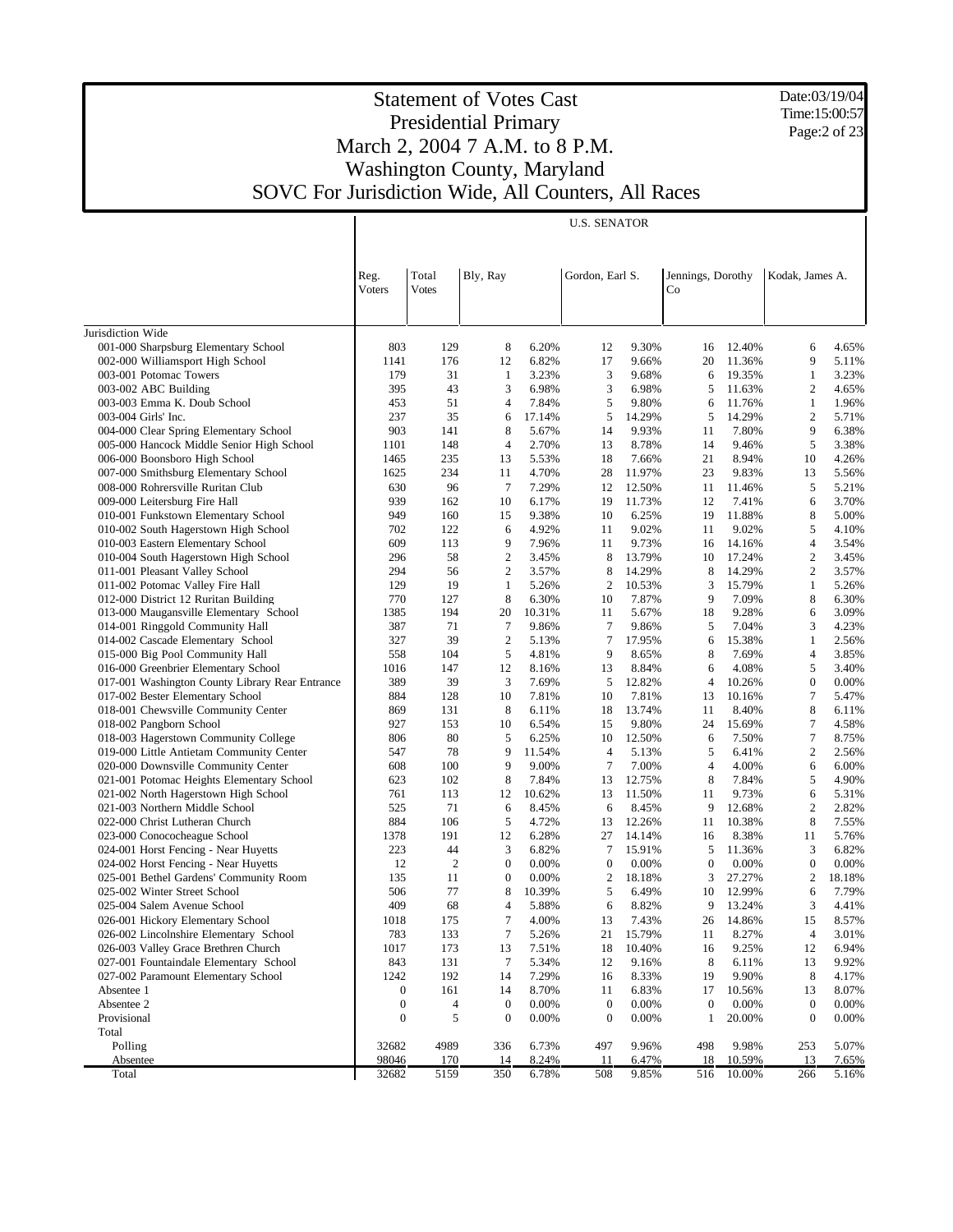Date:03/19/04 Time:15:00:57 Page:3 of 23

|                                                                                         |                         |                 |                  |                  | <b>U.S. SENATOR</b> |                  |                        |                |                  |                |
|-----------------------------------------------------------------------------------------|-------------------------|-----------------|------------------|------------------|---------------------|------------------|------------------------|----------------|------------------|----------------|
|                                                                                         |                         |                 |                  |                  |                     |                  |                        |                |                  |                |
|                                                                                         |                         |                 |                  |                  |                     |                  |                        |                |                  |                |
|                                                                                         | Martin, Eileen<br>"Cook |                 | Pipkin, E. J.    |                  | Stafford, John      |                  | Vaughn, Corrogan<br>R. |                | Zarwell, Gene    |                |
|                                                                                         |                         |                 |                  |                  |                     |                  |                        |                |                  |                |
|                                                                                         |                         |                 |                  |                  |                     |                  |                        |                |                  |                |
| Jurisdiction Wide                                                                       |                         |                 |                  |                  |                     |                  |                        |                |                  |                |
| 001-000 Sharpsburg Elementary School                                                    | 13                      | 10.08%          | 46               | 35.66%           | 15                  | 11.63%           | $\overline{4}$         | 3.10%          | 9                | 6.98%          |
| 002-000 Williamsport High School                                                        | 17                      | 9.66%           | 64               | 36.36%           | 22                  | 12.50%           | 5                      | 2.84%          | 10               | 5.68%          |
| 003-001 Potomac Towers                                                                  | 5                       | 16.13%          | 8                | 25.81%           | 4                   | 12.90%           | 3                      | 9.68%          | $\boldsymbol{0}$ | 0.00%          |
| 003-002 ABC Building                                                                    | 8                       | 18.60%          | 11               | 25.58%           | 3                   | 6.98%            | $\overline{c}$         | 4.65%          | 6                | 13.95%         |
| 003-003 Emma K. Doub School<br>003-004 Girls' Inc.                                      | 5<br>3                  | 9.80%<br>8.57%  | 23<br>7          | 45.10%<br>20.00% | 5<br>5              | 9.80%<br>14.29%  | $\mathbf{1}$<br>1      | 1.96%<br>2.86% | 1<br>1           | 1.96%<br>2.86% |
| 004-000 Clear Spring Elementary School                                                  | 20                      | 14.18%          | 59               | 41.84%           | 9                   | 6.38%            | $\tau$                 | 4.96%          | 4                | 2.84%          |
| 005-000 Hancock Middle Senior High School                                               | 15                      | 10.14%          | 61               | 41.22%           | 23                  | 15.54%           | 5                      | 3.38%          | 8                | 5.41%          |
| 006-000 Boonsboro High School                                                           | 30                      | 12.77%          | 90               | 38.30%           | 27                  | 11.49%           | 17                     | 7.23%          | 9                | 3.83%          |
| 007-000 Smithsburg Elementary School                                                    | 21                      | 8.97%           | 88               | 37.61%           | 36                  | 15.38%           | 10                     | 4.27%          | 4                | 1.71%          |
| 008-000 Rohrersville Ruritan Club                                                       | 5                       | 5.21%           | 33               | 34.38%           | 13                  | 13.54%           | $7\phantom{.0}$        | 7.29%          | 3                | 3.13%          |
| 009-000 Leitersburg Fire Hall                                                           | 12                      | 7.41%           | 65               | 40.12%           | 20                  | 12.35%           | 13                     | 8.02%          | 5                | 3.09%          |
| 010-001 Funkstown Elementary School                                                     | 17                      | 10.63%          | 54               | 33.75%           | 24                  | 15.00%           | 8                      | 5.00%          | 5                | 3.13%          |
| 010-002 South Hagerstown High School                                                    | 9                       | 7.38%           | 53               | 43.44%           | 17                  | 13.93%           | 4                      | 3.28%          | 6                | 4.92%          |
| 010-003 Eastern Elementary School                                                       | 12                      | 10.62%          | 38               | 33.63%           | 16                  | 14.16%           | 4                      | 3.54%          | 3                | 2.65%          |
| 010-004 South Hagerstown High School                                                    | 8                       | 13.79%          | 19               | 32.76%           | $\tau$              | 12.07%           | 1                      | 1.72%          | 1                | 1.72%          |
| 011-001 Pleasant Valley School                                                          | $\overline{4}$          | 7.14%           | 21               | 37.50%           | 6                   | 10.71%           | 3                      | 5.36%          | $\overline{c}$   | 3.57%          |
| 011-002 Potomac Valley Fire Hall                                                        | 3                       | 15.79%          | 6                | 31.58%           | 1                   | 5.26%            | 1                      | 5.26%          | 1                | 5.26%          |
| 012-000 District 12 Ruritan Building                                                    | 16                      | 12.60%          | 47               | 37.01%           | 18                  | 14.17%           | 11                     | 8.66%          | $\mathbf{0}$     | 0.00%          |
| 013-000 Maugansville Elementary School                                                  | 23                      | 11.86%          | 54               | 27.84%           | 33                  | 17.01%           | 18                     | 9.28%          | 11               | 5.67%          |
| 014-001 Ringgold Community Hall                                                         | $\tau$                  | 9.86%           | 28               | 39.44%           | 8                   | 11.27%           | 3                      | 4.23%          | 3                | 4.23%          |
| 014-002 Cascade Elementary School                                                       | $\overline{4}$          | 10.26%          | 12               | 30.77%           | 4                   | 10.26%           | $\mathbf{1}$           | 2.56%          | $\overline{c}$   | 5.13%          |
| 015-000 Big Pool Community Hall                                                         | 3                       | 2.88%           | 47               | 45.19%           | 15                  | 14.42%           | 7                      | 6.73%          | 6                | 5.77%          |
| 016-000 Greenbrier Elementary School<br>017-001 Washington County Library Rear Entrance | 12<br>7                 | 8.16%<br>17.95% | 62<br>10         | 42.18%<br>25.64% | 24<br>7             | 16.33%<br>17.95% | 8<br>2                 | 5.44%<br>5.13% | 5<br>1           | 3.40%<br>2.56% |
| 017-002 Bester Elementary School                                                        | 16                      | 12.50%          | 46               | 35.94%           | 14                  | 10.94%           | 7                      | 5.47%          | 5                | 3.91%          |
| 018-001 Chewsville Community Center                                                     | 15                      | 11.45%          | 46               | 35.11%           | 18                  | 13.74%           | 5                      | 3.82%          | $\overline{c}$   | 1.53%          |
| 018-002 Pangborn School                                                                 | 11                      | 7.19%           | 47               | 30.72%           | 21                  | 13.73%           | 9                      | 5.88%          | 9                | 5.88%          |
| 018-003 Hagerstown Community College                                                    | 4                       | 5.00%           | 24               | 30.00%           | 9                   | 11.25%           | 11                     | 13.75%         | 4                | 5.00%          |
| 019-000 Little Antietam Community Center                                                | 12                      | 15.38%          | 28               | 35.90%           | 8                   | 10.26%           | 8                      | 10.26%         | $\boldsymbol{2}$ | 2.56%          |
| 020-000 Downsville Community Center                                                     | 11                      | 11.00%          | 38               | 38.00%           | 13                  | 13.00%           | 8                      | 8.00%          | 4                | 4.00%          |
| 021-001 Potomac Heights Elementary School                                               | 13                      | 12.75%          | 32               | 31.37%           | 16                  | 15.69%           | 7                      | 6.86%          | $\boldsymbol{0}$ | 0.00%          |
| 021-002 North Hagerstown High School                                                    | 18                      | 15.93%          | 35               | 30.97%           | 11                  | 9.73%            | $\overline{4}$         | 3.54%          | 3                | 2.65%          |
| 021-003 Northern Middle School                                                          | 5                       | 7.04%           | 31               | 43.66%           | 8                   | 11.27%           | 3                      | 4.23%          | 1                | 1.41%          |
| 022-000 Christ Lutheran Church                                                          | 8                       | 7.55%           | 30               | 28.30%           | 25                  | 23.58%           | $\overline{4}$         | 3.77%          | $\overline{c}$   | 1.89%          |
| 023-000 Conococheague School                                                            | 12                      | 6.28%           | 65               | 34.03%           | 22                  | 11.52%           | 22                     | 11.52%         | 4                | 2.09%          |
| 024-001 Horst Fencing - Near Huyetts                                                    | 1                       | 2.27%           | 19               | 43.18%           | $\overline{c}$      | 4.55%            | $\mathbf{0}$           | 0.00%          | 4                | 9.09%          |
| 024-002 Horst Fencing - Near Huyetts                                                    | $\boldsymbol{0}$        | 0.00%           |                  | 2 100.00%        | $\boldsymbol{0}$    | 0.00%            | $\boldsymbol{0}$       | 0.00%          | 0                | 0.00%          |
| 025-001 Bethel Gardens' Community Room                                                  | $\theta$                | 0.00%           | 1                | 9.09%            | 1                   | 9.09%            | 2                      | 18.18%         | $\overline{0}$   | 0.00%          |
| 025-002 Winter Street School                                                            | 13                      | 16.88%          | 16               | 20.78%           | 5                   | 6.49%            | 6                      | 7.79%          | 8                | 10.39%         |
| 025-004 Salem Avenue School                                                             | $\mathbf Q$             | 13.24%          |                  | 25 36.76%        | 6                   | 8.82%            | 4                      | 5.88%          | $\overline{c}$   | 2.94%          |
| 026-001 Hickory Elementary School<br>026-002 Lincolnshire Elementary School             | 16                      | 9.14%<br>14.29% | 44               | 25.14%<br>36.09% | 36                  | 20.57%<br>11.28% | 9                      | 5.14%<br>0.75% | 9<br>7           | 5.14%<br>5.26% |
| 026-003 Valley Grace Brethren Church                                                    | 19<br>11                | 6.36%           | 48<br>61         | 35.26%           | 15<br>27            | 15.61%           | 1<br>8                 | 4.62%          | 7                | 4.05%          |
| 027-001 Fountaindale Elementary School                                                  | 12                      | 9.16%           | 52               | 39.69%           | 15                  | 11.45%           | 6                      | 4.58%          | 6                | 4.58%          |
| 027-002 Paramount Elementary School                                                     | 28                      | 14.58%          | 69               | 35.94%           | 27                  | 14.06%           | 9                      | 4.69%          | $\overline{c}$   | 1.04%          |
| Absentee 1                                                                              | 21                      | 13.04%          | 42               | 26.09%           | 27                  | 16.77%           | 11                     | 6.83%          | 5                | 3.11%          |
| Absentee 2                                                                              | $\mathbf{1}$            | 25.00%          | $\boldsymbol{0}$ | 0.00%            | $\overline{2}$      | 50.00%           | 1                      | 25.00%         | $\boldsymbol{0}$ | 0.00%          |
| Provisional                                                                             | $\overline{c}$          | 40.00%          | $\boldsymbol{0}$ | 0.00%            | 1                   | 20.00%           | 1                      | 20.00%         | $\boldsymbol{0}$ | $0.00\%$       |
| Total                                                                                   |                         |                 |                  |                  |                     |                  |                        |                |                  |                |
| Polling                                                                                 | 513                     | 10.28%          | 1765             | 35.38%           | 661                 | 13.25%           | 279                    | 5.59%          | 187              | 3.75%          |
| Absentee                                                                                | 24                      | 14.12%          | 42               | 24.71%           | 30                  | 17.65%           | 13                     | 7.65%          | 5                | 2.94%          |
| Total                                                                                   | 537                     | 10.41%          | 1807             | 35.03%           | 691                 | 13.39%           | 292                    | 5.66%          | 192              | 3.72%          |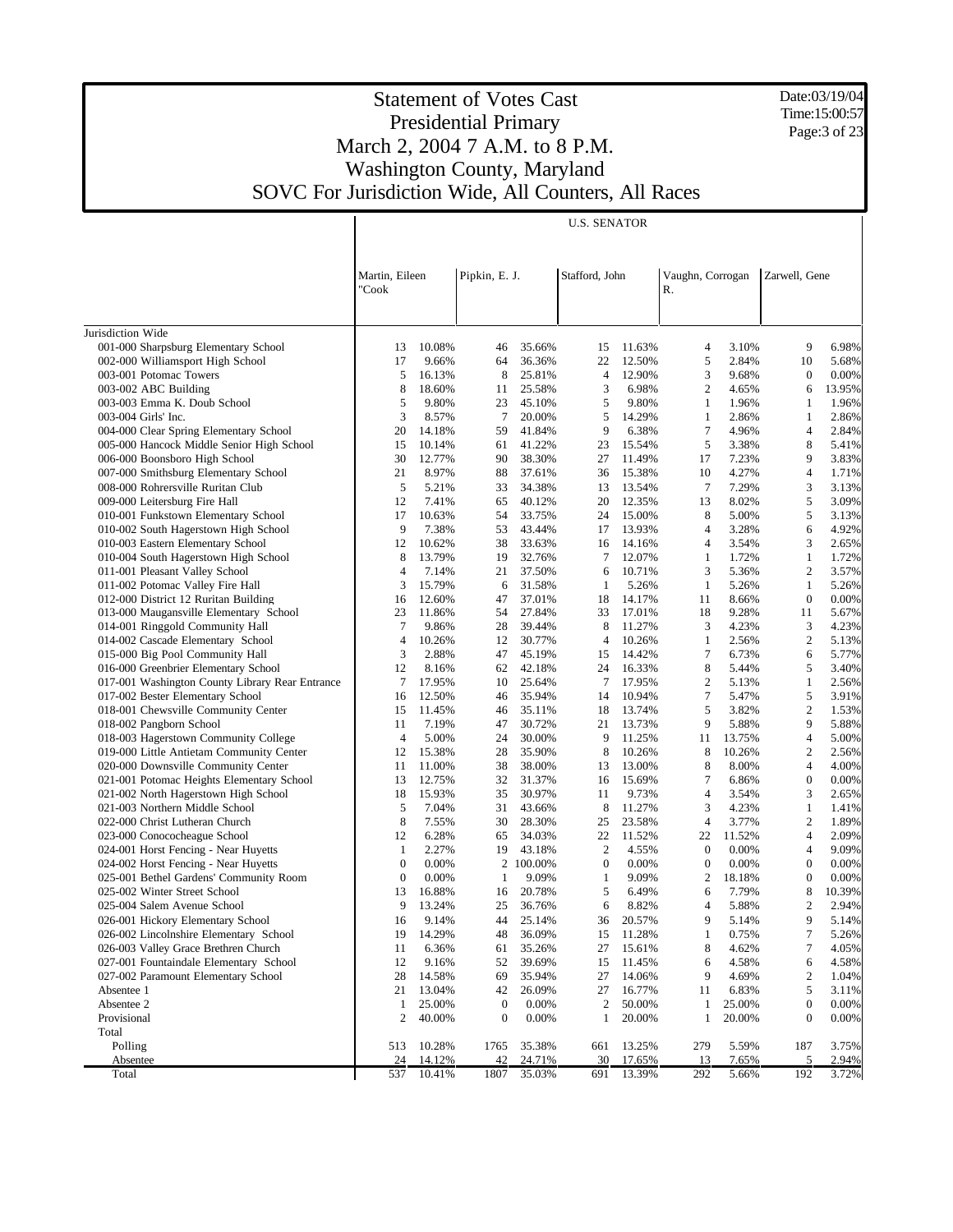Date:03/19/04 Time:15:00:57 Page:4 of 23

|                                                                                  |                |                       | <b>U.S. CONGRESS 06</b> |                  |                 |                  |
|----------------------------------------------------------------------------------|----------------|-----------------------|-------------------------|------------------|-----------------|------------------|
|                                                                                  | Reg.<br>Voters | Total<br><b>Votes</b> | Bartlett, Roscoe G.     |                  | Rolle, Scott L. |                  |
|                                                                                  |                |                       |                         |                  |                 |                  |
| Jurisdiction Wide                                                                |                |                       |                         |                  |                 |                  |
| 001-000 Sharpsburg Elementary School                                             | 803            | 190                   | 147                     | 77.37%           | 43              | 22.63%           |
| 002-000 Williamsport High School                                                 | 1141           | 286                   | 226                     | 79.02%           | 60              | 20.98%           |
| 003-001 Potomac Towers                                                           | 179            | 38                    | 33                      | 86.84%           | 5               | 13.16%           |
| 003-002 ABC Building                                                             | 395            | 67                    | 49                      | 73.13%           | 18              | 26.87%           |
| 003-003 Emma K. Doub School                                                      | 453            | 68                    | 55                      | 80.88%           | 13              | 19.12%           |
| 003-004 Girls' Inc.                                                              | 237            | 48                    | 36                      | 75.00%           | 12              | 25.00%           |
| 004-000 Clear Spring Elementary School                                           | 903            | 210                   | 169                     | 80.48%           | 41              | 19.52%           |
| 005-000 Hancock Middle Senior High School                                        | 1101           | 190                   | 162                     | 85.26%           | 28              | 14.74%           |
| 006-000 Boonsboro High School                                                    | 1465           | 339                   | 246                     | 72.57%           | 93              | 27.43%           |
| 007-000 Smithsburg Elementary School                                             | 1625           | 353                   | 246                     | 69.69%           | 107             | 30.31%           |
| 008-000 Rohrersville Ruritan Club                                                | 630            | 143                   | 109                     | 76.22%           | 34              | 23.78%           |
| 009-000 Leitersburg Fire Hall                                                    | 939            | 271                   | 204                     | 75.28%           | 67              | 24.72%           |
| 010-001 Funkstown Elementary School                                              | 949            | 224                   | 168                     | 75.00%           | 56              | 25.00%           |
| 010-002 South Hagerstown High School                                             | 702            | 159                   | 120                     | 75.47%           | 39              | 24.53%           |
| 010-003 Eastern Elementary School                                                | 609            | 169                   | 128                     | 75.74%           | 41              | 24.26%           |
| 010-004 South Hagerstown High School                                             | 296            | 85                    | 52                      | 61.18%           | 33              | 38.82%           |
| 011-001 Pleasant Valley School                                                   | 294            | 81                    | 49                      | 60.49%           | 32              | 39.51%           |
| 011-002 Potomac Valley Fire Hall                                                 | 129            | 32                    | 23                      | 71.88%           | 9               | 28.13%           |
| 012-000 District 12 Ruritan Building                                             | 770            | 171                   | 135                     | 78.95%           | 36              | 21.05%           |
| 013-000 Maugansville Elementary School                                           | 1385           | 312                   | 237                     | 75.96%           | 75              | 24.04%           |
| 014-001 Ringgold Community Hall                                                  | 387            | 116                   | 91                      | 78.45%           | 25              | 21.55%           |
| 014-002 Cascade Elementary School                                                | 327            | 52                    | 26                      | 50.00%           | 26              | 50.00%           |
| 015-000 Big Pool Community Hall                                                  | 558            | 146                   | 128                     | 87.67%           | 18              | 12.33%           |
| 016-000 Greenbrier Elementary School                                             | 1016           | 226                   | 191                     | 84.51%           | 35              | 15.49%           |
| 017-001 Washington County Library Rear Entrance                                  | 389            | 48                    | 38                      | 79.17%           | 10              | 20.83%           |
| 017-002 Bester Elementary School                                                 | 884            | 184                   | 134                     | 72.83%           | 50              | 27.17%           |
| 018-001 Chewsville Community Center                                              | 869            | 207                   | 154                     | 74.40%           | 53              | 25.60%           |
| 018-002 Pangborn School                                                          | 927            | 219                   | 156                     | 71.23%           | 63              | 28.77%           |
| 018-003 Hagerstown Community College                                             | 806            | 109                   | 70<br>88                | 64.22%           | 39              | 35.78%           |
| 019-000 Little Antietam Community Center                                         | 547            | 116                   |                         | 75.86%<br>73.96% | 28              | 24.14%           |
| 020-000 Downsville Community Center<br>021-001 Potomac Heights Elementary School | 608            | 169<br>167            | 125<br>128              | 76.65%           | 44<br>39        | 26.04%<br>23.35% |
| 021-002 North Hagerstown High School                                             | 623<br>761     | 176                   | 117                     | 66.48%           | 59              | 33.52%           |
| 021-003 Northern Middle School                                                   | 525            | 129                   | 94                      | 72.87%           | 35              | 27.13%           |
| 022-000 Christ Lutheran Church                                                   | 884            | 153                   | 118                     | 77.12%           | 35              | 22.88%           |
| 023-000 Conococheague School                                                     | 1378           | 276                   | 238                     | 86.23%           | 38              | 13.77%           |
| 024-001 Horst Fencing - Near Huyetts                                             | 223            | 63                    | 49                      | 77.78%           | 14              | 22.22%           |
| 024-002 Horst Fencing - Near Huyetts                                             | 12             | $\mathfrak{2}$        |                         | 2 100.00%        | $\mathbf{0}$    | 0.00%            |
| 025-001 Bethel Gardens' Community Room                                           | 135            | 17                    | 12                      | 70.59%           | 5               | 29.41%           |
| 025-002 Winter Street School                                                     | 506            | 92                    | 67                      | 72.83%           | 25              | 27.17%           |
| 025-004 Salem Avenue School                                                      | 409            | 93                    | 72                      | 77.42%           | 21              | 22.58%           |
| 026-001 Hickory Elementary School                                                | 1018           | 253                   | 175                     | 69.17%           | 78              | 30.83%           |
| 026-002 Lincolnshire Elementary School                                           | 783            | 197                   | 141                     | 71.57%           | 56              | 28.43%           |
| 026-003 Valley Grace Brethren Church                                             | 1017           | 266                   | 198                     | 74.44%           | 68              | 25.56%           |
| 027-001 Fountaindale Elementary School                                           | 843            | 243                   | 182                     | 74.90%           | 61              | 25.10%           |
| 027-002 Paramount Elementary School                                              | 1242           | 328                   | 228                     | 69.51%           | 100             | 30.49%           |
| Absentee 1                                                                       | 0              | 229                   | 169                     | 73.80%           | 60              | 26.20%           |
| Absentee 2                                                                       | 0              | 5                     | 4                       | 80.00%           | 1               | 20.00%           |
| Provisional                                                                      | 0              | 7                     | 5                       | 71.43%           | $\mathfrak{2}$  | 28.57%           |
| Total                                                                            |                |                       |                         |                  |                 |                  |
| Polling                                                                          | 32682          | 7483                  | 5616                    | 75.05%           | 1867            | 24.95%           |
| <u>Absentee</u>                                                                  | 98046          | 241                   | 178                     | 73.86%           | 63              | 26.14%           |
| Total                                                                            | 32682          | 7724                  | 5794                    | 75.01%           | 1930            | 24.99%           |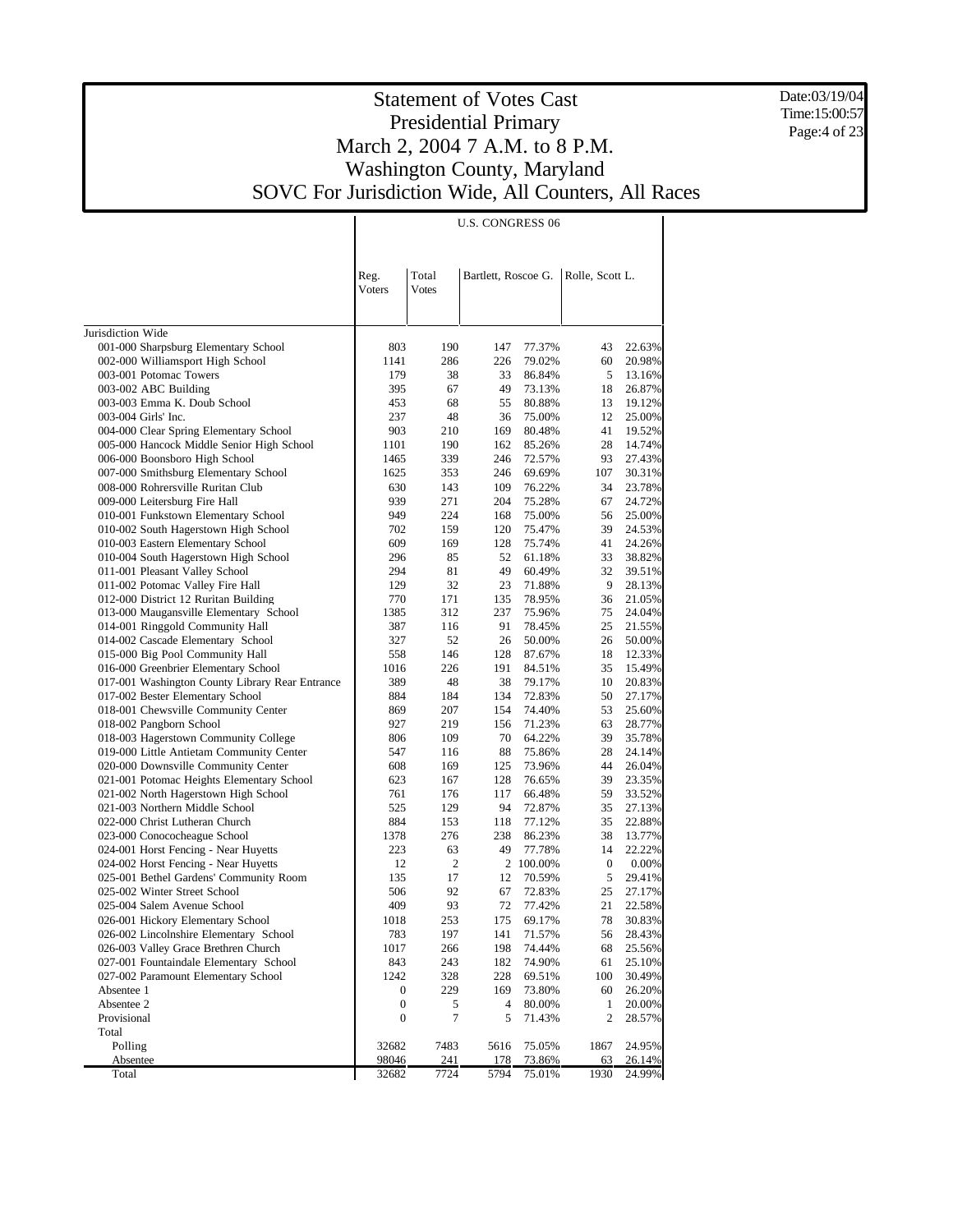Date:03/19/04 Time:15:00:57 Page:5 of 23

|                                                                           |                  |              |              |                | <b>REP DELEGATES 06</b>     |                 |                  |                   |                  |
|---------------------------------------------------------------------------|------------------|--------------|--------------|----------------|-----------------------------|-----------------|------------------|-------------------|------------------|
|                                                                           |                  |              |              |                |                             |                 |                  |                   |                  |
|                                                                           |                  |              |              |                |                             |                 |                  |                   |                  |
|                                                                           | Reg.             | Total        | Brooks, Tim  |                | Conyers, Samie              | Edwards, George |                  | Harkins, James M. |                  |
|                                                                           | Voters           | Votes        |              |                |                             | C.              |                  |                   |                  |
|                                                                           |                  |              |              |                |                             |                 |                  |                   |                  |
|                                                                           |                  |              |              |                |                             |                 |                  |                   |                  |
| Jurisdiction Wide<br>001-000 Sharpsburg Elementary School                 | 803              | 411          | 24           | 5.84%          | 2.92%<br>12                 | 130             | 31.63%           | 124               | 30.17%           |
| 002-000 Williamsport High School                                          | 1141             | 684          | 42           | 6.14%          | 3.80%<br>26                 | 226             | 33.04%           | 195               | 28.51%           |
| 003-001 Potomac Towers                                                    | 179              | 85           | 16           | 18.82%         | $\overline{4}$<br>4.71%     | 26              | 30.59%           | 18                | 21.18%           |
| 003-002 ABC Building                                                      | 395              | 151          | 14           | 9.27%          | 3.97%<br>6                  | 49              | 32.45%           | 43                | 28.48%           |
| 003-003 Emma K. Doub School                                               | 453              | 168          | 15           | 8.93%          | $\overline{4}$<br>2.38%     | 57              | 33.93%           | 47                | 27.98%           |
| 003-004 Girls' Inc.                                                       | 237              | 115          | 9            | 7.83%          | -1<br>0.87%                 | 39              | 33.91%           | 32                | 27.83%           |
| 004-000 Clear Spring Elementary School                                    | 903              | 457          | 24           | 5.25%          | 21<br>4.60%                 | 145             | 31.73%           | 139               | 30.42%           |
| 005-000 Hancock Middle Senior High School                                 | 1101             | 441          | 25           | 5.67%          | 9<br>2.04%                  | 143             | 32.43%           | 133               | 30.16%           |
| 006-000 Boonsboro High School                                             | 1465             | 783          | 51           | 6.51%          | 35<br>4.47%                 | 246             | 31.42%           | 225               | 28.74%           |
| 007-000 Smithsburg Elementary School                                      | 1625             | 811          | 59           | 7.27%          | 29<br>3.58%                 | 257             | 31.69%           | 235               | 28.98%           |
| 008-000 Rohrersville Ruritan Club                                         | 630              | 333          | 20           | 6.01%          | 13<br>3.90%                 | 105             | 31.53%           | 97                | 29.13%           |
| 009-000 Leitersburg Fire Hall                                             | 939              | 621          | 22           | 3.54%          | 15<br>2.42%                 | 205             | 33.01%           | 189               | 30.43%           |
| 010-001 Funkstown Elementary School                                       | 949              | 547          | 33           | 6.03%          | 17<br>3.11%<br>4.64%        | 177             | 32.36%           | 160               | 29.25%           |
| 010-002 South Hagerstown High School                                      | 702<br>609       | 388<br>389   | 21<br>36     | 5.41%<br>9.25% | 18<br>20<br>5.14%           | 127<br>123      | 32.73%<br>31.62% | 112<br>103        | 28.87%<br>26.48% |
| 010-003 Eastern Elementary School<br>010-004 South Hagerstown High School | 296              | 188          | 15           | 7.98%          | $\tau$<br>3.72%             | 61              | 32.45%           | 52                | 27.66%           |
| 011-001 Pleasant Valley School                                            | 294              | 204          | 9            | 4.41%          | 5<br>2.45%                  | 68              | 33.33%           | 62                | 30.39%           |
| 011-002 Potomac Valley Fire Hall                                          | 129              | 60           | 3            | 5.00%          | $\overline{2}$<br>3.33%     | 23              | 38.33%           | 14                | 23.33%           |
| 012-000 District 12 Ruritan Building                                      | 770              | 421          | 25           | 5.94%          | 14<br>3.33%                 | 134             | 31.83%           | 121               | 28.74%           |
| 013-000 Maugansville Elementary School                                    | 1385             | 727          | 37           | 5.09%          | 25<br>3.44%                 | 236             | 32.46%           | 214               | 29.44%           |
| 014-001 Ringgold Community Hall                                           | 387              | 282          | 12           | 4.26%          | $\overline{4}$<br>1.42%     | 94              | 33.33%           | 86                | 30.50%           |
| 014-002 Cascade Elementary School                                         | 327              | 135          | $\tau$       | 5.19%          | 9<br>6.67%                  | 42              | 31.11%           | 39                | 28.89%           |
| 015-000 Big Pool Community Hall                                           | 558              | 339          | 16           | 4.72%          | 5<br>1.47%                  | 113             | 33.33%           | 104               | 30.68%           |
| 016-000 Greenbrier Elementary School                                      | 1016             | 540          | 18           | 3.33%          | 15<br>2.78%                 | 184             | 34.07%           | 161               | 29.81%           |
| 017-001 Washington County Library Rear Entrance                           | 389              | 111          | 8            | 7.21%          | $\overline{2}$<br>1.80%     | 37              | 33.33%           | 29                | 26.13%           |
| 017-002 Bester Elementary School                                          | 884              | 414          | 34           | 8.21%          | 3.86%<br>16                 | 128             | 30.92%           | 116               | 28.02%           |
| 018-001 Chewsville Community Center                                       | 869              | 473          | 24           | 5.07%          | 18<br>3.81%                 | 152             | 32.14%           | 142               | 30.02%           |
| 018-002 Pangborn School                                                   | 927              | 501          | 24           | 4.79%          | 21<br>4.19%                 | 158             | 31.54%           | 149               | 29.74%           |
| 018-003 Hagerstown Community College                                      | 806              | 255          | 21           | 8.24%          | 6.27%<br>16                 | 74              | 29.02%           | 75                | 29.41%           |
| 019-000 Little Antietam Community Center                                  | 547              | 281          | 18           | 6.41%          | 11<br>3.91%                 | 91              | 32.38%           | 82                | 29.18%           |
| 020-000 Downsville Community Center                                       | 608              | 377          | 30           | 7.96%          | 3.98%<br>15                 | 121             | 32.10%           | 107               | 28.38%           |
| 021-001 Potomac Heights Elementary School                                 | 623              | 362<br>391   | 18           | 4.97%          | 10<br>2.76%                 | 120             | 33.15%           | 107               | 29.56%           |
| 021-002 North Hagerstown High School<br>021-003 Northern Middle School    | 761<br>525       | 285          | 36<br>14     | 9.21%<br>4.91% | 20<br>5.12%<br>9<br>3.16%   | 121<br>95       | 30.95%<br>33.33% | 108<br>84         | 27.62%<br>29.47% |
| 022-000 Christ Lutheran Church                                            | 884              | 344          | 20           | 5.81%          | 14<br>4.07%                 | 119             | 34.59%           | 93                | 27.03%           |
| 023-000 Conococheague School                                              | 1378             | 625          | 39           | 6.24%          | 2.56%<br>16                 | 199             | 31.84%           | 186               | 29.76%           |
| 024-001 Horst Fencing - Near Huyetts                                      | 223              | 154          | 7            | 4.55%          | 9<br>5.84%                  | 50              | 32.47%           | 45                | 29.22%           |
| 024-002 Horst Fencing - Near Huyetts                                      | 12               | 6            | $\mathbf{0}$ | 0.00%          | $\boldsymbol{0}$<br>0.00%   | 2               | 33.33%           | $\overline{c}$    | 33.33%           |
| 025-001 Bethel Gardens' Community Room                                    | 135              | 32           | 5            | 15.63%         | 3<br>9.38%                  | 10              | 31.25%           | 7                 | 21.88%           |
| 025-002 Winter Street School                                              | 506              | 221          | 16           | 7.24%          | 9<br>4.07%                  | 71              | 32.13%           | 64                | 28.96%           |
| 025-004 Salem Avenue School                                               | 409              | 214          | 20           | 9.35%          | 12<br>5.61%                 | 63              | 29.44%           |                   | 58 27.10%        |
| 026-001 Hickory Elementary School                                         | 1018             | 590          | 36           | 6.10%          | 4.24%<br>25                 | 186             | 31.53%           | 168               | 28.47%           |
| 026-002 Lincolnshire Elementary School                                    | 783              | 464          | 36           | 7.76%          | 3.88%<br>18                 | 154             | 33.19%           | 129               | 27.80%           |
| 026-003 Valley Grace Brethren Church                                      | 1017             | 591          | 44           | 7.45%          | 21<br>3.55%                 | 195             | 32.99%           | 162               | 27.41%           |
| 027-001 Fountaindale Elementary School                                    | 843              | 517          | 34           | 6.58%          | 21<br>4.06%                 | 161             | 31.14%           | 149               | 28.82%           |
| 027-002 Paramount Elementary School                                       | 1242             | 732          | 53           | 7.24%          | 28<br>3.83%                 | 229             | 31.28%           | 215               | 29.37%           |
| Absentee 1                                                                | $\boldsymbol{0}$ | 538          | 50           | 9.29%          | 27<br>5.02%                 | 165             | 30.67%           | 149               | 27.70%           |
| Absentee 2                                                                | $\boldsymbol{0}$ | 8            | $\mathbf{1}$ | 12.50%         | $\boldsymbol{0}$<br>0.00%   | 3               | 37.50%           | 2                 | 25.00%           |
| Provisional                                                               | $\boldsymbol{0}$ | 16           | $\mathbf{1}$ | 6.25%          | $\mathbf{1}$<br>6.25%       | 6               | 37.50%           | 4                 | 25.00%           |
| Total                                                                     |                  |              |              |                |                             |                 |                  |                   |                  |
| Polling                                                                   | 32682<br>98046   | 17220        | 1090         | 6.33%          | 630<br>3.66%                | 5546<br>174     | 32.21%           | 4982              | 28.93%<br>27.58% |
| Absentee<br>Total                                                         | 32682            | 562<br>17782 | 52<br>1142   | 9.25%<br>6.42% | 28<br>4.98%<br>658<br>3.70% | 5720            | 30.96%<br>32.17% | 155<br>5137       | 28.89%           |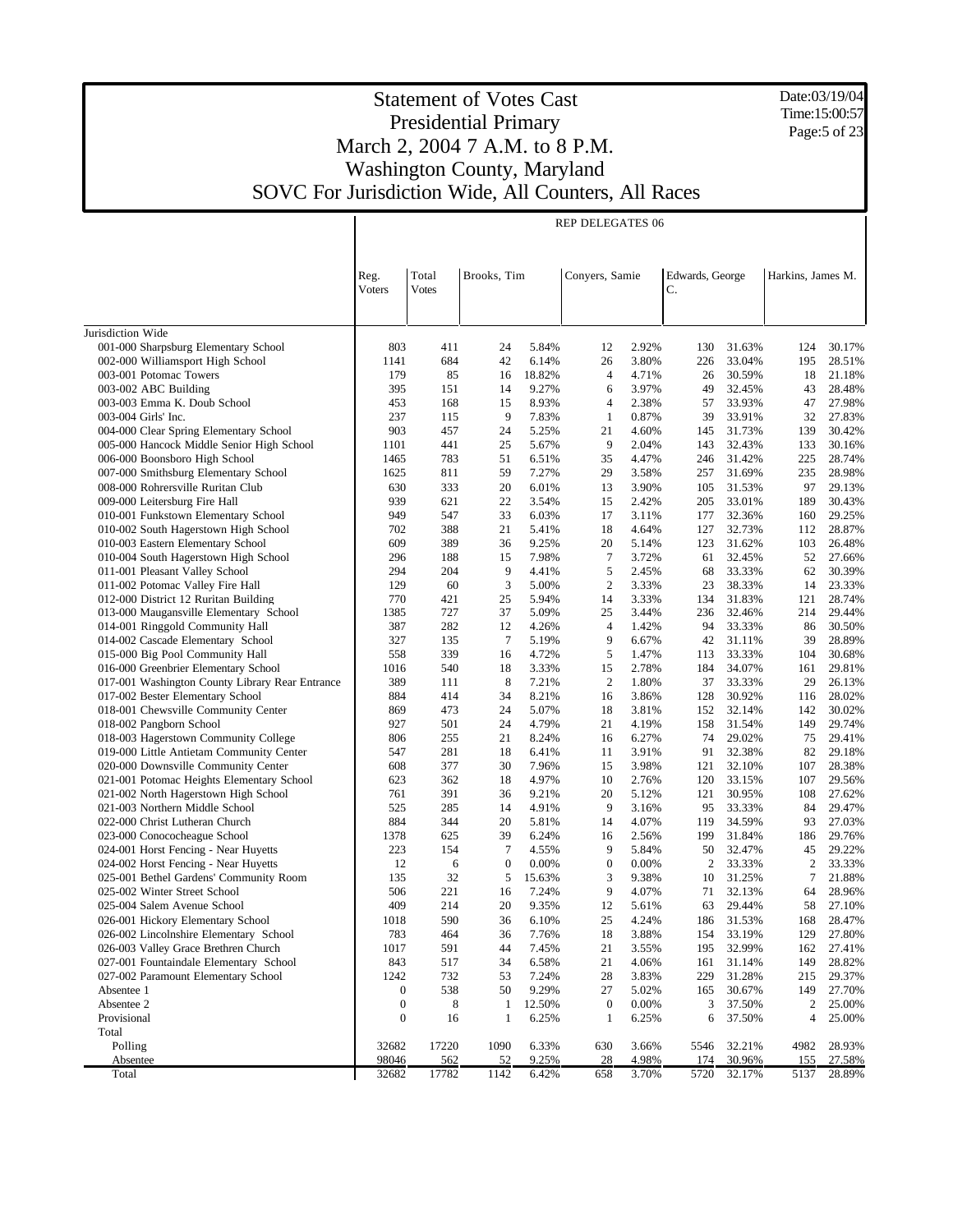Date:03/19/04 Time:15:00:57 Page:6 of 23

|                                                                              | <b>REP DELEGATES</b>            |  |
|------------------------------------------------------------------------------|---------------------------------|--|
|                                                                              | 06                              |  |
|                                                                              |                                 |  |
|                                                                              | Hughes, Koreen                  |  |
|                                                                              |                                 |  |
|                                                                              |                                 |  |
| Jurisdiction Wide                                                            |                                 |  |
| 001-000 Sharpsburg Elementary School                                         | 29.44%<br>121                   |  |
| 002-000 Williamsport High School                                             | 195<br>28.51%                   |  |
| 003-001 Potomac Towers                                                       | 21<br>24.71%                    |  |
| 003-002 ABC Building                                                         | 39<br>25.83%                    |  |
| 003-003 Emma K. Doub School                                                  | 45<br>26.79%                    |  |
| 003-004 Girls' Inc.                                                          | 34<br>29.57%                    |  |
| 004-000 Clear Spring Elementary School                                       | 128<br>28.01%                   |  |
| 005-000 Hancock Middle Senior High School<br>006-000 Boonsboro High School   | 131<br>29.71%<br>226<br>28.86%  |  |
| 007-000 Smithsburg Elementary School                                         | 231<br>28.48%                   |  |
| 008-000 Rohrersville Ruritan Club                                            | 98<br>29.43%                    |  |
| 009-000 Leitersburg Fire Hall                                                | 190<br>30.60%                   |  |
| 010-001 Funkstown Elementary School                                          | 160<br>29.25%                   |  |
| 010-002 South Hagerstown High School                                         | 110<br>28.35%                   |  |
| 010-003 Eastern Elementary School                                            | 107<br>27.51%                   |  |
| 010-004 South Hagerstown High School                                         | 53<br>28.19%                    |  |
| 011-001 Pleasant Valley School                                               | 60<br>29.41%                    |  |
| 011-002 Potomac Valley Fire Hall                                             | 18<br>30.00%                    |  |
| 012-000 District 12 Ruritan Building                                         | 127<br>30.17%                   |  |
| 013-000 Maugansville Elementary School                                       | 215<br>29.57%                   |  |
| 014-001 Ringgold Community Hall                                              | 30.50%<br>86                    |  |
| 014-002 Cascade Elementary School<br>015-000 Big Pool Community Hall         | 38<br>28.15%                    |  |
| 016-000 Greenbrier Elementary School                                         | 29.79%<br>101<br>30.00%<br>162  |  |
| 017-001 Washington County Library Rear Entrance                              | 35<br>31.53%                    |  |
| 017-002 Bester Elementary School                                             | 120<br>28.99%                   |  |
| 018-001 Chewsville Community Center                                          | 28.96%<br>137                   |  |
| 018-002 Pangborn School                                                      | 29.74%<br>149                   |  |
| 018-003 Hagerstown Community College                                         | 27.06%<br>69                    |  |
| 019-000 Little Antietam Community Center                                     | 79<br>28.11%                    |  |
| 020-000 Downsville Community Center                                          | 27.59%<br>104                   |  |
| 021-001 Potomac Heights Elementary School                                    | 107<br>29.56%                   |  |
| 021-002 North Hagerstown High School                                         | 106<br>27.11%                   |  |
| 021-003 Northern Middle School                                               | 83<br>29.12%                    |  |
| 022-000 Christ Lutheran Church                                               | 98<br>28.49%                    |  |
| 023-000 Conococheague School                                                 | 185<br>29.60%<br>43             |  |
| 024-001 Horst Fencing - Near Huyetts<br>024-002 Horst Fencing - Near Huyetts | 27.92%<br>33.33%<br>2           |  |
| 025-001 Bethel Gardens' Community Room                                       | 7<br>21.88%                     |  |
| 025-002 Winter Street School                                                 | 61<br>27.60%                    |  |
| 025-004 Salem Avenue School                                                  | 61<br>28.50%                    |  |
| 026-001 Hickory Elementary School                                            | 29.66%<br>175                   |  |
| 026-002 Lincolnshire Elementary School                                       | 27.37%<br>127                   |  |
| 026-003 Valley Grace Brethren Church                                         | 169<br>28.60%                   |  |
| 027-001 Fountaindale Elementary School                                       | 29.40%<br>152                   |  |
| 027-002 Paramount Elementary School                                          | 28.28%<br>207                   |  |
| Absentee 1                                                                   | 147<br>27.32%                   |  |
| Absentee 2                                                                   | 25.00%<br>2                     |  |
| Provisional                                                                  | $\overline{4}$<br>25.00%        |  |
| Total                                                                        |                                 |  |
| Polling<br>Absentee                                                          | 4972<br>28.87%<br>27.22%<br>153 |  |
| Total                                                                        | 5125<br>28.82%                  |  |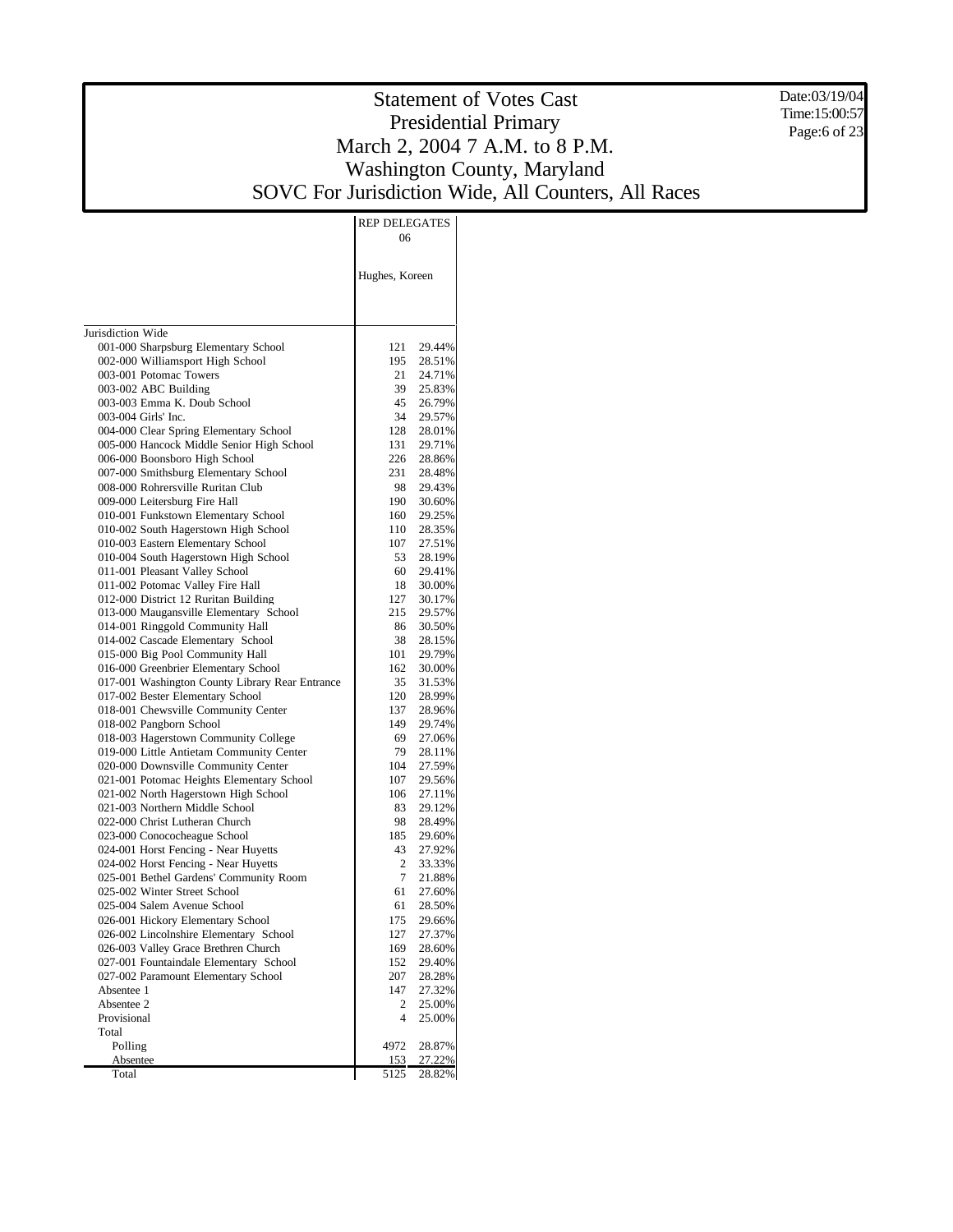Date:03/19/04 Time:15:00:57 Page:7 of 23

|                                                                             |                  |              |                |                | <b>REP ALTERNATES 06</b> |                  |                   |                  |               |                  |
|-----------------------------------------------------------------------------|------------------|--------------|----------------|----------------|--------------------------|------------------|-------------------|------------------|---------------|------------------|
|                                                                             |                  |              |                |                |                          |                  |                   |                  |               |                  |
|                                                                             |                  |              |                |                |                          |                  |                   |                  |               |                  |
|                                                                             | Reg.             | Total        | Greene, Philip |                | Hugg, Richard            |                  | Lenhart, David G. |                  | Wolfe, Tricia |                  |
|                                                                             | Voters           | <b>Votes</b> |                |                |                          |                  |                   |                  |               |                  |
|                                                                             |                  |              |                |                |                          |                  |                   |                  |               |                  |
| Jurisdiction Wide                                                           |                  |              |                |                |                          |                  |                   |                  |               |                  |
| 001-000 Sharpsburg Elementary School                                        | 803              | 389          | 24             | 6.17%          | 117                      | 30.08%           | 124               | 31.88%           | 124           | 31.88%           |
| 002-000 Williamsport High School                                            | 1141             | 627          | 38             | 6.06%          | 191                      | 30.46%           | 193               | 30.78%           | 205           | 32.70%           |
| 003-001 Potomac Towers                                                      | 179              | 87           | 11             | 12.64%         | 22                       | 25.29%           | 27                | 31.03%           | 27            | 31.03%           |
| 003-002 ABC Building                                                        | 395              | 141          | 16             | 11.35%         | 38                       | 26.95%           | 42                | 29.79%           | 45            | 31.91%           |
| 003-003 Emma K. Doub School                                                 | 453              | 164          | 11             | 6.71%          | 50                       | 30.49%           | 50                | 30.49%           | 53            | 32.32%           |
| 003-004 Girls' Inc.                                                         | 237              | 109          | 5              | 4.59%          | 32                       | 29.36%           | 37                | 33.94%           | 35            | 32.11%           |
| 004-000 Clear Spring Elementary School                                      | 903              | 450          | 23             | 5.11%          | 145                      | 32.22%           | 142               | 31.56%           | 140           | 31.11%           |
| 005-000 Hancock Middle Senior High School                                   | 1101             | 426          | 14             | 3.29%          | 137                      | 32.16%           | 141               | 33.10%           | 134           | 31.46%           |
| 006-000 Boonsboro High School                                               | 1465             | 744          | 52             | 6.99%          | 224                      | 30.11%           | 231               | 31.05%           | 237           | 31.85%           |
| 007-000 Smithsburg Elementary School<br>008-000 Rohrersville Ruritan Club   | 1625<br>630      | 774<br>306   | 46<br>17       | 5.94%<br>5.56% | 235<br>98                | 30.36%<br>32.03% | 242<br>96         | 31.27%<br>31.37% | 251<br>95     | 32.43%<br>31.05% |
| 009-000 Leitersburg Fire Hall                                               | 939              | 596          | 22             | 3.69%          | 189                      | 31.71%           | 190               | 31.88%           | 195           | 32.72%           |
| 010-001 Funkstown Elementary School                                         | 949              | 519          | 29             | 5.59%          | 160                      | 30.83%           | 170               | 32.76%           | 160           | 30.83%           |
| 010-002 South Hagerstown High School                                        | 702              | 356          | 19             | 5.34%          | 105                      | 29.49%           | 115               | 32.30%           | 117           | 32.87%           |
| 010-003 Eastern Elementary School                                           | 609              | 381          | 34             | 8.92%          | 120                      | 31.50%           | 116               | 30.45%           | 111           | 29.13%           |
| 010-004 South Hagerstown High School                                        | 296              | 186          | 17             | 9.14%          | 58                       | 31.18%           | 54                | 29.03%           | 57            | 30.65%           |
| 011-001 Pleasant Valley School                                              | 294              | 200          | $\tau$         | 3.50%          | 65                       | 32.50%           | 67                | 33.50%           | 61            | 30.50%           |
| 011-002 Potomac Valley Fire Hall                                            | 129              | 58           | 3              | 5.17%          | 15                       | 25.86%           | 24                | 41.38%           | 16            | 27.59%           |
| 012-000 District 12 Ruritan Building                                        | 770              | 403          | 18             | 4.47%          | 130                      | 32.26%           | 129               | 32.01%           | 126           | 31.27%           |
| 013-000 Maugansville Elementary School                                      | 1385             | 704          | 37             | 5.26%          | 218                      | 30.97%           | 233               | 33.10%           | 216           | 30.68%           |
| 014-001 Ringgold Community Hall                                             | 387              | 285          | 9              | 3.16%          | 94                       | 32.98%           | 92                | 32.28%           | 90            | 31.58%           |
| 014-002 Cascade Elementary School                                           | 327              | 126          | 9              | 7.14%          | 37                       | 29.37%           | 41                | 32.54%           | 39            | 30.95%           |
| 015-000 Big Pool Community Hall                                             | 558              | 329          | 13             | 3.95%          | 102                      | 31.00%           | 111               | 33.74%           | 103           | 31.31%           |
| 016-000 Greenbrier Elementary School                                        | 1016             | 503          | 21             | 4.17%          | 157                      | 31.21%           | 166               | 33.00%           | 159           | 31.61%           |
| 017-001 Washington County Library Rear Entrance                             | 389              | 114          | 6              | 5.26%          | 34                       | 29.82%           | 38                | 33.33%           | 36            | 31.58%           |
| 017-002 Bester Elementary School<br>018-001 Chewsville Community Center     | 884<br>869       | 397<br>448   | 31<br>21       | 7.81%<br>4.69% | 113<br>130               | 28.46%<br>29.02% | 124<br>151        | 31.23%<br>33.71% | 129<br>146    | 32.49%<br>32.59% |
| 018-002 Pangborn School                                                     | 927              | 491          | 23             | 4.68%          | 149                      | 30.35%           | 157               | 31.98%           | 162           | 32.99%           |
| 018-003 Hagerstown Community College                                        | 806              | 235          | 23             | 9.79%          | 70                       | 29.79%           | 72                | 30.64%           | 70            | 29.79%           |
| 019-000 Little Antietam Community Center                                    | 547              | 262          | 11             | 4.20%          | 84                       | 32.06%           | 82                | 31.30%           | 85            | 32.44%           |
| 020-000 Downsville Community Center                                         | 608              | 367          | 22             | 5.99%          | 109                      | 29.70%           | 118               | 32.15%           | 118           | 32.15%           |
| 021-001 Potomac Heights Elementary School                                   | 623              | 339          | 18             | 5.31%          | 104                      | 30.68%           | 112               | 33.04%           | 105           | 30.97%           |
| 021-002 North Hagerstown High School                                        | 761              | 354          | 27             | 7.63%          | 103                      | 29.10%           | 110               | 31.07%           | 114           | 32.20%           |
| 021-003 Northern Middle School                                              | 525              | 280          | 15             | 5.36%          | 91                       | 32.50%           | 91                | 32.50%           | 83            | 29.64%           |
| 022-000 Christ Lutheran Church                                              | 884              | 345          | 19             | 5.51%          | 108                      | 31.30%           | 108               | 31.30%           | 110           | 31.88%           |
| 023-000 Conococheague School                                                | 1378             | 589          | 30             | 5.09%          | 181                      | 30.73%           | 193               | 32.77%           | 185           | 31.41%           |
| 024-001 Horst Fencing - Near Huyetts                                        | 223              | 148          | 6              | 4.05%          | 49                       | 33.11%           | 49                | 33.11%           | 44            | 29.73%           |
| 024-002 Horst Fencing - Near Huyetts                                        | 12               | 6            | $\mathbf{0}$   | 0.00%          | 2                        | 33.33%           | 2                 | 33.33%           | 2             | 33.33%           |
| 025-001 Bethel Gardens' Community Room                                      | 135              | 29           | 5              | 17.24%         | 7                        | 24.14%           | 8                 | 27.59%           | 9             | 31.03%           |
| 025-002 Winter Street School                                                | 506              | 214          | 17             | 7.94%          | 65                       | 30.37%           | 66                | 30.84%           | 66            | 30.84%           |
| 025-004 Salem Avenue School                                                 | 409              | 218          | 12             | 5.50%          | 69                       | 31.65%           | 68                | 31.19%           | 69            | 31.65%           |
| 026-001 Hickory Elementary School<br>026-002 Lincolnshire Elementary School | 1018             | 549          | 48             | 8.74%          | 155                      | 28.23%<br>30.75% | 174               | 31.69%<br>31.19% | 172<br>138    | 31.33%<br>30.53% |
| 026-003 Valley Grace Brethren Church                                        | 783<br>1017      | 452<br>556   | 34<br>43       | 7.52%<br>7.73% | 139<br>169               | 30.40%           | 141<br>171        | 30.76%           | 173           | 31.12%           |
| 027-001 Fountaindale Elementary School                                      | 843              | 481          | 28             | 5.82%          | 151                      | 31.39%           | 150               | 31.19%           | 152           | 31.60%           |
| 027-002 Paramount Elementary School                                         | 1242             | 683          | 48             | 7.03%          | 206                      | 30.16%           | 216               | 31.63%           | 213           | 31.19%           |
| Absentee 1                                                                  | 0                | 479          | 39             | 8.14%          | 144                      | 30.06%           | 158               | 32.99%           | 138           | 28.81%           |
| Absentee 2                                                                  | $\boldsymbol{0}$ | 10           | $\mathbf{1}$   | 10.00%         | 3                        | 30.00%           | 3                 | 30.00%           | 3             | 30.00%           |
| Provisional                                                                 | $\boldsymbol{0}$ | 15           | 1              | 6.67%          | 5                        | 33.33%           | 4                 | 26.67%           | 5             | 33.33%           |
| Total                                                                       |                  |              |                |                |                          |                  |                   |                  |               |                  |
| Polling                                                                     | 32682            | 16420        | 982            | 5.98%          | 5027                     | 30.62%           | 5234              | 31.88%           | 5177          | 31.53%           |
| Absentee                                                                    | 98046            | 504          | 41             | 8.13%          | 152                      | 30.16%           | 165               | 32.74%           | 146           | 28.97%           |
| Total                                                                       | 32682            | 16924        | 1023           | 6.04%          | 5179                     | 30.60%           | 5399              | 31.90%           | 5323          | 31.45%           |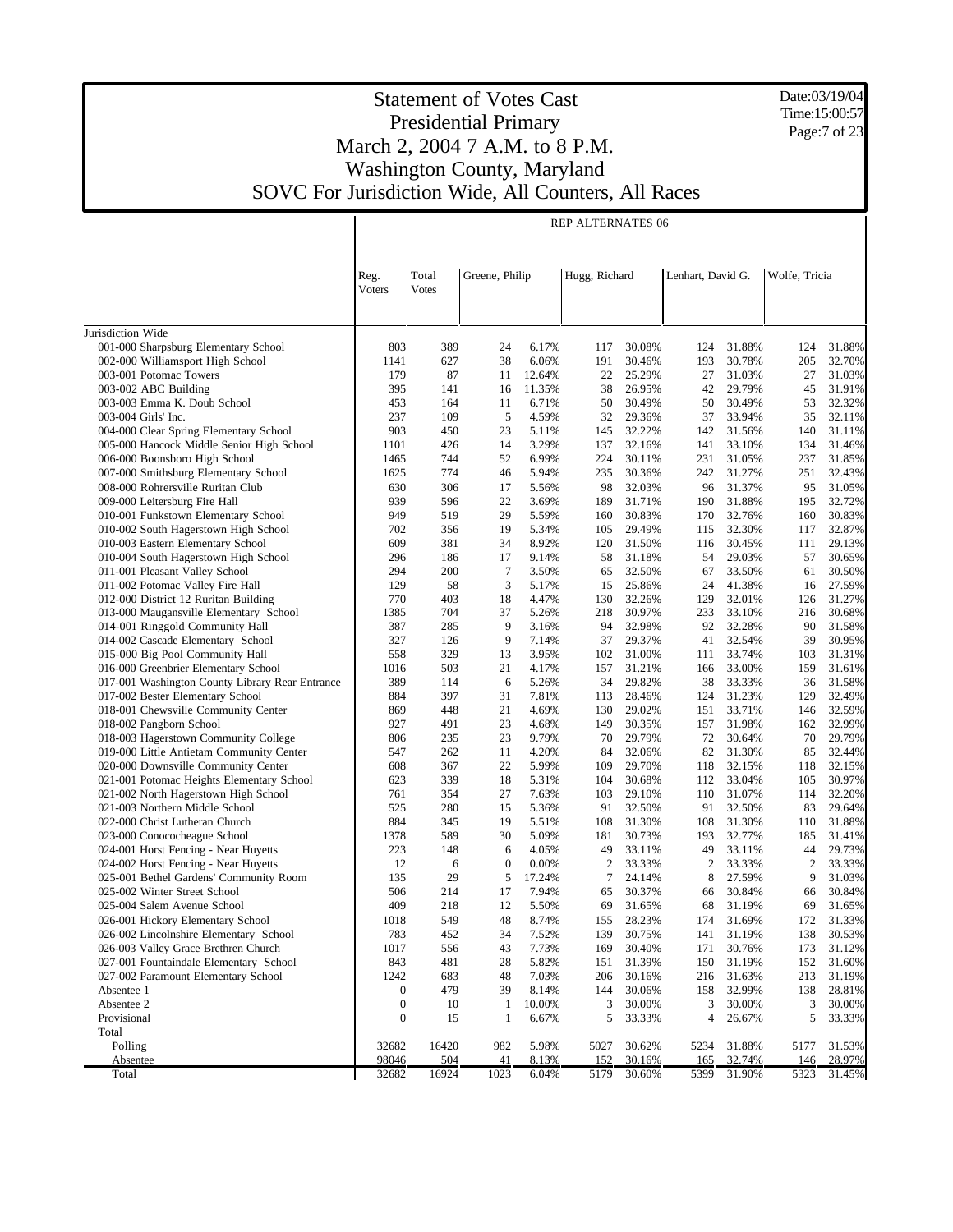Date:03/19/04 Time:15:00:58 Page:8 of 23

|                                                                                         |                  |              |                                      |                | PRESIDENT             |                |                                |                |               |                  |
|-----------------------------------------------------------------------------------------|------------------|--------------|--------------------------------------|----------------|-----------------------|----------------|--------------------------------|----------------|---------------|------------------|
|                                                                                         |                  |              |                                      |                |                       |                |                                |                |               |                  |
|                                                                                         |                  |              |                                      |                |                       |                |                                |                |               |                  |
|                                                                                         | Reg.             | Total        | Braun, Carol                         |                | Clark, Wesley K.      |                | Dean, Howard                   |                | Edwards, John |                  |
|                                                                                         | Voters           | <b>Votes</b> | Moseley                              |                |                       |                |                                |                |               |                  |
|                                                                                         |                  |              |                                      |                |                       |                |                                |                |               |                  |
|                                                                                         |                  |              |                                      |                |                       |                |                                |                |               |                  |
| Jurisdiction Wide                                                                       |                  |              |                                      |                |                       |                |                                |                |               |                  |
| 001-000 Sharpsburg Elementary School                                                    | 726              | 252          | 1                                    | 0.40%          | 3                     | 1.19%          | 6                              | 2.38%          | 87            | 34.52%           |
| 002-000 Williamsport High School                                                        | 1048             | 323          | 1                                    | 0.31%          | 4                     | 1.24%          | 8                              | 2.48%          | 103           | 31.89%           |
| 003-001 Potomac Towers                                                                  | 308              | 76           | $\boldsymbol{0}$                     | 0.00%          | $\overline{2}$        | 2.63%          | $\overline{2}$                 | 2.63%          | 22            | 28.95%           |
| 003-002 ABC Building                                                                    | 415              | 115          | $\boldsymbol{0}$                     | 0.00%          | 1                     | 0.87%          | $\overline{4}$                 | 3.48%          | 37            | 32.17%           |
| 003-003 Emma K. Doub School                                                             | 573              | 133          | 2                                    | 1.50%          | $\boldsymbol{0}$      | 0.00%          | 7                              | 5.26%          | 49            | 36.84%           |
| 003-004 Girls' Inc.                                                                     | 349              | 54           | $\boldsymbol{0}$                     | 0.00%          | $\overline{2}$        | 3.70%          | $\mathbf{1}$                   | 1.85%          | 18            | 33.33%           |
| 004-000 Clear Spring Elementary School                                                  | 642              | 168          | $\boldsymbol{0}$                     | 0.00%          | 3                     | 1.79%          | 3                              | 1.79%          | 61            | 36.31%           |
| 005-000 Hancock Middle Senior High School                                               | 753              | 141          | $\boldsymbol{0}$                     | 0.00%          | $\overline{2}$        | 1.42%          | 6                              | 4.26%          | 44            | 31.21%           |
| 006-000 Boonsboro High School                                                           | 1256             | 418          | $\boldsymbol{0}$                     | 0.00%          | $\overline{2}$        | 0.48%          | 12                             | 2.87%          | 142           | 33.97%           |
| 007-000 Smithsburg Elementary School                                                    | 1178             | 338          | $\boldsymbol{0}$                     | 0.00%          | 3                     | 0.89%          | 7                              | 2.07%          | 111           | 32.84%           |
| 008-000 Rohrersville Ruritan Club                                                       | 521              | 165          | $\boldsymbol{0}$                     | 0.00%          | $\overline{2}$        | 1.21%          | 6                              | 3.64%          | 59            | 35.76%           |
| 009-000 Leitersburg Fire Hall                                                           | 565              | 216          | $\boldsymbol{0}$                     | 0.00%          | 3                     | 1.39%          | 6                              | 2.78%          | 76            | 35.19%           |
| 010-001 Funkstown Elementary School                                                     | 809              | 219          | $\boldsymbol{0}$                     | 0.00%          | $\mathbf{0}$          | 0.00%          | 10                             | 4.57%          | 71            | 32.42%           |
| 010-002 South Hagerstown High School                                                    | 605              | 193          | $\mathfrak{2}$                       | 1.04%          | 1                     | 0.52%          | 7                              | 3.63%          | 61            | 31.61%           |
| 010-003 Eastern Elementary School                                                       | 537              | 188          | $\boldsymbol{0}$                     | 0.00%          | $\mathbf{0}$          | 0.00%          | 9                              | 4.79%          | 59            | 31.38%           |
| 010-004 South Hagerstown High School                                                    | 306              | 92           | $\boldsymbol{0}$                     | 0.00%          | $\boldsymbol{0}$      | 0.00%          | 5                              | 5.43%          | 33            | 35.87%           |
| 011-001 Pleasant Valley School                                                          | 282              | 88           | $\boldsymbol{0}$                     | 0.00%          | $\boldsymbol{0}$      | 0.00%          | 6                              | 6.82%          | 31            | 35.23%           |
| 011-002 Potomac Valley Fire Hall                                                        | 169              | 57           | $\boldsymbol{0}$                     | 0.00%          | $\mathbf{1}$          | 1.75%          | $\boldsymbol{0}$               | 0.00%          | 16            | 28.07%           |
| 012-000 District 12 Ruritan Building                                                    | 561              | 165          | $\boldsymbol{0}$                     | 0.00%          | 5                     | 3.03%          | $\overline{4}$                 | 2.42%          | 61            | 36.97%           |
| 013-000 Maugansville Elementary School                                                  | 1120             | 309          | 1                                    | 0.32%          | 4                     | 1.29%          | 10                             | 3.24%          | 101           | 32.69%           |
| 014-001 Ringgold Community Hall<br>014-002 Cascade Elementary School                    | 198              | 67           | $\boldsymbol{0}$<br>$\boldsymbol{0}$ | 0.00%          | $\boldsymbol{0}$      | 0.00%          | $\overline{4}$                 | 5.97%          | 33            | 49.25%           |
|                                                                                         | 239              | 64           | $\boldsymbol{0}$                     | 0.00%<br>0.00% | $\mathbf{0}$<br>3     | 0.00%          | $\mathbf{1}$<br>$\overline{2}$ | 1.56%          | 20            | 31.25%           |
| 015-000 Big Pool Community Hall                                                         | 353              | 86           | $\boldsymbol{0}$                     |                |                       | 3.49%          | $\overline{4}$                 | 2.33%          | 34            | 39.53%<br>38.22% |
| 016-000 Greenbrier Elementary School<br>017-001 Washington County Library Rear Entrance | 698<br>446       | 191<br>89    | 1                                    | 0.00%<br>1.12% | 3<br>$\boldsymbol{0}$ | 1.57%          | $\mathbf{1}$                   | 2.09%<br>1.12% | 73<br>31      | 34.83%           |
| 017-002 Bester Elementary School                                                        | 862              | 204          | $\boldsymbol{0}$                     | 0.00%          | 5                     | 0.00%<br>2.45% | 5                              | 2.45%          | 58            | 28.43%           |
| 018-001 Chewsville Community Center                                                     | 641              | 209          | $\boldsymbol{0}$                     | 0.00%          | 1                     | 0.48%          | 12                             | 5.74%          | 82            | 39.23%           |
| 018-002 Pangborn School                                                                 | 865              | 262          | $\mathbf{2}$                         | 0.76%          | 3                     | 1.15%          | 11                             | 4.20%          | 80            | 30.53%           |
| 018-003 Hagerstown Community College                                                    | 585              | 177          | 2                                    | 1.13%          | $\boldsymbol{0}$      | 0.00%          | 5                              | 2.82%          | 65            | 36.72%           |
| 019-000 Little Antietam Community Center                                                | 391              | 136          | 1                                    | 0.74%          | $\mathbf{0}$          | 0.00%          | 7                              | 5.15%          | 39            | 28.68%           |
| 020-000 Downsville Community Center                                                     | 439              | 132          | $\boldsymbol{0}$                     | 0.00%          | 3                     | 2.27%          | 6                              | 4.55%          | 48            | 36.36%           |
| 021-001 Potomac Heights Elementary School                                               | 618              | 219          | 3                                    | 1.37%          | 4                     | 1.83%          | 6                              | 2.74%          | 59            | 26.94%           |
| 021-002 North Hagerstown High School                                                    | 799              | 243          | 3                                    | 1.23%          | $\overline{2}$        | 0.82%          | 9                              | 3.70%          | 77            | 31.69%           |
| 021-003 Northern Middle School                                                          | 432              | 142          | 2                                    | 1.41%          | $\overline{2}$        | 1.41%          | $\boldsymbol{0}$               | 0.00%          | 52            | 36.62%           |
| 022-000 Christ Lutheran Church                                                          | 1222             | 241          | $\boldsymbol{0}$                     | 0.00%          | 5                     | 2.07%          | 6                              | 2.49%          | 86            | 35.68%           |
| 023-000 Conococheague School                                                            | 885              | 230          | 1                                    | 0.43%          | 5                     | 2.17%          | 7                              | 3.04%          | 97            | 42.17%           |
| 024-001 Horst Fencing - Near Huyetts                                                    | 197              | 50           | $\boldsymbol{0}$                     | 0.00%          | $\boldsymbol{0}$      | 0.00%          | 2                              | 4.00%          | 12            | 24.00%           |
| 024-002 Horst Fencing - Near Huyetts                                                    | 15               | 5            | $\boldsymbol{0}$                     | 0.00%          | 1                     | 20.00%         | $\boldsymbol{0}$               | 0.00%          | $\mathbf{0}$  | 0.00%            |
| 025-001 Bethel Gardens' Community Room                                                  | 418              | 80           | 3                                    | 3.75%          | $\boldsymbol{0}$      | 0.00%          | 2                              | 2.50%          | 12            | 15.00%           |
| 025-002 Winter Street School                                                            | 811              | 149          | $\overline{0}$                       | 0.00%          | 3                     | 2.01%          | 5                              | 3.36%          | 45            | 30.20%           |
| 025-004 Salem Avenue School                                                             | 553              | 143          |                                      | 0.70%          | $\Omega$              | 0.00%          | $\mathbf{0}$                   | 0.00%          | 41            | 28.67%           |
| 026-001 Hickory Elementary School                                                       | 973              | 294          | $\mathbf{2}$                         | 0.68%          | 3                     | 1.02%          | 5                              | 1.70%          | 92            | 31.29%           |
| 026-002 Lincolnshire Elementary School                                                  | 811              | 278          | 1                                    | 0.36%          | 6                     | 2.16%          | 11                             | 3.96%          | 77            | 27.70%           |
| 026-003 Valley Grace Brethren Church                                                    | 887              | 280          | 1                                    | 0.36%          | 3                     | 1.07%          | $\boldsymbol{2}$               | 0.71%          | 91            | 32.50%           |
| 027-001 Fountaindale Elementary School                                                  | 475              | 176          | $\boldsymbol{0}$                     | 0.00%          | 3                     | 1.70%          | 3                              | 1.70%          | 56            | 31.82%           |
| 027-002 Paramount Elementary School                                                     | 923              | 285          | $\boldsymbol{0}$                     | 0.00%          | $\boldsymbol{7}$      | 2.46%          | 6                              | 2.11%          | 108           | 37.89%           |
| Absentee 1                                                                              | $\boldsymbol{0}$ | 295          | 1                                    | 0.34%          | 5                     | 1.69%          | 13                             | 4.41%          | 75            | 25.42%           |
| Absentee 2                                                                              | $\boldsymbol{0}$ | 8            | $\boldsymbol{0}$                     | 0.00%          | $\boldsymbol{0}$      | 0.00%          | $\boldsymbol{0}$               | 0.00%          | $\mathbf{1}$  | 12.50%           |
| Provisional                                                                             | $\boldsymbol{0}$ | 12           | $\boldsymbol{0}$                     | 0.00%          | $\boldsymbol{0}$      | 0.00%          | $\boldsymbol{0}$               | 0.00%          | 5             | 41.67%           |
| Total                                                                                   |                  |              |                                      |                |                       |                |                                |                |               |                  |
| Polling                                                                                 | 28459            | 8142         | 30                                   | 0.37%          | 100                   | 1.23%          | 241                            | 2.96%          | 2710          | 33.28%           |
| Absentee                                                                                | 85377            | 315          | -1                                   | 0.32%          | 5                     | 1.59%          | 13                             | 4.13%          | 81            | 25.71%           |
| Total                                                                                   | 28459            | 8457         | 31                                   | 0.37%          | 105                   | 1.24%          | 254                            | 3.00%          | 2791          | 33.00%           |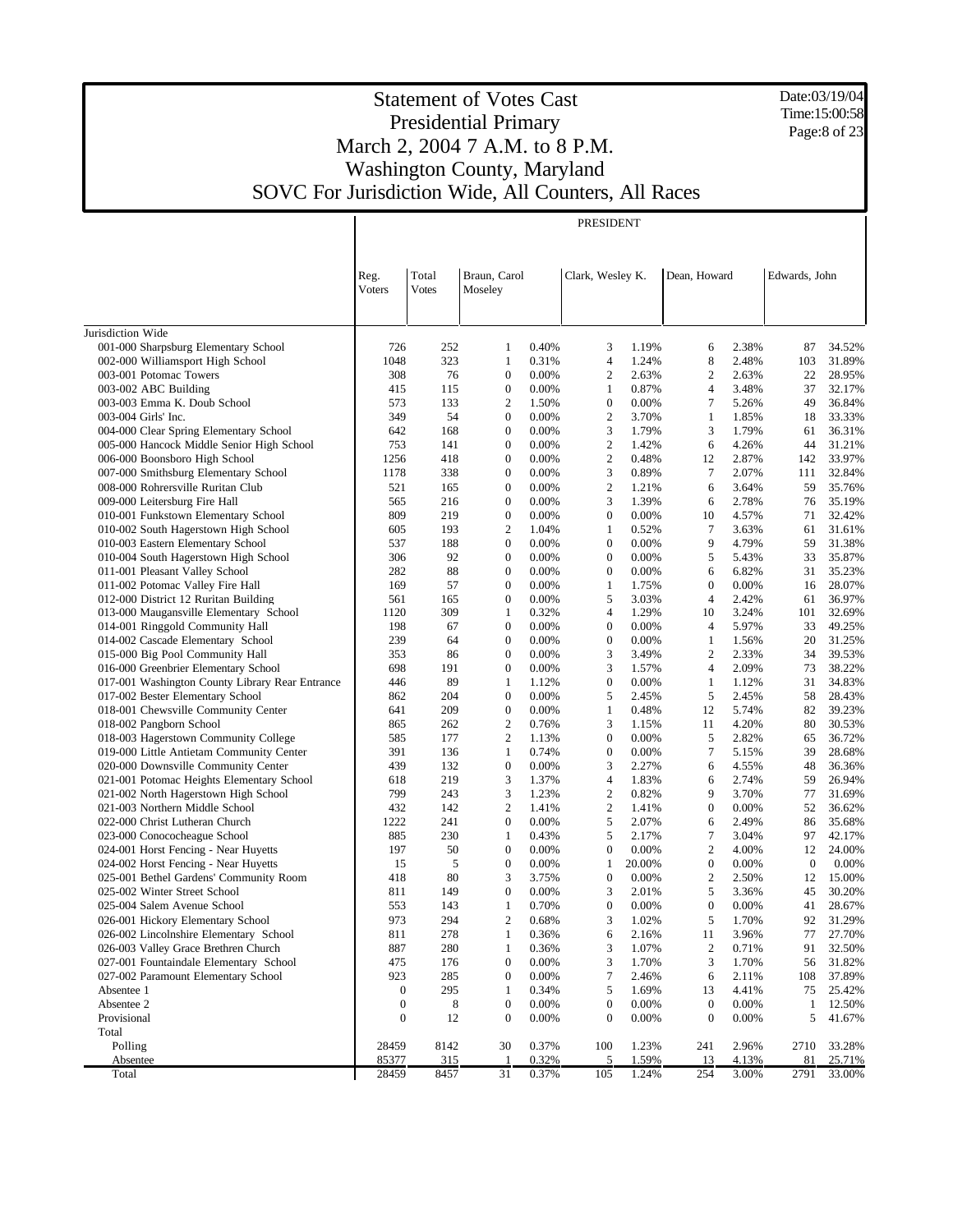Date:03/19/04 Time:15:00:58 Page:9 of 23

## Statement of Votes Cast Presidential Primary March 2, 2004 7 A.M. to 8 P.M. Washington County, Maryland SOVC For Jurisdiction Wide, All Counters, All Races

 $\overline{\mathsf{I}}$ 

PRESIDENT

|                                                                                | Gephardt, Dick   |                | Glover, Mildred     |                | Kerry, John F. |                  | Kucinich, Dennis    |                | LaRouche, Lyndon               |                |
|--------------------------------------------------------------------------------|------------------|----------------|---------------------|----------------|----------------|------------------|---------------------|----------------|--------------------------------|----------------|
|                                                                                |                  |                |                     |                |                |                  | J.                  |                | Η.                             |                |
|                                                                                |                  |                |                     |                |                |                  |                     |                |                                |                |
| Jurisdiction Wide                                                              |                  |                |                     |                |                |                  |                     |                |                                |                |
| 001-000 Sharpsburg Elementary School                                           | $\overline{2}$   | 0.79%          | $\boldsymbol{0}$    | 0.00%          | 135            | 53.57%           | 7                   | 2.78%          | $\boldsymbol{0}$               | 0.00%          |
| 002-000 Williamsport High School                                               | 1                | 0.31%          | $\mathbf{1}$        | 0.31%          | 187            | 57.89%           | 3                   | 0.93%          | $\boldsymbol{0}$               | 0.00%          |
| 003-001 Potomac Towers                                                         | $\mathbf{0}$     | 0.00%          | $\mathfrak{2}$      | 2.63%          | 47             | 61.84%           | $\boldsymbol{0}$    | 0.00%          | $\mathbf{0}$                   | 0.00%          |
| 003-002 ABC Building                                                           | $\boldsymbol{0}$ | 0.00%          | $\mathbf{1}$        | 0.87%          | 63             | 54.78%           | $\mathbf{1}$        | 0.87%          | $\boldsymbol{0}$               | 0.00%          |
| 003-003 Emma K. Doub School                                                    | 1                | 0.75%          | 3                   | 2.26%          | 65             | 48.87%           | $\mathbf{1}$        | 0.75%          | $\boldsymbol{0}$               | 0.00%          |
| 003-004 Girls' Inc.                                                            | 1                | 1.85%          | $\mathbf{1}$        | 1.85%          | 29             | 53.70%           | $\boldsymbol{0}$    | 0.00%          | $\boldsymbol{0}$               | 0.00%          |
| 004-000 Clear Spring Elementary School                                         | $\overline{2}$   | 1.19%          | 5                   | 2.98%          | 86             | 51.19%           | $\overline{4}$      | 2.38%          | $\mathbf{0}$                   | 0.00%          |
| 005-000 Hancock Middle Senior High School                                      | 1                | 0.71%          | $\mathfrak{2}$      | 1.42%          | 84             | 59.57%           | $\boldsymbol{0}$    | 0.00%          | $\boldsymbol{0}$               | 0.00%          |
| 006-000 Boonsboro High School                                                  | 6                | 1.44%          | 5                   | 1.20%          | 224            | 53.59%           | 13                  | 3.11%          | $\mathbf{0}$                   | 0.00%          |
| 007-000 Smithsburg Elementary School                                           | 5                | 1.48%          | $\mathfrak{2}$      | 0.59%          | 181            | 53.55%           | 8                   | 2.37%          | $\boldsymbol{0}$               | 0.00%          |
| 008-000 Rohrersville Ruritan Club                                              | $\boldsymbol{0}$ | 0.00%          | $\boldsymbol{0}$    | 0.00%          | 81             | 49.09%           | $\overline{4}$      | 2.42%          | $\mathbf{0}$                   | 0.00%          |
| 009-000 Leitersburg Fire Hall                                                  | $\sqrt{2}$       | 0.93%          | $\mathbf{1}$        | 0.46%          | 117            | 54.17%           | 1                   | 0.46%          | $\boldsymbol{0}$               | 0.00%          |
| 010-001 Funkstown Elementary School                                            | 1                | 0.46%          | 1                   | 0.46%          | 122            | 55.71%           | $\mathfrak{2}$      | 0.91%          | $\mathbf{1}$                   | 0.46%          |
| 010-002 South Hagerstown High School                                           | $\boldsymbol{0}$ | 0.00%          | 3                   | 1.55%          | 113            | 58.55%           | $\mathbf{1}$        | 0.52%          | $\boldsymbol{0}$               | 0.00%          |
| 010-003 Eastern Elementary School                                              | $\boldsymbol{0}$ | 0.00%          | 1                   | 0.53%          | 103            | 54.79%           | $\overline{4}$      | 2.13%          | 3                              | 1.60%          |
| 010-004 South Hagerstown High School                                           | 1                | 1.09%          | $\mathbf{1}$        | 1.09%          | 47             | 51.09%           | 1                   | 1.09%          | $\boldsymbol{0}$               | 0.00%          |
| 011-001 Pleasant Valley School                                                 | 1                | 1.14%          | $\boldsymbol{0}$    | 0.00%          | 47             | 53.41%           | $\mathfrak{2}$      | 2.27%          | $\mathbf{0}$                   | 0.00%          |
| 011-002 Potomac Valley Fire Hall                                               | 1                | 1.75%          | $\boldsymbol{0}$    | 0.00%          | 36             | 63.16%           | 1                   | 1.75%          | $\boldsymbol{0}$               | 0.00%          |
| 012-000 District 12 Ruritan Building<br>013-000 Maugansville Elementary School | 1<br>3           | 0.61%<br>0.97% | $\overline{4}$<br>4 | 2.42%<br>1.29% | 81<br>161      | 49.09%<br>52.10% | $\mathfrak{2}$<br>5 | 1.21%<br>1.62% | $\mathbf{1}$<br>$\overline{c}$ | 0.61%<br>0.65% |
| 014-001 Ringgold Community Hall                                                | 1                | 1.49%          | $\mathbf{1}$        | 1.49%          | 25             | 37.31%           | $\mathbf{1}$        | 1.49%          | $\mathbf{0}$                   | 0.00%          |
| 014-002 Cascade Elementary School                                              | $\boldsymbol{0}$ | 0.00%          | $\mathbf{0}$        | 0.00%          | 37             | 57.81%           | 3                   | 4.69%          | $\mathbf{0}$                   | 0.00%          |
| 015-000 Big Pool Community Hall                                                | $\mathbf{0}$     | 0.00%          | $\mathbf{1}$        | 1.16%          | 40             | 46.51%           | $\mathbf{0}$        | 0.00%          | 3                              | 3.49%          |
| 016-000 Greenbrier Elementary School                                           | $\mathbf{0}$     | 0.00%          | $\mathbf{0}$        | 0.00%          | 92             | 48.17%           | 8                   | 4.19%          | $\mathbf{0}$                   | 0.00%          |
| 017-001 Washington County Library Rear Entrance                                | $\boldsymbol{0}$ | 0.00%          | $\mathbf{1}$        | 1.12%          | 47             | 52.81%           | $\mathbf{0}$        | 0.00%          | $\mathbf{0}$                   | 0.00%          |
| 017-002 Bester Elementary School                                               | $\overline{2}$   | 0.98%          | 5                   | 2.45%          | 116            | 56.86%           | 5                   | 2.45%          | $\mathbf{1}$                   | 0.49%          |
| 018-001 Chewsville Community Center                                            | $\overline{4}$   | 1.91%          | $\mathbf{0}$        | 0.00%          | 96             | 45.93%           | $\overline{4}$      | 1.91%          | $\mathbf{0}$                   | 0.00%          |
| 018-002 Pangborn School                                                        | 5                | 1.91%          | $\mathbf{0}$        | 0.00%          | 151            | 57.63%           | $\mathbf{1}$        | 0.38%          | $\mathbf{0}$                   | 0.00%          |
| 018-003 Hagerstown Community College                                           | $\mathbf{1}$     | 0.56%          | $\mathbf{1}$        | 0.56%          | 94             | 53.11%           | 3                   | 1.69%          | $\mathbf{1}$                   | 0.56%          |
| 019-000 Little Antietam Community Center                                       | $\overline{2}$   | 1.47%          | $\mathbf{0}$        | 0.00%          | 83             | 61.03%           | $\overline{4}$      | 2.94%          | $\mathbf{0}$                   | 0.00%          |
| 020-000 Downsville Community Center                                            | $\sqrt{2}$       | 1.52%          | $\mathbf{0}$        | 0.00%          | 61             | 46.21%           | $\mathbf{1}$        | 0.76%          | $\mathbf{0}$                   | 0.00%          |
| 021-001 Potomac Heights Elementary School                                      | $\mathbf{2}$     | 0.91%          | $\mathbf{1}$        | 0.46%          | 126            | 57.53%           | 10                  | 4.57%          | $\mathbf{0}$                   | 0.00%          |
| 021-002 North Hagerstown High School                                           | $\boldsymbol{0}$ | 0.00%          | $\mathfrak{2}$      | 0.82%          | 130            | 53.50%           | 5                   | 2.06%          | $\mathbf{0}$                   | 0.00%          |
| 021-003 Northern Middle School                                                 | $\overline{2}$   | 1.41%          | $\mathbf{1}$        | 0.70%          | 77             | 54.23%           | $\mathbf{0}$        | 0.00%          | $\mathbf{0}$                   | 0.00%          |
| 022-000 Christ Lutheran Church                                                 | $\overline{4}$   | 1.66%          | 5                   | 2.07%          | 124            | 51.45%           | 1                   | 0.41%          | $\mathbf{0}$                   | 0.00%          |
| 023-000 Conococheague School                                                   | $\boldsymbol{0}$ | 0.00%          | 7                   | 3.04%          | 104            | 45.22%           | $\boldsymbol{0}$    | 0.00%          | $\mathbf{1}$                   | 0.43%          |
| 024-001 Horst Fencing - Near Huyetts                                           | 1                | 2.00%          | $\boldsymbol{0}$    | 0.00%          | 35             | 70.00%           | $\mathbf{0}$        | 0.00%          | $\mathbf{0}$                   | 0.00%          |
| 024-002 Horst Fencing - Near Huyetts                                           | $\boldsymbol{0}$ | 0.00%          | $\boldsymbol{0}$    | 0.00%          | $\overline{4}$ | 80.00%           | $\mathbf{0}$        | 0.00%          | $\mathbf{0}$                   | 0.00%          |
| 025-001 Bethel Gardens' Community Room                                         | 1                | 1.25%          | $\mathfrak{2}$      | 2.50%          | 56             | 70.00%           | $\mathbf{0}$        | 0.00%          | $\mathbf{0}$                   | 0.00%          |
| 025-002 Winter Street School                                                   | $\overline{2}$   | 1.34%          | $\overline{2}$      | 1.34%          | 86             | 57.72%           | $\mathbf{1}$        | 0.67%          | $\mathbf{1}$                   | 0.67%          |
| 025-004 Salem Avenue School                                                    | $\overline{4}$   | 2.80%          | $\mathbf{1}$        | 0.70%          | 84             | 58.74%           | $\mathbf{1}$        | 0.70%          | $\overline{c}$                 | 1.40%          |
| 026-001 Hickory Elementary School                                              | $\overline{2}$   | 0.68%          | $\overline{4}$      | 1.36%          | 166            | 56.46%           | $\overline{7}$      | 2.38%          | $\mathbf{1}$                   | 0.34%          |
| 026-002 Lincolnshire Elementary School                                         | 3                | 1.08%          | 3                   | 1.08%          | 158            | 56.83%           | 2                   | 0.72%          | $\boldsymbol{2}$               | 0.72%          |
| 026-003 Valley Grace Brethren Church                                           | $\mathfrak{Z}$   | 1.07%          | $\sqrt{2}$          | 0.71%          | 164            | 58.57%           | $\overline{4}$      | 1.43%          | $\boldsymbol{2}$               | 0.71%          |
| 027-001 Fountaindale Elementary School                                         | $\boldsymbol{2}$ | 1.14%          | $\boldsymbol{0}$    | 0.00%          | 101            | 57.39%           | $\boldsymbol{2}$    | 1.14%          | $\boldsymbol{0}$               | 0.00%          |
| 027-002 Paramount Elementary School                                            | 3                | 1.05%          | 3                   | 1.05%          | 140            | 49.12%           | 3                   | 1.05%          | $\boldsymbol{0}$               | 0.00%          |
| Absentee 1                                                                     | 9                | 3.05%          | 7                   | 2.37%          | 173            | 58.64%           | 4                   | 1.36%          | 1                              | 0.34%          |
| Absentee 2                                                                     | $\boldsymbol{0}$ | 0.00%          | $\boldsymbol{0}$    | 0.00%          | 6              | 75.00%           | $\boldsymbol{0}$    | 0.00%          | $\boldsymbol{0}$               | 0.00%          |
| Provisional                                                                    | $\mathbf{0}$     | 0.00%          | $\boldsymbol{0}$    | 0.00%          | 7              | 58.33%           | $\boldsymbol{0}$    | 0.00%          | $\mathbf{0}$                   | 0.00%          |
| Total                                                                          |                  |                |                     |                |                |                  |                     |                |                                |                |
| Polling                                                                        | 75               | 0.92%          | 79                  | 0.97%          | 4406           | 54.11%           | 126                 | 1.55%          | 21                             | 0.26%          |
| Absentee                                                                       | 9                | 2.86%          | $\tau$              | 2.22%          | 186            | 59.05%           | $\overline{4}$      | 1.27%          | -1                             | 0.32%          |
| Total                                                                          | 84               | 0.99%          | 86                  | 1.02%          | 4592           | 54.30%           | 130                 | 1.54%          | 22                             | 0.26%          |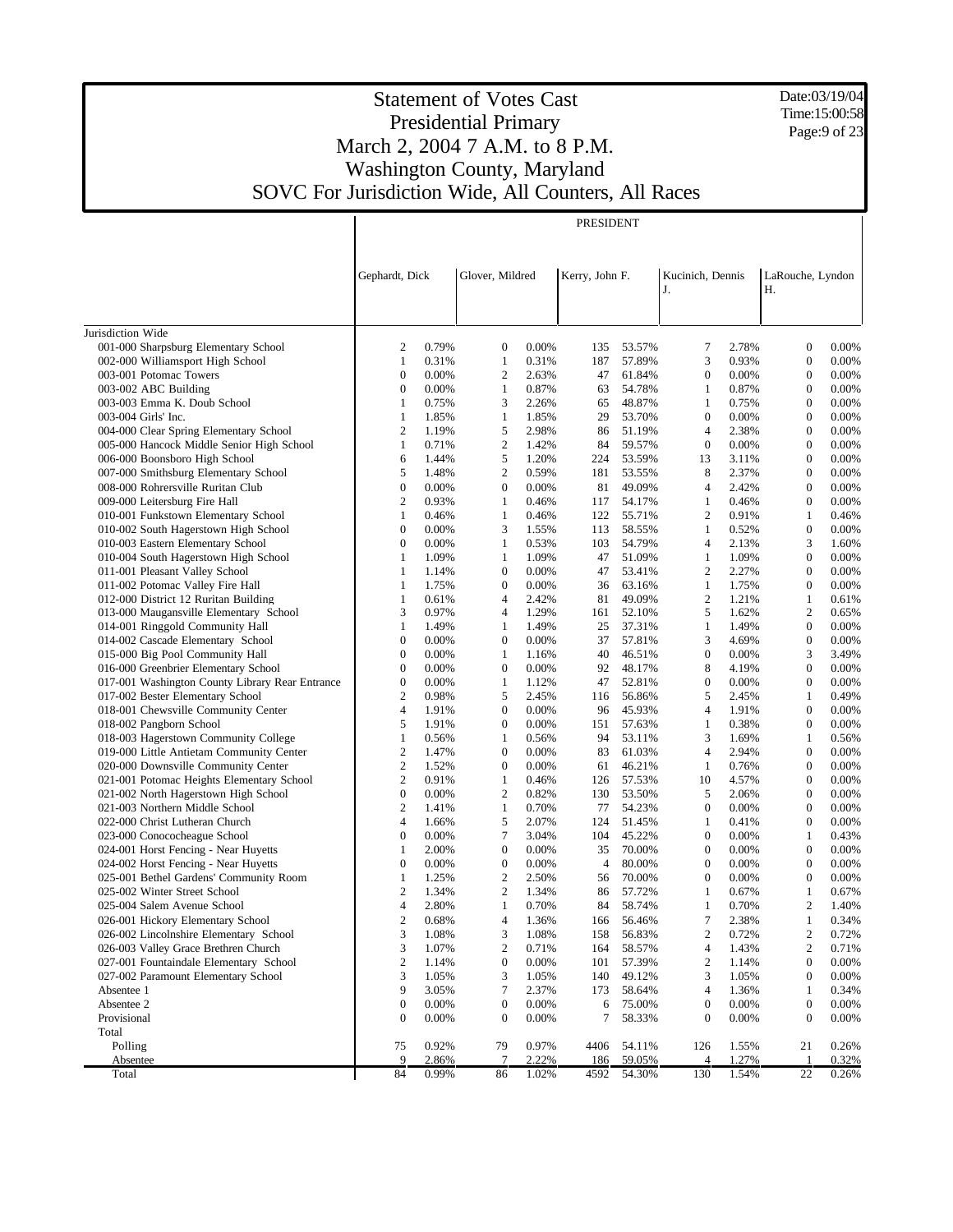Date:03/19/04 Time:15:00:58 Page:10 of 23

#### Statement of Votes Cast Presidential Primary March 2, 2004 7 A.M. to 8 P.M. Washington County, Maryland SOVC For Jurisdiction Wide, All Counters, All Races

PRESIDENT

Jurisdiction Wide 001-000 Sharpsburg Elementary School 002-000 Williamsport High School 003-001 Potomac Towers 003-002 ABC Building 003-003 Emma K. Doub School 003-004 Girls' Inc. 004-000 Clear Spring Elementary School 005-000 Hancock Middle Senior High School 006-000 Boonsboro High School 007-000 Smithsburg Elementary School 008-000 Rohrersville Ruritan Club 009-000 Leitersburg Fire Hall 010-001 Funkstown Elementary School 010-002 South Hagerstown High School 010-003 Eastern Elementary School 010-004 South Hagerstown High School 011-001 Pleasant Valley School 011-002 Potomac Valley Fire Hall 012-000 District 12 Ruritan Building 013-000 Maugansville Elementary School 014-001 Ringgold Community Hall 014-002 Cascade Elementary School 015-000 Big Pool Community Hall 016-000 Greenbrier Elementary School 017-001 Washington County Library Rear Entrance 017-002 Bester Elementary School 018-001 Chewsville Community Center 018-002 Pangborn School 018-003 Hagerstown Community College 019-000 Little Antietam Community Center 020-000 Downsville Community Center 021-001 Potomac Heights Elementary School 021-002 North Hagerstown High School 021-003 Northern Middle School 022-000 Christ Lutheran Church 023-000 Conococheague School 024-001 Horst Fencing - Near Huyetts 024-002 Horst Fencing - Near Huyetts 025-001 Bethel Gardens' Community Room 025-002 Winter Street School 025-004 Salem Avenue School 026-001 Hickory Elementary School 026-002 Lincolnshire Elementary School 026-003 Valley Grace Brethren Church 027-001 Fountaindale Elementary School 027-002 Paramount Elementary School Absentee 1 Absentee 2 Provisional Total Polling **Absentee**  Total Lieberman, Joseph Sharpton, Alfred Jr. Uncommitted to Any 1 0.40% 7 2.78% 3 1.19% 7 2.17% 2 0.62% 6 1.86% 1 1.32% 0 0.00% 0 0.00% 3 2.61% 2 1.74% 3 2.61% 1 0.75% 1 0.75% 3 2.26% 1 1.85% 0 0.00% 1 1.85%  $\begin{array}{ccccccccc}\n0 & 0.00\% & & 2 & 1.19\% & & 2 & 1.19\% \\
0 & 0.00\% & & 0 & 0.00\% & & 2 & 1.42\% \end{array}$ 0 0.00% 0 0.00% 2 1.42% 3 0.72% 4 0.96% 7 1.67% 4 1.18% 2 0.59% 15 4.44% 2 1.21% 6 3.64% 5 3.03% 5 2.31% 0 0.00% 5 2.31% 2 0.91% 3 1.37% 6 2.74% 1 0.52% 2 1.04% 2 1.04%<br>1 0.53% 1 0.53% 7 3.72% 1 0.53% 1 0.53% 7 3.72% 1 1.09% 0 0.00% 3 3.26% 0 0.00% 1 1.14% 0 0.00% 0 0.00% 1 1.75% 1 1.75% 1 0.61% 1 0.61% 4 2.42% 3 0.97% 2 0.65% 13 4.21% 0 0.00% 0 0.00% 2 2.99% 1 1.56% 0 0.00% 2 3.13% 0 0.00% 0 0.00% 3 3.49% 2 1.05% 4 2.09% 5 2.62% 2 2.25% 2 2.25% 4 4.49% 0 0.00% 1 0.49% 6 2.94% 1 0.48% 2 0.96% 7 3.35% 3 1.15% 1 0.38% 5 1.91% 1 0.56% 2 1.13% 2 1.13% 0 0.00% 0 0.00% 0 0.00% 4 3.03% 2 1.52% 5 3.79% 3 1.37% 3 1.37% 2 0.91% 5 2.06% 3 1 0.70% 3 2.11% 2 1.41% 1 0.41% 5 2.07% 4 1.66% 1 0.43% 0 0.00% 7 3.04%  $\begin{array}{ccccccc}\n0 & 0.00\% & & 0 & 0.00\% & & 0 & 0.00\% \\
0 & 0.00\% & & 0 & 0.00\% & & 0 & 0.00\% \end{array}$ 0 0.00% 0 0.00% 0 0.00% 0 0.00% 4 5.00% 0 0.00% 1 0.67% 0 0.00% 3 2.01% 0 0.00% 4 2.80% 5 3.50% 3 1.02% 2 0.68% 7 2.38% 6 2.16% 1 0.36% 8 2.88% 1 0.36% 1 0.36% 6 2.14% 6 3.41% 0 0.00% 3 1.70% 6 2.11% 1 0.35% 8 2.81% 1 0.34% 0 0.00% 6 2.03% 1 12.50% 0 0.00% 0 0.00% 0 0.00% 0 0.00% 0 0.00% 85 1.04% 78 0.96% 191 2.35% 2 0.63% 0 0.00% 6 1.90% 87 1.03% 78 0.92% 197 2.33%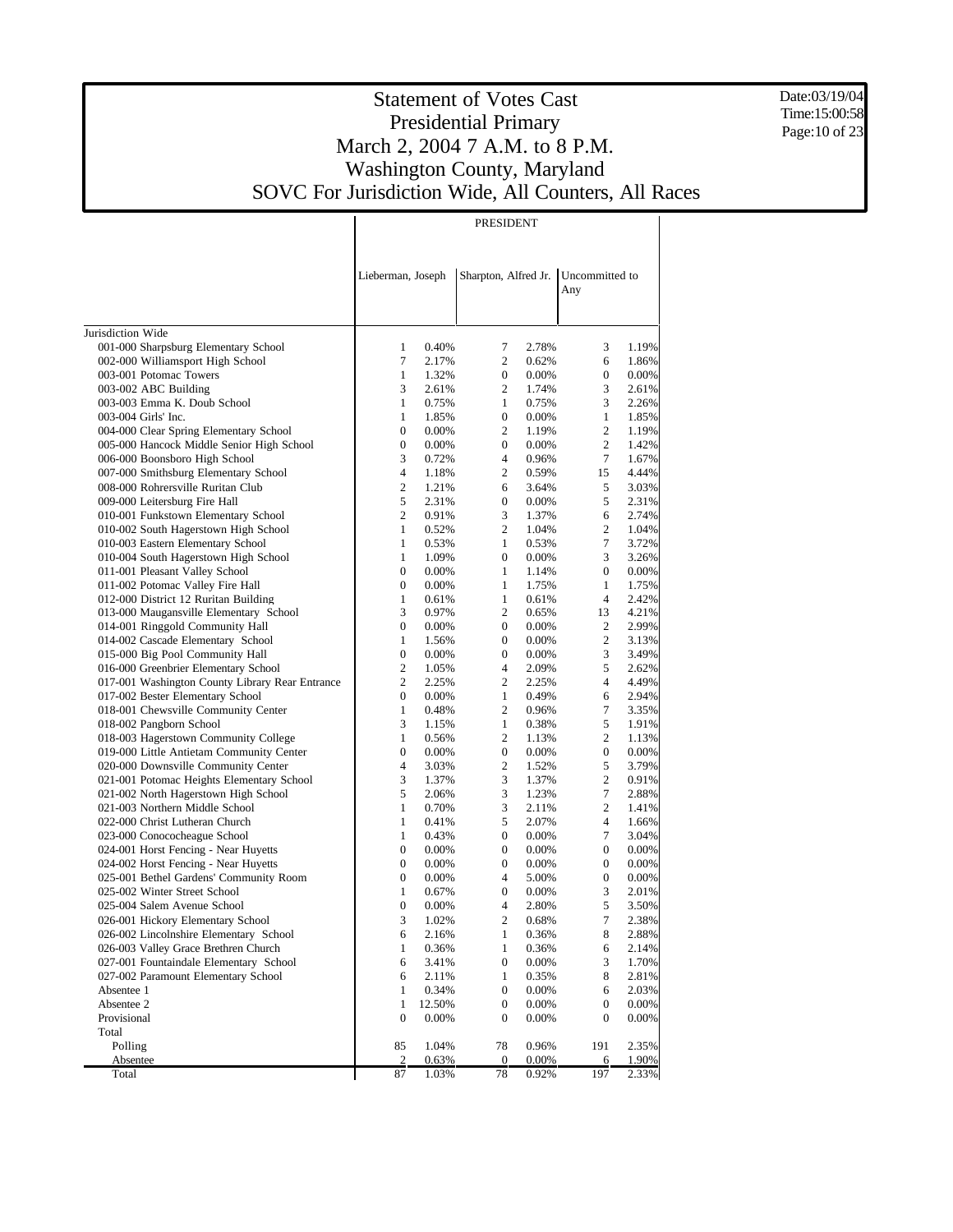Date:03/19/04 Time:15:00:58 Page:11 of 23

# Statement of Votes Cast Presidential Primary March 2, 2004 7 A.M. to 8 P.M. Washington County, Maryland SOVC For Jurisdiction Wide, All Counters, All Races

|                                                                                     |                                      |                       |                                      | <b>U.S. SENATOR</b> |                       |                  |                         |                  |
|-------------------------------------------------------------------------------------|--------------------------------------|-----------------------|--------------------------------------|---------------------|-----------------------|------------------|-------------------------|------------------|
|                                                                                     | Reg.<br>Voters                       | Total<br><b>Votes</b> | Altman, Sid                          |                     | Kaufman, A.<br>Robert |                  | Mikulski, Barbara<br>А. |                  |
| Jurisdiction Wide                                                                   |                                      |                       |                                      |                     |                       |                  |                         |                  |
| 001-000 Sharpsburg Elementary School                                                | 726                                  | 239                   | 8                                    | 3.35%               | 19                    | 7.95%            | 212                     | 88.70%           |
| 002-000 Williamsport High School                                                    | 1048                                 | 307                   | 16                                   | 5.21%               | 24                    | 7.82%            | 267                     | 86.97%           |
| 003-001 Potomac Towers                                                              | 308                                  | 76                    | $\mathbf{1}$                         | 1.32%               | $\overline{4}$        | 5.26%            | 71                      | 93.42%           |
| 003-002 ABC Building                                                                | 415                                  | 109                   | 6                                    | 5.50%               | 9                     | 8.26%            | 94                      | 86.24%           |
| 003-003 Emma K. Doub School                                                         | 573                                  | 128                   | 3                                    | 2.34%               | 20                    | 15.63%           | 105                     | 82.03%           |
| 003-004 Girls' Inc.                                                                 | 349                                  | 49                    | 2                                    | 4.08%               | 1                     | 2.04%            | 46                      | 93.88%           |
| 004-000 Clear Spring Elementary School<br>005-000 Hancock Middle Senior High School | 642                                  | 157<br>131            | 9<br>6                               | 5.73%<br>4.58%      | 9<br>12               | 5.73%            | 139<br>113              | 88.54%<br>86.26% |
| 006-000 Boonsboro High School                                                       | 753<br>1256                          | 400                   | 13                                   | 3.25%               | 30                    | 9.16%<br>7.50%   | 357                     | 89.25%           |
| 007-000 Smithsburg Elementary School                                                | 1178                                 | 318                   | 9                                    | 2.83%               | 25                    | 7.86%            | 284                     | 89.31%           |
| 008-000 Rohrersville Ruritan Club                                                   | 521                                  | 148                   | $\overline{4}$                       | 2.70%               | 11                    | 7.43%            | 133                     | 89.86%           |
| 009-000 Leitersburg Fire Hall                                                       | 565                                  | 204                   | 9                                    | 4.41%               | 18                    | 8.82%            | 177                     | 86.76%           |
| 010-001 Funkstown Elementary School                                                 | 809                                  | 203                   | 10                                   | 4.93%               | 23                    | 11.33%           | 170                     | 83.74%           |
| 010-002 South Hagerstown High School                                                | 605                                  | 185                   | 5                                    | 2.70%               | 17                    | 9.19%            | 163                     | 88.11%           |
| 010-003 Eastern Elementary School                                                   | 537                                  | 172                   | 9                                    | 5.23%               | 15                    | 8.72%            | 148                     | 86.05%           |
| 010-004 South Hagerstown High School                                                | 306                                  | 86                    | 4                                    | 4.65%               | 5                     | 5.81%            | 77                      | 89.53%           |
| 011-001 Pleasant Valley School                                                      | 282                                  | 85                    | 2                                    | 2.35%               | 7                     | 8.24%            | 76                      | 89.41%           |
| 011-002 Potomac Valley Fire Hall                                                    | 169                                  | 51                    | $\mathbf{1}$                         | 1.96%               | $\overline{4}$        | 7.84%            | 46                      | 90.20%           |
| 012-000 District 12 Ruritan Building                                                | 561                                  | 157                   | 9                                    | 5.73%               | 12                    | 7.64%            | 136                     | 86.62%           |
| 013-000 Maugansville Elementary School                                              | 1120                                 | 294<br>63             | 21<br>4                              | 7.14%<br>6.35%      | 32<br>8               | 10.88%           | 241                     | 81.97%           |
| 014-001 Ringgold Community Hall<br>014-002 Cascade Elementary School                | 198<br>239                           | 61                    | $\overline{4}$                       | 6.56%               | 5                     | 12.70%<br>8.20%  | 51<br>52                | 80.95%<br>85.25% |
| 015-000 Big Pool Community Hall                                                     | 353                                  | 80                    | 2                                    | 2.50%               | 9                     | 11.25%           | 69                      | 86.25%           |
| 016-000 Greenbrier Elementary School                                                | 698                                  | 182                   | 9                                    | 4.95%               | 26                    | 14.29%           | 147                     | 80.77%           |
| 017-001 Washington County Library Rear Entrance                                     | 446                                  | 81                    | 3                                    | 3.70%               | 6                     | 7.41%            | 72                      | 88.89%           |
| 017-002 Bester Elementary School                                                    | 862                                  | 189                   | 3                                    | 1.59%               | 14                    | 7.41%            | 172                     | 91.01%           |
| 018-001 Chewsville Community Center                                                 | 641                                  | 197                   | 9                                    | 4.57%               | 23                    | 11.68%           | 165                     | 83.76%           |
| 018-002 Pangborn School                                                             | 865                                  | 251                   | 9                                    | 3.59%               | 18                    | 7.17%            | 224                     | 89.24%           |
| 018-003 Hagerstown Community College                                                | 585                                  | 169                   | 10                                   | 5.92%               | 18                    | 10.65%           | 141                     | 83.43%           |
| 019-000 Little Antietam Community Center                                            | 391                                  | 135                   | $\overline{4}$                       | 2.96%               | 6                     | 4.44%            | 125                     | 92.59%           |
| 020-000 Downsville Community Center                                                 | 439                                  | 126                   | 6                                    | 4.76%               | 13                    | 10.32%           | 107                     | 84.92%           |
| 021-001 Potomac Heights Elementary School                                           | 618                                  | 213                   | 5                                    | 2.35%               | 19                    | 8.92%            | 189                     | 88.73%           |
| 021-002 North Hagerstown High School                                                | 799                                  | 231                   | 5                                    | 2.16%               | 13                    | 5.63%            | 213                     | 92.21%           |
| 021-003 Northern Middle School<br>022-000 Christ Lutheran Church                    | 432<br>1222                          | 136<br>230            | $\overline{4}$<br>11                 | 2.94%<br>4.78%      | 15<br>24              | 11.03%<br>10.43% | 117<br>195              | 86.03%<br>84.78% |
| 023-000 Conococheague School                                                        | 885                                  | 219                   | 9                                    | 4.11%               | 26                    | 11.87%           | 184                     | 84.02%           |
| 024-001 Horst Fencing - Near Huyetts                                                | 197                                  | 50                    | 3                                    | 6.00%               | 1                     | 2.00%            | 46                      | 92.00%           |
| 024-002 Horst Fencing - Near Huyetts                                                | 15                                   | 5                     | $\boldsymbol{0}$                     | 0.00%               | $\mathbf{1}$          | 20.00%           | 4                       | 80.00%           |
| 025-001 Bethel Gardens' Community Room                                              | 418                                  | 70                    | $\boldsymbol{0}$                     | 0.00%               | 9                     | 12.86%           | 61                      | 87.14%           |
| 025-002 Winter Street School                                                        | 811                                  | 142                   | $\overline{c}$                       | 1.41%               | 11                    | 7.75%            | 129                     | 90.85%           |
| 025-004 Salem Avenue School                                                         | 553                                  | 133                   | 4                                    | 3.01%               | 13                    | 9.77%            | 116                     | 87.22%           |
| 026-001 Hickory Elementary School                                                   | 973                                  | 288                   | 8                                    | 2.78%               | 29                    | 10.07%           | 251                     | 87.15%           |
| 026-002 Lincolnshire Elementary School                                              | 811                                  | 264                   | 11                                   | 4.17%               | 20                    | 7.58%            | 233                     | 88.26%           |
| 026-003 Valley Grace Brethren Church                                                | 887                                  | 258                   | 9                                    | 3.49%               | 24                    | 9.30%            | 225                     | 87.21%           |
| 027-001 Fountaindale Elementary School                                              | 475                                  | 164                   | 9                                    | 5.49%               | 17                    | 10.37%           | 138                     | 84.15%           |
| 027-002 Paramount Elementary School                                                 | 923                                  | 274                   | 9                                    | 3.28%               | 28                    | 10.22%           | 237                     | 86.50%           |
| Absentee 1                                                                          | $\boldsymbol{0}$                     | 294                   | 4                                    | 1.36%               | 27                    | 9.18%            | 263                     | 89.46%           |
| Absentee 2<br>Provisional                                                           | $\boldsymbol{0}$<br>$\boldsymbol{0}$ | 8<br>11               | $\boldsymbol{0}$<br>$\boldsymbol{0}$ | 0.00%<br>0.00%      | $\mathbf{1}$<br>2     | 12.50%<br>18.18% | 7<br>9                  | 87.50%<br>81.82% |
| Total                                                                               |                                      |                       |                                      |                     |                       |                  |                         |                  |
| Polling                                                                             | 28459                                | 7710                  | 299                                  | 3.88%               | 693                   | 8.99%            | 6718                    | 87.13%           |
| Absentee                                                                            | 85377                                | 313                   | $\overline{4}$                       | 1.28%               | 30                    | 9.58%            | 279                     | 89.14%           |
| Total                                                                               | 28459                                | 8023                  | 303                                  | 3.78%               | 723                   | 9.01%            | 6997                    | 87.21%           |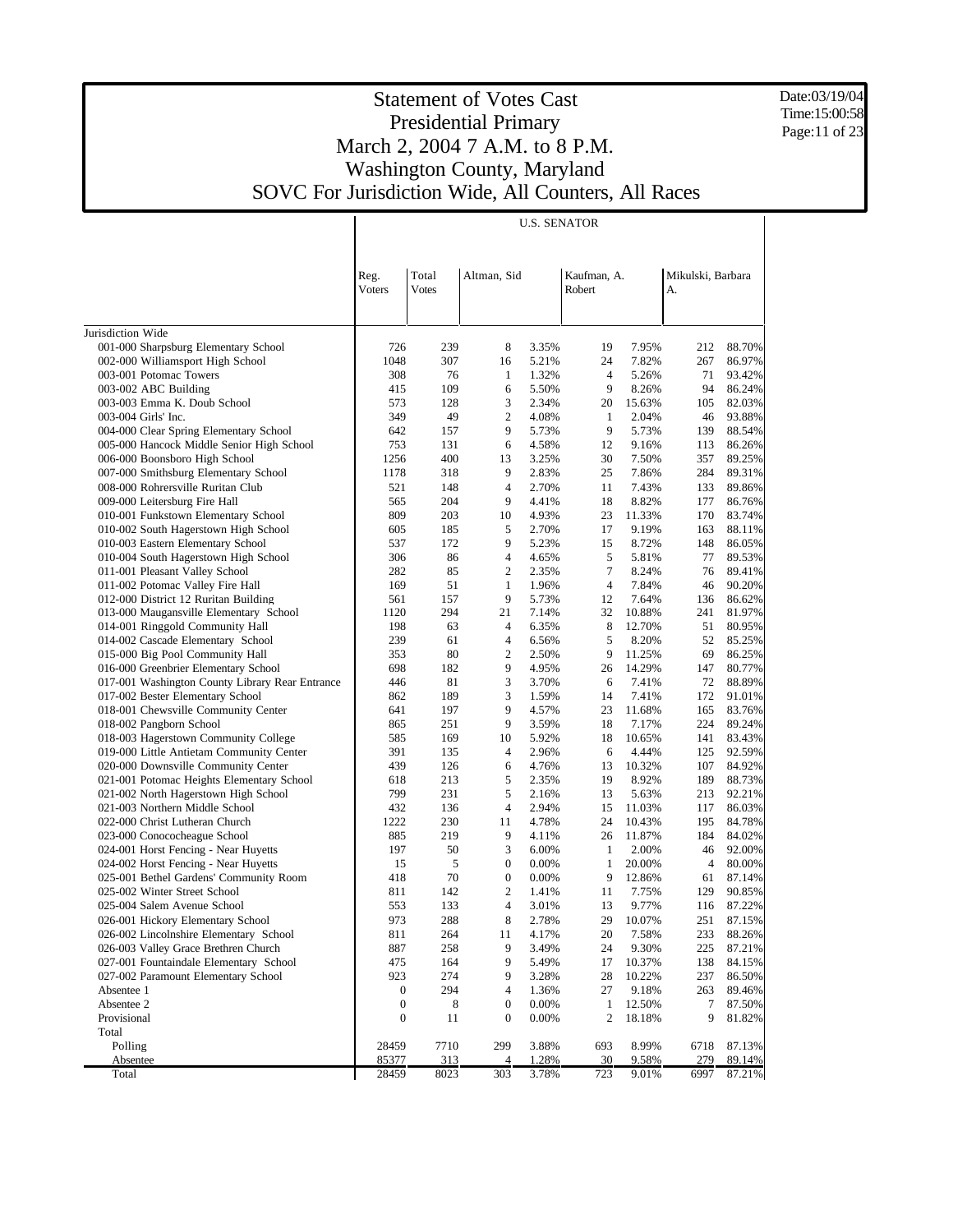Date:03/19/04 Time:15:00:58 Page:12 of 23

|                                                                                         |                  |              |                  |                  | <b>U.S. CONGRESS 06</b> |                  |                |                  |                   |                  |
|-----------------------------------------------------------------------------------------|------------------|--------------|------------------|------------------|-------------------------|------------------|----------------|------------------|-------------------|------------------|
|                                                                                         |                  |              |                  |                  |                         |                  |                |                  |                   |                  |
|                                                                                         |                  |              |                  |                  |                         |                  |                |                  |                   |                  |
|                                                                                         | Reg.             | Total        | Benson, James    |                  | Bosley, Kenneth         |                  | Fox, Rodney D. |                  | Nacewicz, Richard |                  |
|                                                                                         | Voters           | <b>Votes</b> | Daniel           |                  | T.                      |                  |                |                  |                   |                  |
|                                                                                         |                  |              |                  |                  |                         |                  |                |                  |                   |                  |
|                                                                                         |                  |              |                  |                  |                         |                  |                |                  |                   |                  |
| Jurisdiction Wide                                                                       |                  |              |                  |                  |                         |                  |                |                  |                   |                  |
| 001-000 Sharpsburg Elementary School<br>002-000 Williamsport High School                | 726<br>1048      | 188<br>229   | 44<br>33         | 23.40%<br>14.41% | 26<br>45                | 13.83%<br>19.65% | 52<br>82       | 27.66%<br>35.81% | 17<br>31          | 9.04%<br>13.54%  |
| 003-001 Potomac Towers                                                                  | 308              | 57           | 10               | 17.54%           | 7                       | 12.28%           | 13             | 22.81%           | 6                 | 10.53%           |
| 003-002 ABC Building                                                                    | 415              | 83           | 17               | 20.48%           | 16                      | 19.28%           | 20             | 24.10%           | $\overline{2}$    | 2.41%            |
| 003-003 Emma K. Doub School                                                             | 573              | 101          | 23               | 22.77%           | 23                      | 22.77%           | 24             | 23.76%           | 10                | 9.90%            |
| 003-004 Girls' Inc.                                                                     | 349              | 40           | 3                | 7.50%            | 11                      | 27.50%           | 11             | 27.50%           | 4                 | 10.00%           |
| 004-000 Clear Spring Elementary School                                                  | 642              | 129          | 31               | 24.03%           | 24                      | 18.60%           | 33             | 25.58%           | 10                | 7.75%            |
| 005-000 Hancock Middle Senior High School                                               | 753              | 105          | 16               | 15.24%           | 25                      | 23.81%           | 26             | 24.76%           | 8                 | 7.62%            |
| 006-000 Boonsboro High School                                                           | 1256             | 314          | 37               | 11.78%           | 38                      | 12.10%           | 106            | 33.76%           | 47                | 14.97%           |
| 007-000 Smithsburg Elementary School                                                    | 1178             | 231          | 35               | 15.15%           | 56                      | 24.24%           | 50             | 21.65%           | 36                | 15.58%           |
| 008-000 Rohrersville Ruritan Club                                                       | 521              | 101          | 22               | 21.78%           | 18                      | 17.82%           | 18             | 17.82%           | 17                | 16.83%           |
| 009-000 Leitersburg Fire Hall                                                           | 565              | 153          | 28               | 18.30%           | 30                      | 19.61%           | 37             | 24.18%           | 28                | 18.30%           |
| 010-001 Funkstown Elementary School                                                     | 809              | 156          | 20               | 12.82%           | 50                      | 32.05%           | 25             | 16.03%           | 17                | 10.90%           |
| 010-002 South Hagerstown High School                                                    | 605              | 127          | 28               | 22.05%           | 25                      | 19.69%           | 28             | 22.05%           | 10                | 7.87%            |
| 010-003 Eastern Elementary School                                                       | 537              | 138          | 28               | 20.29%           | 28                      | 20.29%           | 37             | 26.81%           | 18                | 13.04%           |
| 010-004 South Hagerstown High School                                                    | 306              | 64           | 14               | 21.88%           | 13                      | 20.31%           | 17             | 26.56%           | 9                 | 14.06%           |
| 011-001 Pleasant Valley School                                                          | 282              | 59           | 9                | 15.25%           | 16                      | 27.12%           | 8              | 13.56%           | $\overline{4}$    | 6.78%            |
| 011-002 Potomac Valley Fire Hall                                                        | 169              | 43           | 8                | 18.60%           | 3                       | 6.98%            | 7              | 16.28%           | 7                 | 16.28%           |
| 012-000 District 12 Ruritan Building                                                    | 561              | 122          | 14               | 11.48%           | 27                      | 22.13%           | 37             | 30.33%           | 14                | 11.48%           |
| 013-000 Maugansville Elementary School                                                  | 1120             | 224          | 31               | 13.84%           | 48                      | 21.43%           | 66             | 29.46%           | 15                | 6.70%            |
| 014-001 Ringgold Community Hall                                                         | 198              | 43           | 9                | 20.93%           | 9                       | 20.93%           | 11             | 25.58%           | 6                 | 13.95%           |
| 014-002 Cascade Elementary School                                                       | 239              | 50           | 7                | 14.00%           | 9                       | 18.00%           | 13             | 26.00%           | 12                | 24.00%           |
| 015-000 Big Pool Community Hall                                                         | 353              | 60           | 8                | 13.33%<br>14.81% | 12                      | 20.00%           | 18             | 30.00%           | 3                 | 5.00%            |
| 016-000 Greenbrier Elementary School<br>017-001 Washington County Library Rear Entrance | 698<br>446       | 135<br>58    | 20<br>17         | 29.31%           | 25<br>8                 | 18.52%<br>13.79% | 32<br>13       | 23.70%<br>22.41% | 17<br>5           | 12.59%<br>8.62%  |
| 017-002 Bester Elementary School                                                        | 862              | 160          | 23               | 14.38%           | 36                      | 22.50%           | 36             | 22.50%           | 17                | 10.63%           |
| 018-001 Chewsville Community Center                                                     | 641              | 134          | 21               | 15.67%           | 34                      | 25.37%           | 27             | 20.15%           | 17                | 12.69%           |
| 018-002 Pangborn School                                                                 | 865              | 188          | 31               | 16.49%           | 41                      | 21.81%           | 42             | 22.34%           | 25                | 13.30%           |
| 018-003 Hagerstown Community College                                                    | 585              | 128          | 28               | 21.88%           | 24                      | 18.75%           | 21             | 16.41%           | 12                | 9.38%            |
| 019-000 Little Antietam Community Center                                                | 391              | 92           | 21               | 22.83%           | 16                      | 17.39%           | 23             | 25.00%           | 11                | 11.96%           |
| 020-000 Downsville Community Center                                                     | 439              | 98           | 20               | 20.41%           | 21                      | 21.43%           | 24             | 24.49%           | 13                | 13.27%           |
| 021-001 Potomac Heights Elementary School                                               | 618              | 142          | 22               | 15.49%           | 26                      | 18.31%           | 30             | 21.13%           | 26                | 18.31%           |
| 021-002 North Hagerstown High School                                                    | 799              | 162          | 30               | 18.52%           | 34                      | 20.99%           | 42             | 25.93%           | 24                | 14.81%           |
| 021-003 Northern Middle School                                                          | 432              | 87           | 30               | 34.48%           | 13                      | 14.94%           | 12             | 13.79%           | 12                | 13.79%           |
| 022-000 Christ Lutheran Church                                                          | 1222             | 169          | 24               | 14.20%           | 46                      | 27.22%           | 48             | 28.40%           | 14                | 8.28%            |
| 023-000 Conococheague School                                                            | 885              | 176          | 37               | 21.02%           | 33                      | 18.75%           | 40             | 22.73%           | 17                | 9.66%            |
| 024-001 Horst Fencing - Near Huyetts                                                    | 197              | 36           | 8                | 22.22%           | 11                      | 30.56%           | 7              | 19.44%           | 1                 | 2.78%            |
| 024-002 Horst Fencing - Near Huyetts                                                    | 15               | 3            | $\mathbf{0}$     | 0.00%            | -1                      | 33.33%           | 2              | 66.67%           | $\boldsymbol{0}$  | 0.00%            |
| 025-001 Bethel Gardens' Community Room                                                  | 418              | 55           | 19               | 34.55%           | 10                      | 18.18%           | 12             | 21.82%           | $\overline{c}$    | 3.64%            |
| 025-002 Winter Street School                                                            | 811              | 123          | 26               | 21.14%           | 18                      | 14.63%           | 36             | 29.27%           | 11                | 8.94%            |
| 025-004 Salem Avenue School                                                             | 553              | 108          | 23               | 21.30%           |                         | 20 18.52%        | 27             | 25.00%           | 10                | 9.26%            |
| 026-001 Hickory Elementary School                                                       | 973              | 227          | 53               | 23.35%           | 38                      | 16.74%           | 68             | 29.96%           | 16                | 7.05%            |
| 026-002 Lincolnshire Elementary School                                                  | 811              | 198          | 30               | 15.15%           | 53                      | 26.77%           | 49             | 24.75%           | 28                | 14.14%           |
| 026-003 Valley Grace Brethren Church                                                    | 887              | 202          | 43               | 21.29%           | 47                      | 23.27%           | 40             | 19.80%           | 30                | 14.85%           |
| 027-001 Fountaindale Elementary School                                                  | 475              | 106          | 16               | 15.09%           | 23                      | 21.70%           | 24             | 22.64%           | 16                | 15.09%           |
| 027-002 Paramount Elementary School                                                     | 923              | 196          | 26               | 13.27%           | 27                      | 13.78%           | 48             | 24.49%           | 36                | 18.37%           |
| Absentee 1                                                                              | $\boldsymbol{0}$ | 193          | 36               | 18.65%           | 32                      | 16.58%           | 49             | 25.39%           | 28                | 14.51%           |
| Absentee 2                                                                              | $\boldsymbol{0}$ | 7            | $\boldsymbol{0}$ | 0.00%            | $\mathbf{1}$            | 14.29%           | 1              | 14.29%           | 3                 | 42.86%           |
| Provisional                                                                             | $\boldsymbol{0}$ | 6            | $\mathbf{1}$     | 16.67%           | 1                       | 16.67%           | 2              | 33.33%           | $\boldsymbol{0}$  | 0.00%            |
| Total                                                                                   |                  |              |                  |                  |                         |                  |                |                  |                   |                  |
| Polling                                                                                 | 28459            | 5800         | 1043             | 17.98%           | 1164                    | 20.07%           | 1442           | 24.86%           | 691               | 11.91%           |
| Absentee<br>Total                                                                       | 85377<br>28459   | 206<br>6006  | 37<br>1080       | 17.96%<br>17.98% | 34<br>1198              | 16.50%<br>19.95% | 52<br>1494     | 25.24%<br>24.88% | 31<br>722         | 15.05%<br>12.02% |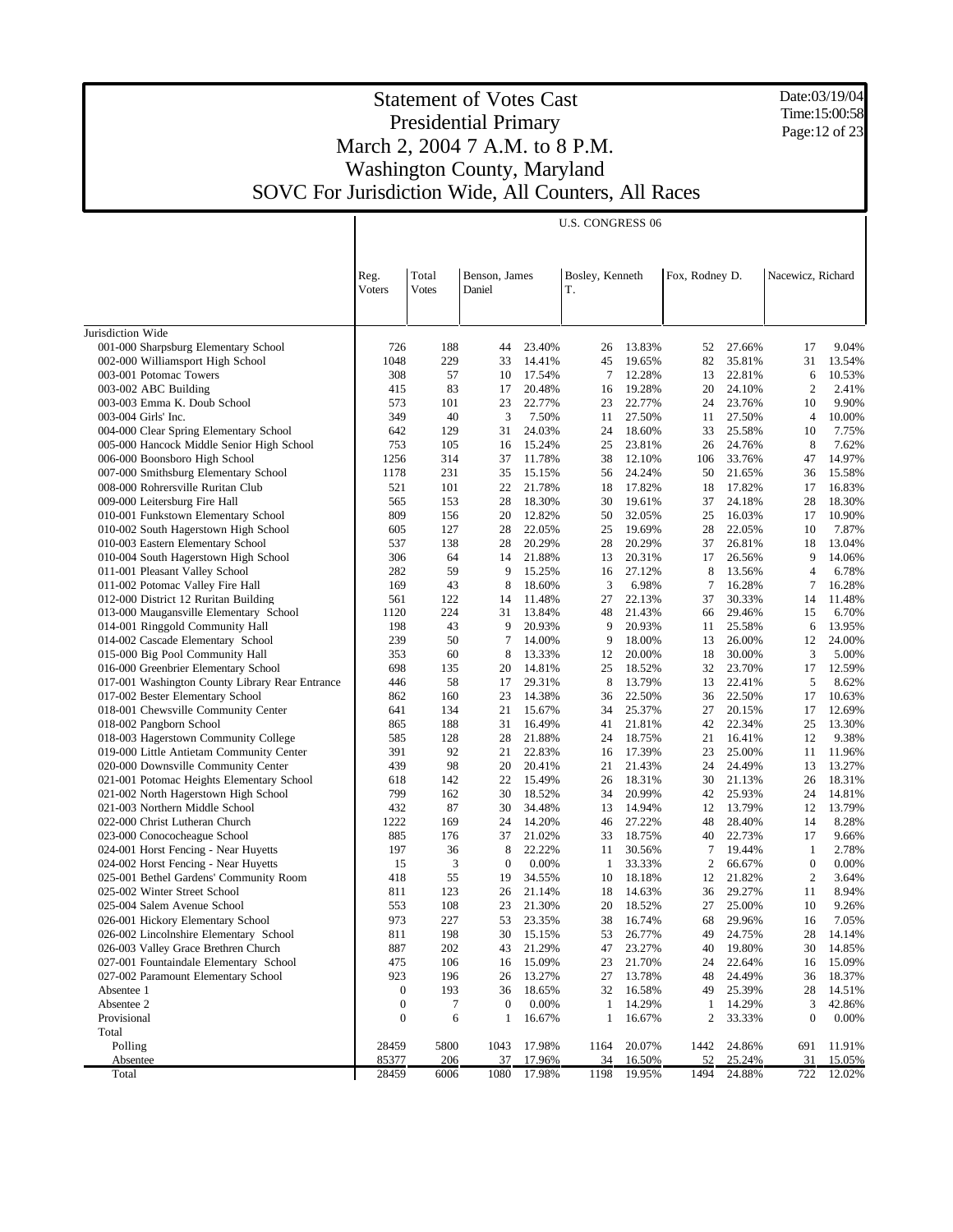Date:03/19/04 Time:15:00:59 Page:13 of 23

|                                                 |                  |                  |       | <b>U.S. CONGRESS 06</b> |           |                |        |
|-------------------------------------------------|------------------|------------------|-------|-------------------------|-----------|----------------|--------|
|                                                 |                  |                  |       |                         |           |                |        |
|                                                 |                  |                  |       |                         |           |                |        |
|                                                 | Rhudy, Robert J. |                  |       | Shaffer, Kevin M.       |           | Unglebower, Ty |        |
|                                                 |                  |                  |       |                         |           |                |        |
|                                                 |                  |                  |       |                         |           |                |        |
|                                                 |                  |                  |       |                         |           |                |        |
| Jurisdiction Wide                               |                  |                  |       |                         |           |                |        |
| 001-000 Sharpsburg Elementary School            |                  | 4                | 2.13% | 29                      | 15.43%    | 16             | 8.51%  |
| 002-000 Williamsport High School                |                  | 8                | 3.49% | 21                      | 9.17%     | 9              | 3.93%  |
| 003-001 Potomac Towers                          |                  | 1                | 1.75% | 15                      | 26.32%    | 5              | 8.77%  |
| 003-002 ABC Building                            |                  | 8                | 9.64% | 15                      | 18.07%    | 5              | 6.02%  |
| 003-003 Emma K. Doub School                     |                  | 3                | 2.97% | 17                      | 16.83%    | $\mathbf{1}$   | 0.99%  |
| 003-004 Girls' Inc.                             |                  | $\mathbf{2}$     | 5.00% | 8                       | 20.00%    | $\mathbf{1}$   | 2.50%  |
| 004-000 Clear Spring Elementary School          |                  | 5                | 3.88% | 20                      | 15.50%    | 6              | 4.65%  |
| 005-000 Hancock Middle Senior High School       |                  | 3                | 2.86% | 25                      | 23.81%    | $\overline{c}$ | 1.90%  |
| 006-000 Boonsboro High School                   |                  | 10               | 3.18% | 58                      | 18.47%    | 18             | 5.73%  |
| 007-000 Smithsburg Elementary School            |                  | 8                | 3.46% | 38                      | 16.45%    | 8              | 3.46%  |
| 008-000 Rohrersville Ruritan Club               |                  | $\mathbf{1}$     | 0.99% | 13                      | 12.87%    | 12             | 11.88% |
| 009-000 Leitersburg Fire Hall                   |                  | 7                | 4.58% | 20                      | 13.07%    | 3              | 1.96%  |
| 010-001 Funkstown Elementary School             |                  | 5                | 3.21% | 33                      | 21.15%    | 6              | 3.85%  |
| 010-002 South Hagerstown High School            |                  | 7                | 5.51% | 26                      | 20.47%    | 3              | 2.36%  |
| 010-003 Eastern Elementary School               |                  | $\overline{4}$   | 2.90% | 16                      | 11.59%    | 7              | 5.07%  |
| 010-004 South Hagerstown High School            |                  | 1                | 1.56% | 8                       | 12.50%    | $\overline{c}$ | 3.13%  |
| 011-001 Pleasant Valley School                  |                  | $\mathbf{1}$     | 1.69% | 10                      | 16.95%    | 11             | 18.64% |
| 011-002 Potomac Valley Fire Hall                |                  | $\mathbf{1}$     | 2.33% | 10                      | 23.26%    | 7              | 16.28% |
| 012-000 District 12 Ruritan Building            |                  | 2                | 1.64% | 25                      | 20.49%    | 3              | 2.46%  |
| 013-000 Maugansville Elementary School          |                  | 8                | 3.57% | 46                      | 20.54%    | 10             | 4.46%  |
| 014-001 Ringgold Community Hall                 |                  | 1                | 2.33% | 7                       | 16.28%    | 0              | 0.00%  |
| 014-002 Cascade Elementary School               |                  | 1                | 2.00% | 6                       | 12.00%    | 2              | 4.00%  |
| 015-000 Big Pool Community Hall                 |                  | 1                | 1.67% | 14                      | 23.33%    | 4              | 6.67%  |
| 016-000 Greenbrier Elementary School            |                  | 6                | 4.44% | 21                      | 15.56%    | 14             | 10.37% |
| 017-001 Washington County Library Rear Entrance |                  | 3                | 5.17% | 9                       | 15.52%    | 3              | 5.17%  |
| 017-002 Bester Elementary School                |                  | 5                | 3.13% | 37                      | 23.13%    | 6              | 3.75%  |
| 018-001 Chewsville Community Center             |                  | 6                | 4.48% | 25                      | 18.66%    | 4              | 2.99%  |
| 018-002 Pangborn School                         |                  | 8                | 4.26% | 34                      | 18.09%    | 7              | 3.72%  |
| 018-003 Hagerstown Community College            |                  | 6                | 4.69% | 33                      | 25.78%    | 4              | 3.13%  |
| 019-000 Little Antietam Community Center        |                  | 3                | 3.26% | 13                      | 14.13%    | 5              | 5.43%  |
| 020-000 Downsville Community Center             |                  | 0                | 0.00% | 16                      | 16.33%    | 4              | 4.08%  |
| 021-001 Potomac Heights Elementary School       |                  | 7                | 4.93% | 22                      | 15.49%    | 9              | 6.34%  |
| 021-002 North Hagerstown High School            |                  | 6                | 3.70% | 19                      | 11.73%    | 7              | 4.32%  |
| 021-003 Northern Middle School                  |                  | 3                | 3.45% | 12                      | 13.79%    | 5              | 5.75%  |
| 022-000 Christ Lutheran Church                  |                  | 4                | 2.37% | 27                      | 15.98%    | 6              | 3.55%  |
| 023-000 Conococheague School                    |                  | 7                | 3.98% | 31                      | 17.61%    | 11             | 6.25%  |
| 024-001 Horst Fencing - Near Huyetts            |                  | $\mathbf{1}$     | 2.78% | 7                       | 19.44%    | $\mathbf{1}$   | 2.78%  |
| 024-002 Horst Fencing - Near Huyetts            |                  | 0                | 0.00% | $\mathbf{0}$            | 0.00%     | 0              | 0.00%  |
| 025-001 Bethel Gardens' Community Room          |                  | 1                | 1.82% | 10                      | 18.18%    | $\mathbf{1}$   | 1.82%  |
| 025-002 Winter Street School                    |                  | 6                | 4.88% | 22                      | 17.89%    | 4              | 3.25%  |
| 025-004 Salem Avenue School                     |                  | 6                | 5.56% |                         | 16 14.81% | 6              | 5.56%  |
| 026-001 Hickory Elementary School               |                  | 4                | 1.76% | 41                      | 18.06%    | 7              | 3.08%  |
| 026-002 Lincolnshire Elementary School          |                  | 7                | 3.54% | 25                      | 12.63%    | 6              | 3.03%  |
| 026-003 Valley Grace Brethren Church            |                  | 7                | 3.47% | 30                      | 14.85%    | 5              | 2.48%  |
| 027-001 Fountaindale Elementary School          |                  | 5                | 4.72% | 16                      | 15.09%    | 6              | 5.66%  |
| 027-002 Paramount Elementary School             |                  | 7                | 3.57% | 36                      | 18.37%    | 16             | 8.16%  |
| Absentee 1                                      |                  | 12               | 6.22% | 32                      | 16.58%    | 4              | 2.07%  |
| Absentee 2                                      |                  | $\boldsymbol{0}$ | 0.00% | 1                       | 14.29%    | 1              | 14.29% |
| Provisional                                     |                  | $\boldsymbol{0}$ | 0.00% | $\overline{c}$          | 33.33%    | 0              | 0.00%  |
| Total                                           |                  |                  |       |                         |           |                |        |
| Polling                                         | 200              |                  | 3.45% | 982                     | 16.93%    | 278            | 4.79%  |
| Absentee                                        |                  | 12               | 5.83% | 35                      | 16.99%    | 5              | 2.43%  |
| Total                                           | 212              |                  | 3.53% | 1017                    | 16.93%    | 283            | 4.71%  |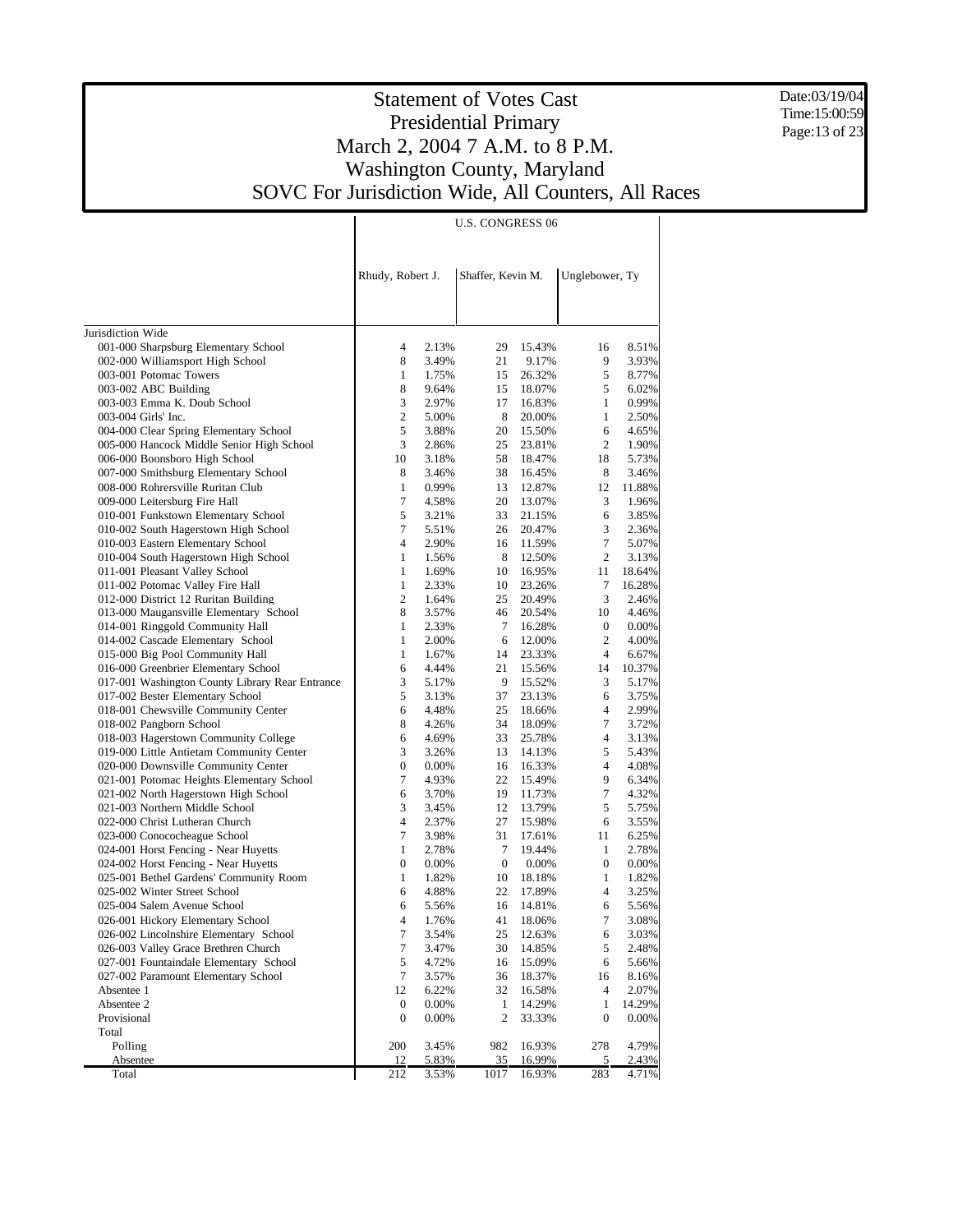Date:03/19/04 Time:15:00:59 Page: 14 of 23

## Statement of Votes Cast Presidential Primary March 2, 2004 7 A.M. to 8 P.M. Washington County, Maryland SOVC For Jurisdiction Wide, All Counters, All Races

|                                                                                   | FEMALE DEM DEL 06                    |              |                               |                 |                        |                |                        |                  |                                      |                 |
|-----------------------------------------------------------------------------------|--------------------------------------|--------------|-------------------------------|-----------------|------------------------|----------------|------------------------|------------------|--------------------------------------|-----------------|
|                                                                                   |                                      |              |                               |                 |                        |                |                        |                  |                                      |                 |
|                                                                                   |                                      |              |                               |                 |                        |                |                        |                  |                                      |                 |
|                                                                                   | Reg.                                 | Total        | Courpas, Corynne<br><b>B.</b> |                 | Derse, Susan Lucas     |                |                        |                  | Dougherty, Jennifer   Evans, Gail L. |                 |
|                                                                                   | Voters                               | <b>Votes</b> |                               |                 |                        |                |                        |                  |                                      |                 |
|                                                                                   |                                      |              |                               |                 |                        |                |                        |                  |                                      |                 |
| Jurisdiction Wide                                                                 |                                      |              |                               |                 |                        |                |                        |                  |                                      |                 |
| 001-000 Sharpsburg Elementary School                                              | 726                                  | 383          | 29                            | 7.57%           | 20                     | 5.22%          | 56                     | 14.62%           | 36                                   | 9.40%           |
| 002-000 Williamsport High School                                                  | 1048                                 | 456          | 22                            | 4.82%           | 30                     | 6.58%          | 51                     | 11.18%           | 35                                   | 7.68%           |
| 003-001 Potomac Towers                                                            | 308                                  | 117          | 8                             | 6.84%           | 8                      | 6.84%          | 17                     | 14.53%           | 12                                   | 10.26%          |
| 003-002 ABC Building<br>003-003 Emma K. Doub School                               | 415<br>573                           | 166<br>206   | 13<br>17                      | 7.83%<br>8.25%  | 15<br>15               | 9.04%<br>7.28% | 22<br>28               | 13.25%<br>13.59% | 13<br>23                             | 7.83%<br>11.17% |
| 003-004 Girls' Inc.                                                               | 349                                  | 84           | 5                             | 5.95%           | 5                      | 5.95%          | 8                      | 9.52%            | 8                                    | 9.52%           |
| 004-000 Clear Spring Elementary School                                            | 642                                  | 248          | 8                             | 3.23%           | 16                     | 6.45%          | 31                     | 12.50%           | 23                                   | 9.27%           |
| 005-000 Hancock Middle Senior High School                                         | 753                                  | 202          | 17                            | 8.42%           | 20                     | 9.90%          | 24                     | 11.88%           | 14                                   | 6.93%           |
| 006-000 Boonsboro High School                                                     | 1256                                 | 614          | 45                            | 7.33%           | 30                     | 4.89%          | 90                     | 14.66%           | 58                                   | 9.45%           |
| 007-000 Smithsburg Elementary School                                              | 1178                                 | 463          | 33                            | 7.13%           | 21                     | 4.54%          | 68                     | 14.69%           | 40                                   | 8.64%           |
| 008-000 Rohrersville Ruritan Club                                                 | 521                                  | 234          | 17                            | 7.26%           | 11                     | 4.70%          | 40                     | 17.09%           | 16                                   | 6.84%           |
| 009-000 Leitersburg Fire Hall                                                     | 565                                  | 313          | 15                            | 4.79%           | 27                     | 8.63%          | 41                     | 13.10%           | 28                                   | 8.95%           |
| 010-001 Funkstown Elementary School                                               | 809                                  | 325          | 25                            | 7.69%           | 24                     | 7.38%          | 43                     | 13.23%           | 20                                   | 6.15%           |
| 010-002 South Hagerstown High School                                              | 605                                  | 268          | 16                            | 5.97%           | 17                     | 6.34%          | 24                     | 8.96%            | 17                                   | 6.34%           |
| 010-003 Eastern Elementary School                                                 | 537                                  | 308          | 18                            | 5.84%           | 10                     | 3.25%          | 29                     | 9.42%            | 34                                   | 11.04%          |
| 010-004 South Hagerstown High School                                              | 306                                  | 128          | 9                             | 7.03%           | 5                      | 3.91%          | 15                     | 11.72%           | 9                                    | 7.03%           |
| 011-001 Pleasant Valley School<br>011-002 Potomac Valley Fire Hall                | 282<br>169                           | 142<br>80    | 16<br>$\tau$                  | 11.27%<br>8.75% | 8<br>5                 | 5.63%          | 29                     | 20.42%<br>20.00% | $\tau$<br>$\tau$                     | 4.93%<br>8.75%  |
| 012-000 District 12 Ruritan Building                                              | 561                                  | 259          | 15                            | 5.79%           | 18                     | 6.25%<br>6.95% | 16<br>30               | 11.58%           | 23                                   | 8.88%           |
| 013-000 Maugansville Elementary School                                            | 1120                                 | 435          | 27                            | 6.21%           | 24                     | 5.52%          | 57                     | 13.10%           | 36                                   | 8.28%           |
| 014-001 Ringgold Community Hall                                                   | 198                                  | 97           | 6                             | 6.19%           | 5                      | 5.15%          | 12                     | 12.37%           | 10                                   | 10.31%          |
| 014-002 Cascade Elementary School                                                 | 239                                  | 97           | 5                             | 5.15%           | 5                      | 5.15%          | 15                     | 15.46%           | 9                                    | 9.28%           |
| 015-000 Big Pool Community Hall                                                   | 353                                  | 127          | 4                             | 3.15%           | 9                      | 7.09%          | 14                     | 11.02%           | 10                                   | 7.87%           |
| 016-000 Greenbrier Elementary School                                              | 698                                  | 278          | 12                            | 4.32%           | 21                     | 7.55%          | 19                     | 6.83%            | 14                                   | 5.04%           |
| 017-001 Washington County Library Rear Entrance                                   | 446                                  | 116          | 7                             | 6.03%           | 9                      | 7.76%          | 15                     | 12.93%           | 8                                    | 6.90%           |
| 017-002 Bester Elementary School                                                  | 862                                  | 318          | 9                             | 2.83%           | 24                     | 7.55%          | 37                     | 11.64%           | 26                                   | 8.18%           |
| 018-001 Chewsville Community Center                                               | 641                                  | 275          | 12                            | 4.36%           | 13                     | 4.73%          | 34                     | 12.36%           | 23                                   | 8.36%           |
| 018-002 Pangborn School                                                           | 865                                  | 374          | 26                            | 6.95%           | 19                     | 5.08%          | 42                     | 11.23%           | 41                                   | 10.96%          |
| 018-003 Hagerstown Community College                                              | 585                                  | 263          | 24                            | 9.13%           | 12                     | 4.56%          | 41                     | 15.59%           | 16                                   | 6.08%           |
| 019-000 Little Antietam Community Center                                          | 391                                  | 184          | 13                            | 7.07%           | 8                      | 4.35%          | 31                     | 16.85%           | 11                                   | 5.98%           |
| 020-000 Downsville Community Center                                               | 439<br>618                           | 191<br>310   | 10<br>15                      | 5.24%<br>4.84%  | 11<br>14               | 5.76%<br>4.52% | 21<br>42               | 10.99%<br>13.55% | 14<br>20                             | 7.33%<br>6.45%  |
| 021-001 Potomac Heights Elementary School<br>021-002 North Hagerstown High School | 799                                  | 345          | 21                            | 6.09%           | 34                     | 9.86%          | 44                     | 12.75%           | 34                                   | 9.86%           |
| 021-003 Northern Middle School                                                    | 432                                  | 201          | 11                            | 5.47%           | 16                     | 7.96%          | 20                     | 9.95%            | 12                                   | 5.97%           |
| 022-000 Christ Lutheran Church                                                    | 1222                                 | 337          | 27                            | 8.01%           | 11                     | 3.26%          | 52                     | 15.43%           | 30                                   | 8.90%           |
| 023-000 Conococheague School                                                      | 885                                  | 336          | 22                            | 6.55%           | 19                     | 5.65%          | 41                     | 12.20%           | 27                                   | 8.04%           |
| 024-001 Horst Fencing - Near Huyetts                                              | 197                                  | 64           | 6                             | 9.38%           | 4                      | 6.25%          | 9                      | 14.06%           | 5                                    | 7.81%           |
| 024-002 Horst Fencing - Near Huyetts                                              | 15                                   | 5            | $\mathbf{0}$                  | 0.00%           | $\boldsymbol{0}$       | 0.00%          | $\boldsymbol{0}$       | 0.00%            | $\boldsymbol{0}$                     | 0.00%           |
| 025-001 Bethel Gardens' Community Room                                            | 418                                  | 101          | 5                             | 4.95%           | 8                      | 7.92%          | 21                     | 20.79%           | 12                                   | 11.88%          |
| 025-002 Winter Street School                                                      | 811                                  | 231          | 11                            | 4.76%           | 19                     | 8.23%          | 25                     | 10.82%           | 19                                   | 8.23%           |
| 025-004 Salem Avenue School                                                       | 553                                  | 198          | 9                             | 4.55%           | 17                     | 8.59%          |                        | 26 13.13%        | 18                                   | 9.09%           |
| 026-001 Hickory Elementary School                                                 | 973                                  | 457          | 12                            | 2.63%           | 26                     | 5.69%          | 38                     | 8.32%            | 50                                   | 10.94%          |
| 026-002 Lincolnshire Elementary School                                            | 811                                  | 382          | 22                            | 5.76%           | 22                     | 5.76%          | 45                     | 11.78%           | 37                                   | 9.69%           |
| 026-003 Valley Grace Brethren Church                                              | 887                                  | 414          | 20                            | 4.83%           | 20                     | 4.83%          | 45                     | 10.87%           | 39                                   | 9.42%           |
| 027-001 Fountaindale Elementary School                                            | 475                                  | 231          | 8                             | 3.46%           | 16                     | 6.93%          | 23                     | 9.96%            | 16                                   | 6.93%           |
| 027-002 Paramount Elementary School                                               | 923                                  | 425          | 13                            | 3.06%           | 24                     | 5.65%          | 50                     | 11.76%           | 32                                   | 7.53%           |
| Absentee 1<br>Absentee 2                                                          | $\boldsymbol{0}$<br>$\boldsymbol{0}$ | 464<br>14    | 33<br>$\mathbf{1}$            | 7.11%<br>7.14%  | 30<br>$\boldsymbol{0}$ | 6.47%<br>0.00% | 44<br>$\boldsymbol{0}$ | 9.48%<br>0.00%   | 41                                   | 8.84%<br>7.14%  |
| Provisional                                                                       | $\boldsymbol{0}$                     | 17           | $\mathbf{1}$                  | 5.88%           | $\boldsymbol{0}$       | 0.00%          | 2                      | 11.76%           | 1<br>1                               | 5.88%           |
| Total                                                                             |                                      |              |                               |                 |                        |                |                        |                  |                                      |                 |
| Polling                                                                           | 28459                                | 11788        | 692                           | 5.87%           | 715                    | 6.07%          | 1481                   | 12.56%           | 992                                  | 8.42%           |
| Absentee                                                                          | 85377                                | 495          | 35                            | 7.07%           | 30                     | 6.06%          | 46                     | 9.29%            | 43                                   | 8.69%           |
| Total                                                                             | 28459                                | 12283        | 727                           | 5.92%           | 745                    | 6.07%          | 1527                   | 12.43%           | 1035                                 | 8.43%           |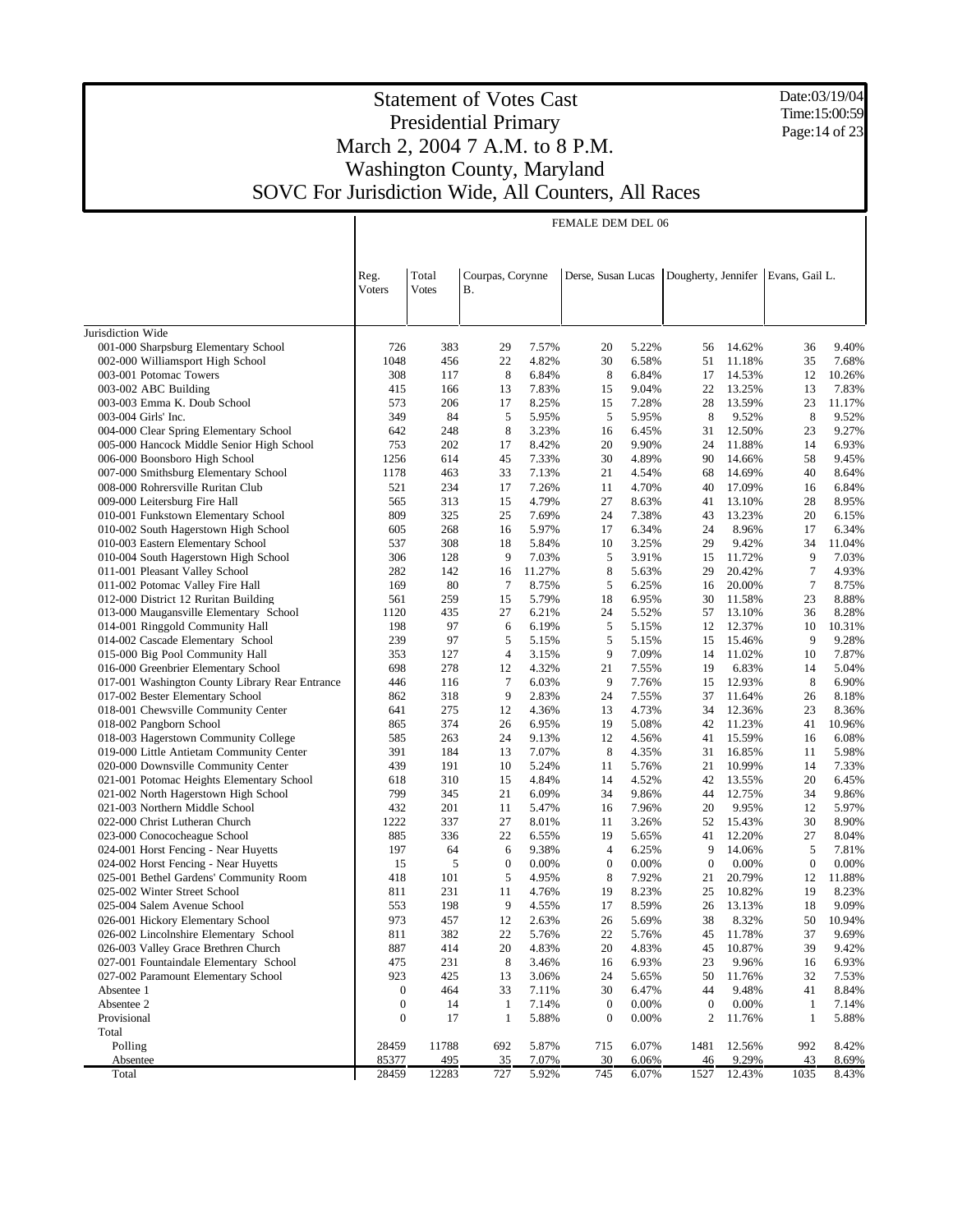Date:03/19/04 Time:15:00:59 Page:15 of 23

|                                                                                | FEMALE DEM DEL 06 |                |                  |                |                      |                |                  |                |                  |                |
|--------------------------------------------------------------------------------|-------------------|----------------|------------------|----------------|----------------------|----------------|------------------|----------------|------------------|----------------|
|                                                                                |                   |                |                  |                |                      |                |                  |                |                  |                |
|                                                                                |                   |                |                  |                |                      |                |                  |                |                  |                |
|                                                                                | Hays, Maggi       |                | Kipe, Beverly    |                | Lum, Lisa M.         |                | Querry, Rachel   |                | Riley, Anita L.  |                |
|                                                                                |                   |                |                  |                |                      |                |                  |                |                  |                |
|                                                                                |                   |                |                  |                |                      |                |                  |                |                  |                |
| Jurisdiction Wide                                                              |                   |                |                  |                |                      |                |                  |                |                  |                |
| 001-000 Sharpsburg Elementary School                                           | 22                | 5.74%          | 14               | 3.66%          | 20                   | 5.22%          | 11               | 2.87%          | 29               | 7.57%          |
| 002-000 Williamsport High School                                               | 37                | 8.11%          | 18               | 3.95%          | 15                   | 3.29%          | 16               | 3.51%          | 33               | 7.24%          |
| 003-001 Potomac Towers                                                         | 6                 | 5.13%          | 8                | 6.84%          | 7                    | 5.98%          | 6                | 5.13%          | 9                | 7.69%          |
| 003-002 ABC Building                                                           | 9                 | 5.42%          | $\tau$           | 4.22%          | 5                    | 3.01%          | 10               | 6.02%          | 11               | 6.63%          |
| 003-003 Emma K. Doub School                                                    | 6                 | 2.91%          | 14               | 6.80%          | $\overline{4}$       | 1.94%          | 9                | 4.37%          | 16               | 7.77%          |
| 003-004 Girls' Inc.                                                            | $\overline{c}$    | 2.38%          | 3                | 3.57%          | 1                    | 1.19%          | 3                | 3.57%          | 5                | 5.95%          |
| 004-000 Clear Spring Elementary School                                         | 14                | 5.65%          | 16               | 6.45%          | 8                    | 3.23%          | 9                | 3.63%          | 18               | 7.26%          |
| 005-000 Hancock Middle Senior High School                                      | 11                | 5.45%          | 10               | 4.95%          | 6                    | 2.97%          | $\overline{4}$   | 1.98%          | 14               | 6.93%          |
| 006-000 Boonsboro High School                                                  | 24                | 3.91%          | 22               | 3.58%          | 34                   | 5.54%          | 22               | 3.58%          | 48               | 7.82%          |
| 007-000 Smithsburg Elementary School                                           | 17                | 3.67%          | 18               | 3.89%          | 14                   | 3.02%          | 23               | 4.97%          | 35               | 7.56%          |
| 008-000 Rohrersville Ruritan Club                                              | 10                | 4.27%          | 10               | 4.27%          | 12                   | 5.13%          | 11               | 4.70%          | 13               | 5.56%          |
| 009-000 Leitersburg Fire Hall                                                  | 20                | 6.39%          | 8                | 2.56%          | $\overline{4}$       | 1.28%          | 16               | 5.11%          | 21               | 6.71%          |
| 010-001 Funkstown Elementary School                                            | 26                | 8.00%          | 11               | 3.38%          | 11                   | 3.38%          | 14               | 4.31%          | 25               | 7.69%          |
| 010-002 South Hagerstown High School                                           | 15                | 5.60%          | 11               | 4.10%          | 8                    | 2.99%          | 6                | 2.24%          | 21               | 7.84%          |
| 010-003 Eastern Elementary School<br>010-004 South Hagerstown High School      | 13<br>6           | 4.22%<br>4.69% | 9<br>6           | 2.92%<br>4.69% | 11<br>$\overline{4}$ | 3.57%          | 8<br>5           | 2.60%<br>3.91% | 27<br>12         | 8.77%<br>9.38% |
| 011-001 Pleasant Valley School                                                 | 8                 | 5.63%          | 7                | 4.93%          | 3                    | 3.13%<br>2.11% | $\mathbf{1}$     | 0.70%          | 6                | 4.23%          |
| 011-002 Potomac Valley Fire Hall                                               | 5                 | 6.25%          | $\mathbf{1}$     | 1.25%          | $\overline{2}$       | 2.50%          | $\overline{c}$   | 2.50%          | $\tau$           | 8.75%          |
| 012-000 District 12 Ruritan Building                                           | 17                | 6.56%          | 8                | 3.09%          | 11                   | 4.25%          | 10               | 3.86%          | 19               | 7.34%          |
| 013-000 Maugansville Elementary School                                         | 23                | 5.29%          | 20               | 4.60%          | 25                   | 5.75%          | 18               | 4.14%          | 33               | 7.59%          |
| 014-001 Ringgold Community Hall                                                | 3                 | 3.09%          | 4                | 4.12%          | 1                    | 1.03%          | 5                | 5.15%          | 11               | 11.34%         |
| 014-002 Cascade Elementary School                                              | $\tau$            | 7.22%          | $\tau$           | 7.22%          | 5                    | 5.15%          | $\boldsymbol{2}$ | 2.06%          | 3                | 3.09%          |
| 015-000 Big Pool Community Hall                                                | 8                 | 6.30%          | 1                | 0.79%          | $\mathbf{1}$         | 0.79%          | 7                | 5.51%          | $\tau$           | 5.51%          |
| 016-000 Greenbrier Elementary School                                           | 17                | 6.12%          | 17               | 6.12%          | 12                   | 4.32%          | 11               | 3.96%          | 16               | 5.76%          |
| 017-001 Washington County Library Rear Entrance                                | $\tau$            | 6.03%          | 7                | 6.03%          | 5                    | 4.31%          | 5                | 4.31%          | 10               | 8.62%          |
| 017-002 Bester Elementary School                                               | 24                | 7.55%          | 12               | 3.77%          | 18                   | 5.66%          | 13               | 4.09%          | 28               | 8.81%          |
| 018-001 Chewsville Community Center                                            | 14                | 5.09%          | 9                | 3.27%          | 8                    | 2.91%          | 19               | 6.91%          | 15               | 5.45%          |
| 018-002 Pangborn School                                                        | 19                | 5.08%          | 20               | 5.35%          | 7                    | 1.87%          | 20               | 5.35%          | 38               | 10.16%         |
| 018-003 Hagerstown Community College                                           | 12                | 4.56%          | 8                | 3.04%          | 4                    | 1.52%          | 15               | 5.70%          | 19               | 7.22%          |
| 019-000 Little Antietam Community Center                                       | 10                | 5.43%          | 6                | 3.26%          | 13                   | 7.07%          | 9                | 4.89%          | 11               | 5.98%          |
| 020-000 Downsville Community Center                                            | 12                | 6.28%          | 11               | 5.76%          | 4                    | 2.09%          | 3                | 1.57%          | 15               | 7.85%          |
| 021-001 Potomac Heights Elementary School                                      | 14                | 4.52%          | 26               | 8.39%          | 15                   | 4.84%          | 10               | 3.23%          | 10               | 3.23%          |
| 021-002 North Hagerstown High School                                           | 22                | 6.38%          | 13               | 3.77%          | 13                   | 3.77%          | 16               | 4.64%          | 22               | 6.38%          |
| 021-003 Northern Middle School                                                 | 17                | 8.46%          | 6                | 2.99%          | 3                    | 1.49%          | 11               | 5.47%          | 9                | 4.48%          |
| 022-000 Christ Lutheran Church                                                 | 11                | 3.26%          | 19               | 5.64%          | 10                   | 2.97%          | 9                | 2.67%          | 21               | 6.23%          |
| 023-000 Conococheague School                                                   | 24                | 7.14%          | 15               | 4.46%          | 6                    | 1.79%          | 18               | 5.36%          | 19               | 5.65%          |
| 024-001 Horst Fencing - Near Huyetts                                           | 4                 | 6.25%          | 6                | 9.38%          | $\mathbf{1}$         | 1.56%          | 3                | 4.69%          | 6                | 9.38%          |
| 024-002 Horst Fencing - Near Huyetts                                           | $\mathbf{0}$      | 0.00%          | $\mathbf{1}$     | 20.00%         | $\boldsymbol{0}$     | 0.00%          | $\boldsymbol{0}$ | 0.00%          | $\boldsymbol{0}$ | 0.00%          |
| 025-001 Bethel Gardens' Community Room                                         | 6                 | 5.94%          | 7                | 6.93%          | 3                    | 2.97%          | 3                | 2.97%          | 1                | 0.99%          |
| 025-002 Winter Street School                                                   | 14                | 6.06%          | 14               | 6.06%          | 5                    | 2.16%          | 9                | 3.90%          | 16               | 6.93%          |
| 025-004 Salem Avenue School                                                    | 8                 | 4.04%          | 13               | 6.57%          | 8                    | 4.04%          | 4                | 2.02%          | 18               | 9.09%          |
| 026-001 Hickory Elementary School                                              | 32                | 7.00%          | 15               | 3.28%          | 21                   | 4.60%          | 21               | 4.60%          | 47               | 10.28%         |
| 026-002 Lincolnshire Elementary School<br>026-003 Valley Grace Brethren Church | 24<br>24          | 6.28%<br>5.80% | 10<br>13         | 2.62%<br>3.14% | 8<br>10              | 2.09%<br>2.42% | 14<br>15         | 3.66%<br>3.62% | 28<br>35         | 7.33%<br>8.45% |
| 027-001 Fountaindale Elementary School                                         | 13                | 5.63%          | 8                | 3.46%          | 6                    | 2.60%          | 10               | 4.33%          |                  | 6.49%          |
| 027-002 Paramount Elementary School                                            | 26                | 6.12%          | 10               | 2.35%          | 8                    | 1.88%          | 25               | 5.88%          | 15<br>25         | 5.88%          |
| Absentee 1                                                                     | 24                | 5.17%          | 16               | 3.45%          | 12                   | 2.59%          | 15               | 3.23%          | 37               | 7.97%          |
| Absentee 2                                                                     | $\boldsymbol{0}$  | 0.00%          | $\boldsymbol{2}$ | 14.29%         | 3                    | 21.43%         | 1                | 7.14%          | -1               | 7.14%          |
| Provisional                                                                    | 1                 | 5.88%          | $\mathbf{1}$     | 5.88%          | 1                    | 5.88%          | $\boldsymbol{0}$ | 0.00%          | 1                | 5.88%          |
| Total                                                                          |                   |                |                  |                |                      |                |                  |                |                  |                |
| Polling                                                                        | 663               | 5.62%          | 499              | 4.23%          | 400                  | 3.39%          | 481              | 4.08%          | 847              | 7.19%          |
| Absentee                                                                       | 25                | 5.05%          | 19               | 3.84%          | 16                   | 3.23%          | 16               | 3.23%          | 39               | 7.88%          |
| Total                                                                          | 688               | 5.60%          | 518              | 4.22%          | 416                  | 3.39%          | 497              | 4.05%          | 886              | 7.21%          |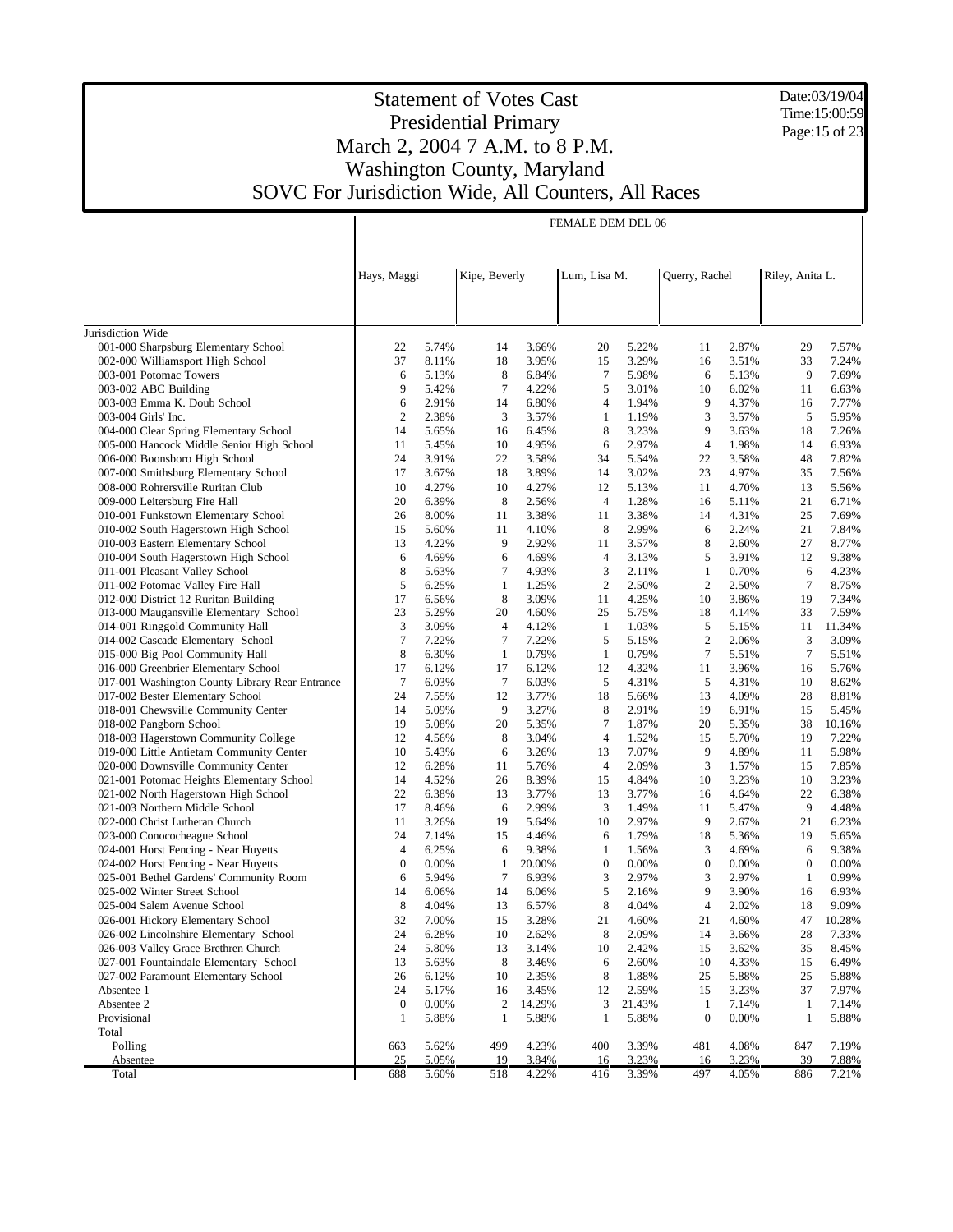Date:03/19/04 Time:15:00:59 Page:16 of 23

### Statement of Votes Cast Presidential Primary March 2, 2004 7 A.M. to 8 P.M. Washington County, Maryland SOVC For Jurisdiction Wide, All Counters, All Races

|                                                                    | FEMALE DEM DEL 06     |                |             |                  |                                  |                |                  |                  |                                      |                |
|--------------------------------------------------------------------|-----------------------|----------------|-------------|------------------|----------------------------------|----------------|------------------|------------------|--------------------------------------|----------------|
|                                                                    |                       |                |             |                  |                                  |                |                  |                  |                                      |                |
|                                                                    |                       |                |             |                  |                                  |                |                  |                  |                                      |                |
|                                                                    | Rodekohr, Barbara     |                | Roth, Betty |                  | Rubin, Joanne M.                 |                | Wolf, Judy Lyons |                  | Wright, Laura J.                     |                |
|                                                                    |                       |                |             |                  |                                  |                |                  |                  |                                      |                |
|                                                                    |                       |                |             |                  |                                  |                |                  |                  |                                      |                |
| Jurisdiction Wide                                                  |                       |                |             |                  |                                  |                |                  |                  |                                      |                |
| 001-000 Sharpsburg Elementary School                               | 3                     | 0.78%          | 59          | 15.40%           | 15                               | 3.92%          | 59               | 15.40%           | 10                                   | 2.61%          |
| 002-000 Williamsport High School                                   | 6                     | 1.32%          | 84          | 18.42%           | 15                               | 3.29%          | 83               | 18.20%           | 11                                   | 2.41%          |
| 003-001 Potomac Towers                                             | 1                     | 0.85%          | 13          | 11.11%           | 5                                | 4.27%          | 13               | 11.11%           | 4                                    | 3.42%          |
| 003-002 ABC Building                                               | $\overline{c}$        | 1.20%          | 22          | 13.25%           | 10                               | 6.02%          | 23               | 13.86%           | 4                                    | 2.41%          |
| 003-003 Emma K. Doub School                                        | 3                     | 1.46%          | 30          | 14.56%           | 9                                | 4.37%          | 28               | 13.59%           | 4                                    | 1.94%          |
| 003-004 Girls' Inc.                                                | 1                     | 1.19%          | 19          | 22.62%           | $\overline{2}$                   | 2.38%          | 19               | 22.62%           | 3                                    | 3.57%          |
| 004-000 Clear Spring Elementary School                             | 4                     | 1.61%          | 42          | 16.94%           | 7                                | 2.82%          | 41               | 16.53%           | 11                                   | 4.44%          |
| 005-000 Hancock Middle Senior High School                          | 4                     | 1.98%          | 36          | 17.82%           | 3                                | 1.49%          | 32               | 15.84%           | $\tau$                               | 3.47%          |
| 006-000 Boonsboro High School                                      | 5                     | 0.81%          | 96          | 15.64%           | 21                               | 3.42%          | 104              | 16.94%           | 15                                   | 2.44%          |
| 007-000 Smithsburg Elementary School                               | 3                     | 0.65%          | 80          | 17.28%           | 18                               | 3.89%          | 83               | 17.93%           | 10                                   | 2.16%          |
| 008-000 Rohrersville Ruritan Club                                  | $\mathbf{1}$          | 0.43%          | 35          | 14.96%           | 6                                | 2.56%          | 49               | 20.94%           | 3                                    | 1.28%          |
| 009-000 Leitersburg Fire Hall                                      | 3                     | 0.96%          | 53          | 16.93%           | 16                               | 5.11%          | 52               | 16.61%           | 9                                    | 2.88%          |
| 010-001 Funkstown Elementary School                                | 7                     | 2.15%          | 56          | 17.23%           | 9                                | 2.77%          | 51               | 15.69%           | 3                                    | 0.92%          |
| 010-002 South Hagerstown High School                               | $\boldsymbol{2}$      | 0.75%          | 61          | 22.76%           | 8                                | 2.99%          | 54               | 20.15%           | 8                                    | 2.99%          |
| 010-003 Eastern Elementary School                                  | 5                     | 1.62%          | 67          | 21.75%           | 6                                | 1.95%          | 59               | 19.16%           | 12                                   | 3.90%          |
| 010-004 South Hagerstown High School                               | 1                     | 0.78%          | 30          | 23.44%           | 3                                | 2.34%          | 21               | 16.41%           | $\boldsymbol{2}$                     | 1.56%          |
| 011-001 Pleasant Valley School<br>011-002 Potomac Valley Fire Hall | $\boldsymbol{0}$      | 0.00%          | 18          | 12.68%           | $\boldsymbol{0}$                 | 0.00%          | 37               | 26.06%           | $\overline{c}$                       | 1.41%          |
| 012-000 District 12 Ruritan Building                               | $\mathbf{0}$<br>4     | 0.00%<br>1.54% | 9<br>46     | 11.25%<br>17.76% | $\mathbf{1}$<br>$\overline{4}$   | 1.25%<br>1.54% | 16<br>48         | 20.00%<br>18.53% | $\overline{c}$<br>6                  | 2.50%<br>2.32% |
| 013-000 Maugansville Elementary School                             | 7                     | 1.61%          | 72          | 16.55%           | 13                               | 2.99%          | 72               | 16.55%           | 8                                    | 1.84%          |
| 014-001 Ringgold Community Hall                                    | 0                     | 0.00%          | 19          | 19.59%           | 3                                | 3.09%          | 17               | 17.53%           | 1                                    | 1.03%          |
| 014-002 Cascade Elementary School                                  | $\boldsymbol{0}$      | 0.00%          | 18          | 18.56%           | 4                                | 4.12%          | 17               | 17.53%           | $\mathbf{0}$                         | 0.00%          |
| 015-000 Big Pool Community Hall                                    | 4                     | 3.15%          | 22          | 17.32%           | 8                                | 6.30%          | 27               | 21.26%           | 5                                    | 3.94%          |
| 016-000 Greenbrier Elementary School                               | 1                     | 0.36%          | 65          | 23.38%           | 9                                | 3.24%          | 58               | 20.86%           | 6                                    | 2.16%          |
| 017-001 Washington County Library Rear Entrance                    | 3                     | 2.59%          | 16          | 13.79%           | 5                                | 4.31%          | 17               | 14.66%           | $\overline{c}$                       | 1.72%          |
| 017-002 Bester Elementary School                                   | 4                     | 1.26%          | 58          | 18.24%           | 9                                | 2.83%          | 47               | 14.78%           | 9                                    | 2.83%          |
| 018-001 Chewsville Community Center                                | 3                     | 1.09%          | 54          | 19.64%           | 12                               | 4.36%          | 54               | 19.64%           | 5                                    | 1.82%          |
| 018-002 Pangborn School                                            | 4                     | 1.07%          | 53          | 14.17%           | 18                               | 4.81%          | 62               | 16.58%           | 5                                    | 1.34%          |
| 018-003 Hagerstown Community College                               | 5                     | 1.90%          | 42          | 15.97%           | 10                               | 3.80%          | 46               | 17.49%           | 9                                    | 3.42%          |
| 019-000 Little Antietam Community Center                           | 1                     | 0.54%          | 32          | 17.39%           | 6                                | 3.26%          | 33               | 17.93%           | $\mathbf{0}$                         | 0.00%          |
| 020-000 Downsville Community Center                                | $\boldsymbol{0}$      | 0.00%          | 44          | 23.04%           | 5                                | 2.62%          | 38               | 19.90%           | 3                                    | 1.57%          |
| 021-001 Potomac Heights Elementary School                          | 1                     | 0.32%          | 60          | 19.35%           | 15                               | 4.84%          | 59               | 19.03%           | 9                                    | 2.90%          |
| 021-002 North Hagerstown High School                               | 5                     | 1.45%          | 52          | 15.07%           | 5                                | 1.45%          | 54               | 15.65%           | 10                                   | 2.90%          |
| 021-003 Northern Middle School                                     | $\boldsymbol{2}$      | 1.00%          | 42          | 20.90%           | 8                                | 3.98%          | 41               | 20.40%           | 3                                    | 1.49%          |
| 022-000 Christ Lutheran Church                                     | 3                     | 0.89%          | 61          | 18.10%           | 11                               | 3.26%          | 59               | 17.51%           | 13                                   | 3.86%          |
| 023-000 Conococheague School                                       | 4                     | 1.19%          | 65          | 19.35%           | 9                                | 2.68%          | 60               | 17.86%           | $\tau$                               | 2.08%          |
| 024-001 Horst Fencing - Near Huyetts                               | 1                     | 1.56%          | 7           | 10.94%           | 1                                | 1.56%          | 8                | 12.50%           | 3                                    | 4.69%          |
| 024-002 Horst Fencing - Near Huyetts                               | $\boldsymbol{0}$      | 0.00%          | 2           | 40.00%           | $\boldsymbol{0}$                 | 0.00%          | 2                | 40.00%           | $\boldsymbol{0}$                     | 0.00%          |
| 025-001 Bethel Gardens' Community Room                             | $\mathbf{0}$          | 0.00%          | 14          | 13.86%           | 5                                | 4.95%          | 11               | 10.89%           | 5                                    | 4.95%          |
| 025-002 Winter Street School                                       | 5                     | 2.16%          | 35          | 15.15%           | 10                               | 4.33%          | 37               | 16.02%           | 12                                   | 5.19%          |
| 025-004 Salem Avenue School                                        | 4                     | 2.02%          |             | 26 13.13%        | 7                                | 3.54%          | 30               | 15.15%           | 10                                   | 5.05%          |
| 026-001 Hickory Elementary School                                  | $\tau$                | 1.53%          | 85          | 18.60%           | 16                               | 3.50%          | 77               | 16.85%           | 10                                   | 2.19%          |
| 026-002 Lincolnshire Elementary School                             | 10                    | 2.62%          | 64          | 16.75%           | 15                               | 3.93%          | 70               | 18.32%           | 13                                   | 3.40%          |
| 026-003 Valley Grace Brethren Church                               | 4                     | 0.97%          | 84          | 20.29%           | 18                               | 4.35%          | 80               | 19.32%           | 7                                    | 1.69%          |
| 027-001 Fountaindale Elementary School                             | $\boldsymbol{0}$      | 0.00%          | 51          | 22.08%           | 13                               | 5.63%          | 46               | 19.91%           | 6                                    | 2.60%          |
| 027-002 Paramount Elementary School                                | $\boldsymbol{7}$      | 1.65%          | 86          | 20.24%           | 27                               | 6.35%          | 82               | 19.29%           | 10                                   | 2.35%          |
| Absentee 1                                                         | 9                     | 1.94%          | 90          | 19.40%           | 20                               | 4.31%          | 88               | 18.97%           | 5                                    | 1.08%          |
| Absentee 2<br>Provisional                                          | $\boldsymbol{0}$<br>1 | 0.00%          | 2<br>4      | 14.29%<br>23.53% | $\mathbf{1}$<br>$\boldsymbol{0}$ | 7.14%<br>0.00% | 2<br>4           | 14.29%           | $\boldsymbol{0}$<br>$\boldsymbol{0}$ | 0.00%          |
| Total                                                              |                       | 5.88%          |             |                  |                                  |                |                  | 23.53%           |                                      | 0.00%          |
| Polling                                                            | 140                   | 1.19%          | 2085        | 17.69%           | 420                              | 3.56%          | 2076             | 17.61%           | 297                                  | 2.52%          |
| Absentee                                                           | 10                    | 2.02%          | 96          | 19.39%           | 21                               | 4.24%          | 94               | 18.99%           | 5                                    | 1.01%          |
| Total                                                              | 150                   | 1.22%          | 2181        | 17.76%           | 441                              | 3.59%          | 2170             | 17.67%           | 302                                  | 2.46%          |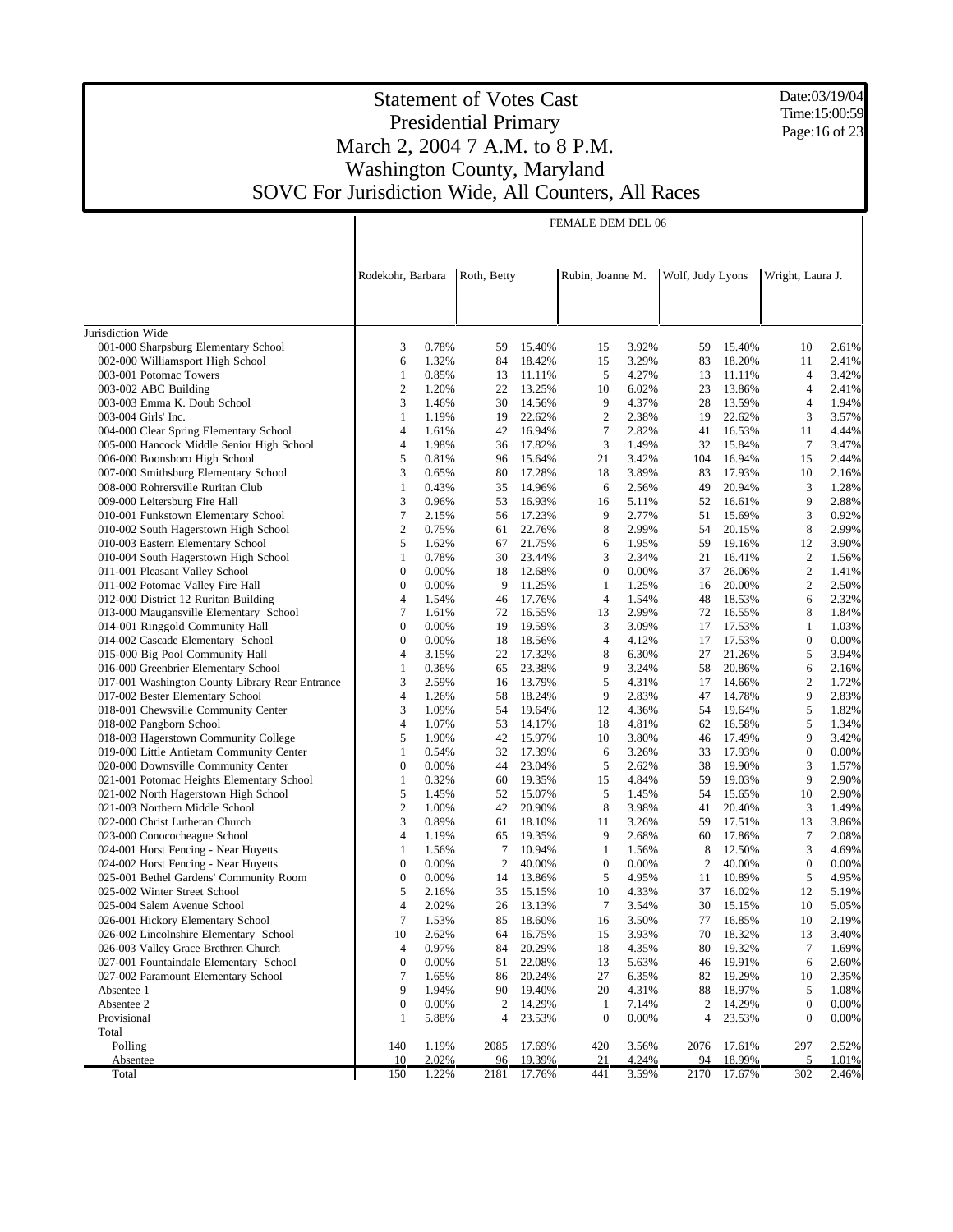Date:03/19/04 Time:15:00:59 Page: 17 of 23

|                                                                                | MALE DEM DEL 06  |              |                   |                  |                       |                 |                   |                 |                   |                 |
|--------------------------------------------------------------------------------|------------------|--------------|-------------------|------------------|-----------------------|-----------------|-------------------|-----------------|-------------------|-----------------|
|                                                                                |                  |              |                   |                  |                       |                 |                   |                 |                   |                 |
|                                                                                |                  |              |                   |                  |                       |                 |                   |                 |                   |                 |
|                                                                                | Reg.             | Total        | Blumenthal,       |                  | Chase, Dale R.        |                 | Comeau, Michael   |                 | Day, Michael G.   |                 |
|                                                                                | Voters           | <b>Votes</b> | Robert            |                  |                       |                 | G.                |                 |                   |                 |
|                                                                                |                  |              |                   |                  |                       |                 |                   |                 |                   |                 |
|                                                                                |                  |              |                   |                  |                       |                 |                   |                 |                   |                 |
| Jurisdiction Wide                                                              |                  |              |                   |                  |                       |                 |                   |                 |                   |                 |
| 001-000 Sharpsburg Elementary School<br>002-000 Williamsport High School       | 726<br>1048      | 399<br>470   | 80<br>86          | 20.05%<br>18.30% | 30<br>16              | 7.52%<br>3.40%  | 18<br>32          | 4.51%<br>6.81%  | 35<br>59          | 8.77%<br>12.55% |
| 003-001 Potomac Towers                                                         | 308              | 107          | 18                | 16.82%           | 14                    | 13.08%          | 5                 | 4.67%           | 8                 | 7.48%           |
| 003-002 ABC Building                                                           | 415              | 163          | 30                | 18.40%           | 16                    | 9.82%           | 3                 | 1.84%           | 16                | 9.82%           |
| 003-003 Emma K. Doub School                                                    | 573              | 211          | 44                | 20.85%           | 14                    | 6.64%           | 6                 | 2.84%           | 18                | 8.53%           |
| 003-004 Girls' Inc.                                                            | 349              | 89           | 15                | 16.85%           | 3                     | 3.37%           | 3                 | 3.37%           | $7\phantom{.0}$   | 7.87%           |
| 004-000 Clear Spring Elementary School                                         | 642              | 252          | 61                | 24.21%           | 11                    | 4.37%           | 12                | 4.76%           | 23                | 9.13%           |
| 005-000 Hancock Middle Senior High School                                      | 753              | 202          | 30                | 14.85%           | 19                    | 9.41%           | 12                | 5.94%           | 19                | 9.41%           |
| 006-000 Boonsboro High School                                                  | 1256             | 634          | 132               | 20.82%           | 47                    | 7.41%           | 49                | 7.73%           | 47                | 7.41%           |
| 007-000 Smithsburg Elementary School                                           | 1178             | 495          | 90                | 18.18%           | 34                    | 6.87%           | 34                | 6.87%           | 47                | 9.49%           |
| 008-000 Rohrersville Ruritan Club                                              | 521              | 238          | 46                | 19.33%           | 21                    | 8.82%           | 14                | 5.88%           | 11                | 4.62%           |
| 009-000 Leitersburg Fire Hall                                                  | 565              | 323          | 53                | 16.41%           | 14                    | 4.33%           | 24                | 7.43%           | 41                | 12.69%          |
| 010-001 Funkstown Elementary School                                            | 809              | 337          | 59                | 17.51%           | 30                    | 8.90%           | 30                | 8.90%           | 35                | 10.39%          |
| 010-002 South Hagerstown High School                                           | 605              | 274          | 42                | 15.33%           | 16                    | 5.84%           | 20                | 7.30%           | 36                | 13.14%          |
| 010-003 Eastern Elementary School                                              | 537              | 314          | 53                | 16.88%           | 14                    | 4.46%           | 25                | 7.96%           | 28                | 8.92%           |
| 010-004 South Hagerstown High School                                           | 306              | 138          | 20                | 14.49%           | 11                    | 7.97%           | $\tau$            | 5.07%           | 14                | 10.14%          |
| 011-001 Pleasant Valley School                                                 | 282              | 141          | 32                | 22.70%           | 14                    | 9.93%           | 8                 | 5.67%           | 11                | 7.80%           |
| 011-002 Potomac Valley Fire Hall                                               | 169              | 77           | 12                | 15.58%           | 9                     | 11.69%          | 5                 | 6.49%           | $\overline{4}$    | 5.19%           |
| 012-000 District 12 Ruritan Building<br>013-000 Maugansville Elementary School | 561<br>1120      | 266<br>434   | 45<br>74          | 16.92%<br>17.05% | 17<br>28              | 6.39%<br>6.45%  | 18<br>35          | 6.77%<br>8.06%  | 15<br>39          | 5.64%<br>8.99%  |
| 014-001 Ringgold Community Hall                                                | 198              | 103          | 26                | 25.24%           | $\tau$                | 6.80%           | 6                 | 5.83%           | 9                 | 8.74%           |
| 014-002 Cascade Elementary School                                              | 239              | 93           | 19                | 20.43%           | 6                     | 6.45%           | 9                 | 9.68%           | 8                 | 8.60%           |
| 015-000 Big Pool Community Hall                                                | 353              | 121          | 27                | 22.31%           | 5                     | 4.13%           | 7                 | 5.79%           | 13                | 10.74%          |
| 016-000 Greenbrier Elementary School                                           | 698              | 290          | 55                | 18.97%           | 22                    | 7.59%           | 23                | 7.93%           | 27                | 9.31%           |
| 017-001 Washington County Library Rear Entrance                                | 446              | 119          | 19                | 15.97%           | 11                    | 9.24%           | 6                 | 5.04%           | 10                | 8.40%           |
| 017-002 Bester Elementary School                                               | 862              | 325          | 63                | 19.38%           | 17                    | 5.23%           | 23                | 7.08%           | 36                | 11.08%          |
| 018-001 Chewsville Community Center                                            | 641              | 288          | 60                | 20.83%           | 14                    | 4.86%           | 16                | 5.56%           | 29                | 10.07%          |
| 018-002 Pangborn School                                                        | 865              | 385          | 69                | 17.92%           | 20                    | 5.19%           | 15                | 3.90%           | 42                | 10.91%          |
| 018-003 Hagerstown Community College                                           | 585              | 265          | 61                | 23.02%           | 22                    | 8.30%           | 14                | 5.28%           | 24                | 9.06%           |
| 019-000 Little Antietam Community Center                                       | 391              | 182          | 41                | 22.53%           | 15                    | 8.24%           | 13                | 7.14%           | 9                 | 4.95%           |
| 020-000 Downsville Community Center                                            | 439              | 194          | 36                | 18.56%           | 11                    | 5.67%           | 14                | 7.22%           | 16                | 8.25%           |
| 021-001 Potomac Heights Elementary School                                      | 618              | 321          | 64                | 19.94%           | 24                    | 7.48%           | 22                | 6.85%           | 26                | 8.10%           |
| 021-002 North Hagerstown High School                                           | 799              | 364          | 70                | 19.23%           | 26                    | 7.14%           | 26                | 7.14%           | 42                | 11.54%          |
| 021-003 Northern Middle School                                                 | 432              | 210          | 54                | 25.71%           | 10                    | 4.76%           | 11                | 5.24%           | 17                | 8.10%           |
| 022-000 Christ Lutheran Church                                                 | 1222             | 332          | 66                | 19.88%           | 24                    | 7.23%           | 15                | 4.52%           | 30                | 9.04%           |
| 023-000 Conococheague School                                                   | 885              | 350          | 87                | 24.86%           | 21                    | 6.00%           | 17                | 4.86%           | 35                | 10.00%          |
| 024-001 Horst Fencing - Near Huyetts<br>024-002 Horst Fencing - Near Huyetts   | 197<br>15        | 60<br>4      | 8<br>$\mathbf{0}$ | 13.33%<br>0.00%  | 6<br>$\boldsymbol{0}$ | 10.00%<br>0.00% | 3<br>$\mathbf{1}$ | 5.00%<br>25.00% | 6<br>$\mathbf{0}$ | 10.00%<br>0.00% |
| 025-001 Bethel Gardens' Community Room                                         | 418              | 99           | 16                | 16.16%           | 11                    | 11.11%          | $\overline{4}$    | 4.04%           | 15                | 15.15%          |
| 025-002 Winter Street School                                                   | 811              | 235          | 38                | 16.17%           | 15                    | 6.38%           | 10                | 4.26%           | 27                | 11.49%          |
| 025-004 Salem Avenue School                                                    | 553              | 201          |                   | 36 17.91%        | 14                    | 6.97%           | 14                | 6.97%           | 29                | 14.43%          |
| 026-001 Hickory Elementary School                                              | 973              | 467          | 69                | 14.78%           | 24                    | 5.14%           | 45                | 9.64%           | 52                | 11.13%          |
| 026-002 Lincolnshire Elementary School                                         | 811              | 407          | 69                | 16.95%           | 27                    | 6.63%           | 23                | 5.65%           | 42                | 10.32%          |
| 026-003 Valley Grace Brethren Church                                           | 887              | 419          | 82                | 19.57%           | 22                    | 5.25%           | 28                | 6.68%           | 35                | 8.35%           |
| 027-001 Fountaindale Elementary School                                         | 475              | 254          | 50                | 19.69%           | $\tau$                | 2.76%           | 24                | 9.45%           | 31                | 12.20%          |
| 027-002 Paramount Elementary School                                            | 923              | 441          | 91                | 20.63%           | 20                    | 4.54%           | 27                | 6.12%           | 44                | 9.98%           |
| Absentee 1                                                                     | $\boldsymbol{0}$ | 462          | 74                | 16.02%           | 34                    | 7.36%           | 30                | 6.49%           | 55                | 11.90%          |
| Absentee 2                                                                     | $\boldsymbol{0}$ | 14           | 3                 | 21.43%           | $\boldsymbol{2}$      | 14.29%          | $\boldsymbol{0}$  | 0.00%           | $\mathbf{1}$      | 7.14%           |
| Provisional                                                                    | $\boldsymbol{0}$ | 19           | 5                 | 26.32%           | $\boldsymbol{0}$      | 0.00%           | 1                 | 5.26%           | $\boldsymbol{0}$  | $0.00\%$        |
| Total                                                                          |                  |              |                   |                  |                       |                 |                   |                 |                   |                 |
| Polling                                                                        | 28459            | 12093        | 2298              | 19.00%           | 779                   | 6.44%           | 776               | 6.42%           | 1167              | 9.65%           |
| Absentee                                                                       | 85377            | 495          | 82                | 16.57%           | 36                    | 7.27%           | 31                | 6.26%           | 56                | 11.31%          |
| Total                                                                          | 28459            | 12588        | 2380              | 18.91%           | 815                   | 6.47%           | 807               | 6.41%           | 1223              | 9.72%           |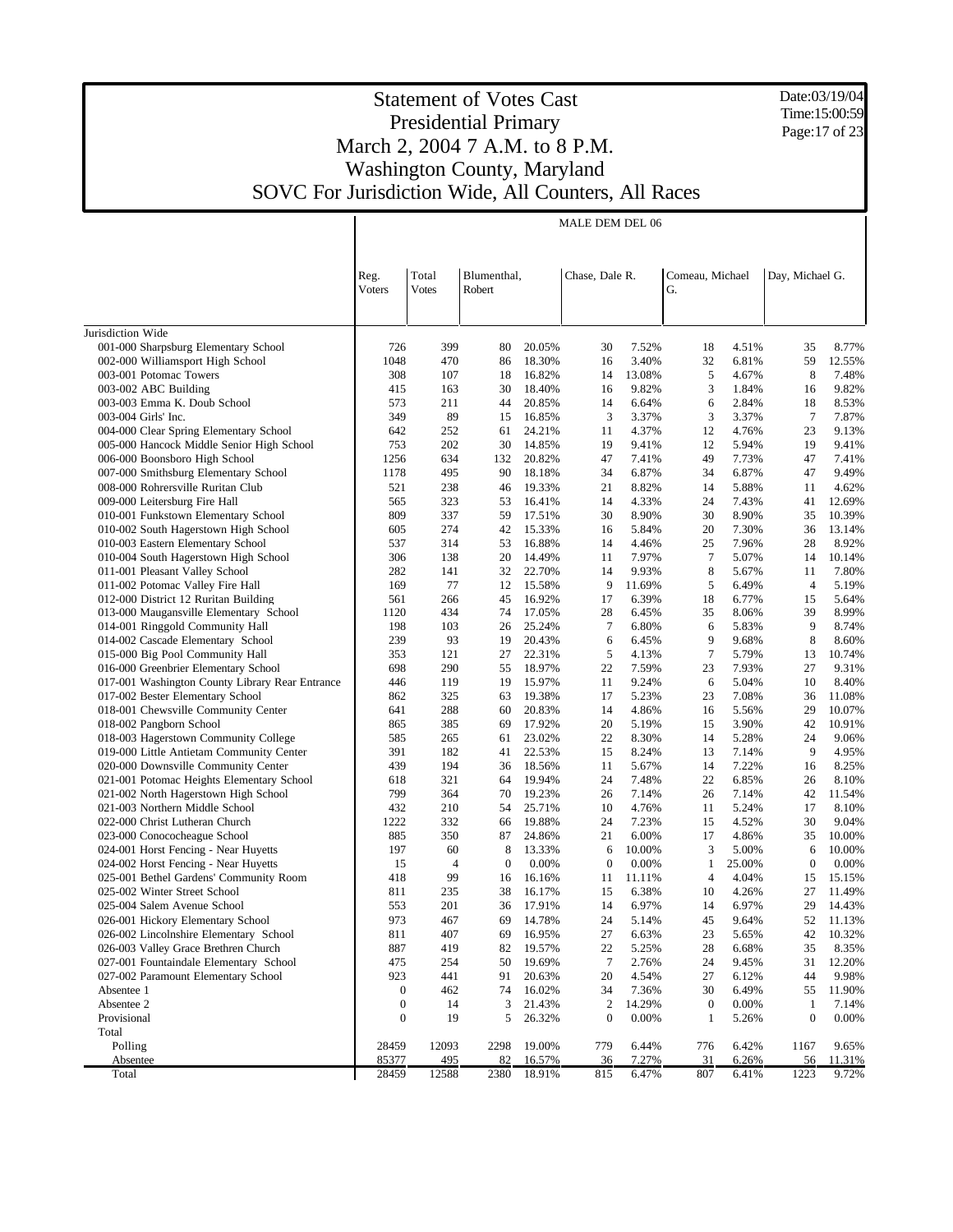Date:03/19/04 Time:15:01:00 Page:18 of 23

## Statement of Votes Cast Presidential Primary March 2, 2004 7 A.M. to 8 P.M. Washington County, Maryland SOVC For Jurisdiction Wide, All Counters, All Races

|                                                                                | MALE DEM DEL 06       |                |                |                  |                       |                |                       |                |                       |                 |  |  |
|--------------------------------------------------------------------------------|-----------------------|----------------|----------------|------------------|-----------------------|----------------|-----------------------|----------------|-----------------------|-----------------|--|--|
|                                                                                | DuVall, Bill          |                | Fox, Rodney D. |                  | Halstad, Damian L.    |                | Nance, David G.       |                | Sidh, Sushant         |                 |  |  |
|                                                                                |                       |                |                |                  |                       |                |                       |                |                       |                 |  |  |
| Jurisdiction Wide                                                              |                       |                |                |                  |                       |                |                       |                |                       |                 |  |  |
| 001-000 Sharpsburg Elementary School                                           | 21                    | 5.26%          | 44             | 11.03%           | 12                    | 3.01%          | 3                     | 0.75%          | 71                    | 17.79%          |  |  |
| 002-000 Williamsport High School                                               | 27                    | 5.74%          | 71             | 15.11%           | 11                    | 2.34%          | 11                    | 2.34%          | 61                    | 12.98%          |  |  |
| 003-001 Potomac Towers                                                         | $\tau$                | 6.54%          | 11             | 10.28%           | 4                     | 3.74%          | 5                     | 4.67%          | 11                    | 10.28%          |  |  |
| 003-002 ABC Building                                                           | 8                     | 4.91%          | 24             | 14.72%           | $\overline{c}$        | 1.23%          | 1                     | 0.61%          | 24                    | 14.72%          |  |  |
| 003-003 Emma K. Doub School                                                    | 14                    | 6.64%          | 27             | 12.80%           | 4                     | 1.90%          | $\overline{4}$        | 1.90%          | 35                    | 16.59%          |  |  |
| 003-004 Girls' Inc.                                                            | 6                     | 6.74%          | 17             | 19.10%           | $\overline{2}$        | 2.25%          | 1                     | 1.12%          | 14                    | 15.73%          |  |  |
| 004-000 Clear Spring Elementary School                                         | 16                    | 6.35%          | 31             | 12.30%           | 10                    | 3.97%          | $\overline{4}$        | 1.59%          | 43                    | 17.06%          |  |  |
| 005-000 Hancock Middle Senior High School                                      | 8                     | 3.96%          | 25             | 12.38%           | 3                     | 1.49%          | 5                     | 2.48%          | 21                    | 10.40%          |  |  |
| 006-000 Boonsboro High School                                                  | 37                    | 5.84%          | 76             | 11.99%           | 13                    | 2.05%          | $\mathbf{1}$          | 0.16%          | 95                    | 14.98%          |  |  |
| 007-000 Smithsburg Elementary School                                           | 27                    | 5.45%          | 61             | 12.32%           | 11                    | 2.22%          | 9                     | 1.82%          | 79                    | 15.96%          |  |  |
| 008-000 Rohrersville Ruritan Club                                              | 14                    | 5.88%          | 32             | 13.45%           | 3                     | 1.26%          | $\mathbf{1}$          | 0.42%          | 42                    | 17.65%          |  |  |
| 009-000 Leitersburg Fire Hall                                                  | 21                    | 6.50%          | 38             | 11.76%           | 9                     | 2.79%          | $\overline{4}$        | 1.24%          | 44                    | 13.62%          |  |  |
| 010-001 Funkstown Elementary School                                            | 16                    | 4.75%          | 37             | 10.98%           | 12                    | 3.56%          | $\mathfrak{2}$        | 0.59%          | 45                    | 13.35%          |  |  |
| 010-002 South Hagerstown High School                                           | 11                    | 4.01%          | 39             | 14.23%           | 10                    | 3.65%          | $\mathfrak{2}$        | 0.73%          | 39                    | 14.23%          |  |  |
| 010-003 Eastern Elementary School                                              | 22                    | 7.01%          | 46             | 14.65%           | $\overline{2}$        | 0.64%          | 6                     | 1.91%          | 38                    | 12.10%          |  |  |
| 010-004 South Hagerstown High School                                           | 8                     | 5.80%          | 23             | 16.67%           | 1                     | 0.72%          | 1                     | 0.72%          | 17<br>23              | 12.32%          |  |  |
| 011-001 Pleasant Valley School<br>011-002 Potomac Valley Fire Hall             | 6<br>5                | 4.26%<br>6.49% | 14<br>12       | 9.93%<br>15.58%  | $\mathbf{1}$<br>3     | 0.71%<br>3.90% | 3<br>$\theta$         | 2.13%<br>0.00% | $\tau$                | 16.31%<br>9.09% |  |  |
| 012-000 District 12 Ruritan Building                                           | 22                    | 8.27%          | 31             | 11.65%           | 8                     | 3.01%          | 3                     | 1.13%          | 44                    | 16.54%          |  |  |
| 013-000 Maugansville Elementary School                                         | 26                    | 5.99%          | 66             | 15.21%           | 11                    | 2.53%          | 7                     | 1.61%          | 59                    | 13.59%          |  |  |
| 014-001 Ringgold Community Hall                                                | 6                     | 5.83%          | 8              | 7.77%            | $\mathbf{1}$          | 0.97%          | 3                     | 2.91%          | 22                    | 21.36%          |  |  |
| 014-002 Cascade Elementary School                                              | 6                     | 6.45%          | 11             | 11.83%           | 1                     | 1.08%          | 1                     | 1.08%          | 11                    | 11.83%          |  |  |
| 015-000 Big Pool Community Hall                                                | 8                     | 6.61%          | 14             | 11.57%           | 3                     | 2.48%          | 1                     | 0.83%          | 19                    | 15.70%          |  |  |
| 016-000 Greenbrier Elementary School                                           | 14                    | 4.83%          | 33             | 11.38%           | 8                     | 2.76%          | 5                     | 1.72%          | 45                    | 15.52%          |  |  |
| 017-001 Washington County Library Rear Entrance                                | $\overline{7}$        | 5.88%          | 13             | 10.92%           | 4                     | 3.36%          | 4                     | 3.36%          | 17                    | 14.29%          |  |  |
| 017-002 Bester Elementary School                                               | 22                    | 6.77%          | 39             | 12.00%           | 10                    | 3.08%          | 6                     | 1.85%          | 37                    | 11.38%          |  |  |
| 018-001 Chewsville Community Center                                            | 12                    | 4.17%          | 43             | 14.93%           | 8                     | 2.78%          | 6                     | 2.08%          | 47                    | 16.32%          |  |  |
| 018-002 Pangborn School                                                        | 33                    | 8.57%          | 55             | 14.29%           | 10                    | 2.60%          | 2                     | 0.52%          | 49                    | 12.73%          |  |  |
| 018-003 Hagerstown Community College                                           | 14                    | 5.28%          | 23             | 8.68%            | 8                     | 3.02%          | 5                     | 1.89%          | 41                    | 15.47%          |  |  |
| 019-000 Little Antietam Community Center                                       | 13                    | 7.14%          | 19             | 10.44%           | 7                     | 3.85%          | 1                     | 0.55%          | 29                    | 15.93%          |  |  |
| 020-000 Downsville Community Center                                            | 8                     | 4.12%          | 26             | 13.40%           | 6                     | 3.09%          | 5                     | 2.58%          | 30                    | 15.46%          |  |  |
| 021-001 Potomac Heights Elementary School                                      | 10                    | 3.12%          | 48             | 14.95%           | 10                    | 3.12%          | 1                     | 0.31%          | 47                    | 14.64%          |  |  |
| 021-002 North Hagerstown High School                                           | 27                    | 7.42%          | 39             | 10.71%           | 11                    | 3.02%          | $\mathfrak{2}$        | 0.55%          | 50                    | 13.74%          |  |  |
| 021-003 Northern Middle School                                                 | 10                    | 4.76%          | 16             | 7.62%            | 8                     | 3.81%          | 1                     | 0.48%          | 46                    | 21.90%          |  |  |
| 022-000 Christ Lutheran Church                                                 | 17                    | 5.12%          | 44             | 13.25%           | 11                    | 3.31%          | 4                     | 1.20%          | 49                    | 14.76%          |  |  |
| 023-000 Conococheague School                                                   | 15                    | 4.29%          | 44             | 12.57%           | 10                    | 2.86%          | 5                     | 1.43%          | 59                    | 16.86%          |  |  |
| 024-001 Horst Fencing - Near Huyetts                                           | 7                     | 11.67%         | 4              | 6.67%            | 5                     | 8.33%          | 1                     | 1.67%          | 4                     | 6.67%           |  |  |
| 024-002 Horst Fencing - Near Huyetts<br>025-001 Bethel Gardens' Community Room | $\boldsymbol{0}$<br>4 | 0.00%<br>4.04% | 1<br>15        | 25.00%<br>15.15% | $\boldsymbol{0}$<br>4 | 0.00%<br>4.04% | $\boldsymbol{0}$<br>3 | 0.00%<br>3.03% | $\boldsymbol{0}$<br>8 | 0.00%<br>8.08%  |  |  |
| 025-002 Winter Street School                                                   | 18                    | 7.66%          | 37             | 15.74%           | 5                     | 2.13%          | 7                     | 2.98%          | 28                    | 11.91%          |  |  |
| 025-004 Salem Avenue School                                                    | 15                    | 7.46%          | 22             | 10.95%           | 7                     | 3.48%          | 3                     | 1.49%          |                       | 29 14.43%       |  |  |
| 026-001 Hickory Elementary School                                              | 44                    | 9.42%          | 66             | 14.13%           | 9                     | 1.93%          | 4                     | 0.86%          | 46                    | 9.85%           |  |  |
| 026-002 Lincolnshire Elementary School                                         | 27                    | 6.63%          | 53             | 13.02%           | 10                    | 2.46%          | 4                     | 0.98%          | 52                    | 12.78%          |  |  |
| 026-003 Valley Grace Brethren Church                                           | 23                    | 5.49%          | 60             | 14.32%           | 7                     | 1.67%          | 8                     | 1.91%          | 63                    | 15.04%          |  |  |
| 027-001 Fountaindale Elementary School                                         | 11                    | 4.33%          | 33             | 12.99%           | 6                     | 2.36%          | 2                     | 0.79%          | 39                    | 15.35%          |  |  |
| 027-002 Paramount Elementary School                                            | 29                    | 6.58%          | 56             | 12.70%           | 13                    | 2.95%          | 4                     | 0.91%          | 70                    | 15.87%          |  |  |
| Absentee 1                                                                     | 29                    | 6.28%          | 55             | 11.90%           | 13                    | 2.81%          | 8                     | 1.73%          | 61                    | 13.20%          |  |  |
| Absentee 2                                                                     | $\boldsymbol{0}$      | 0.00%          | 1              | 7.14%            | $\boldsymbol{0}$      | 0.00%          | 0                     | 0.00%          | 3                     | 21.43%          |  |  |
| Provisional                                                                    | 2                     | 10.53%         | 4              | 21.05%           | $\boldsymbol{0}$      | 0.00%          | $\mathbf{0}$          | 0.00%          | 4                     | 21.05%          |  |  |
| Total                                                                          |                       |                |                |                  |                       |                |                       |                |                       |                 |  |  |
| Polling                                                                        | 722                   | 5.97%          | 1547           | 12.79%           | 314                   | 2.60%          | 161                   | 1.33%          | 1749                  | 14.46%          |  |  |
| <b>Absentee</b>                                                                | 31                    | 6.26%          | <u>60</u>      | 12.12%           | <u>13</u>             | 2.63%          | 8                     | 1.62%          | 68                    | 13.74%          |  |  |
| Total                                                                          | 753                   | 5.98%          | 1607           | 12.77%           | 327                   | 2.60%          | 169                   | 1.34%          | 1817                  | 14.43%          |  |  |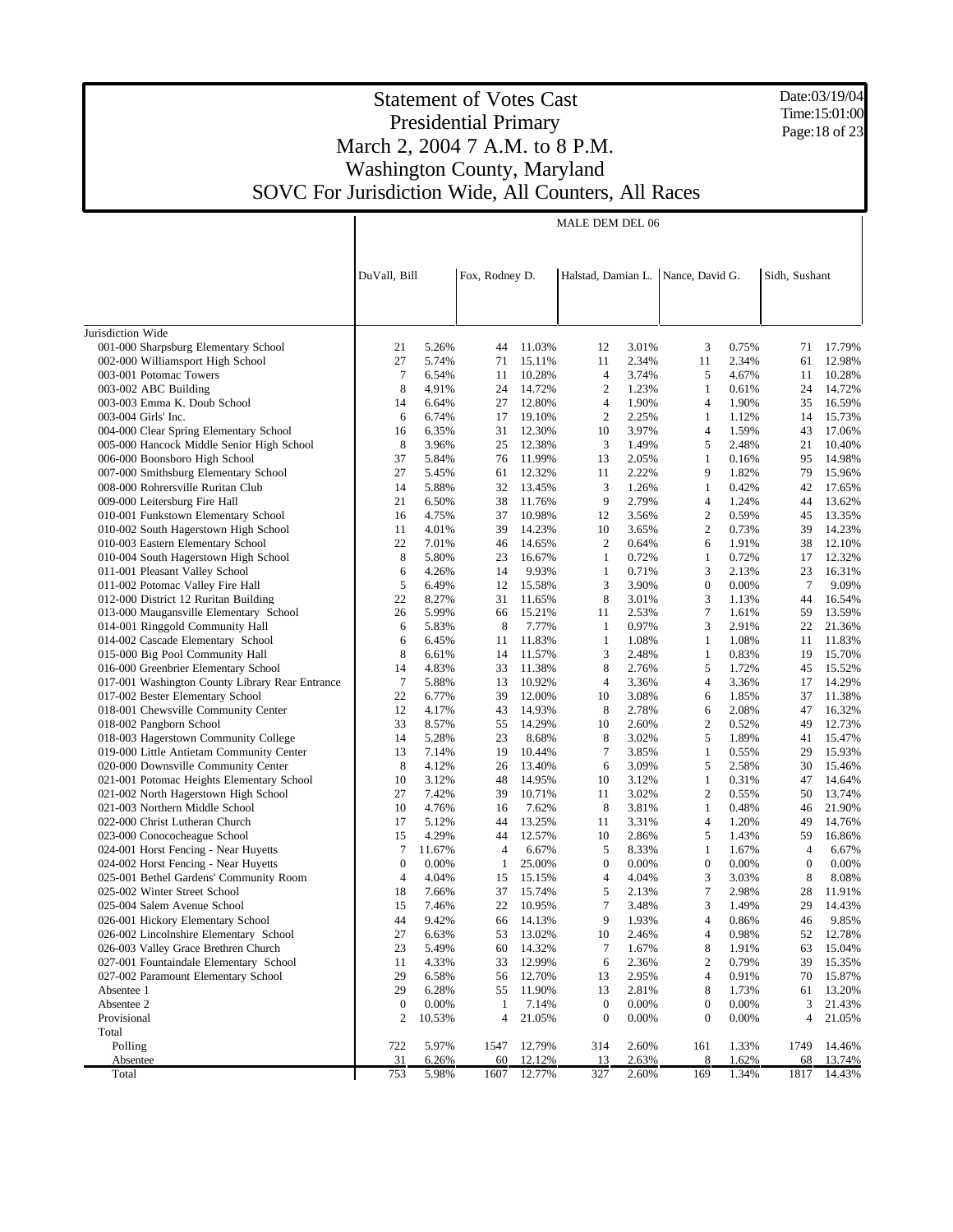Date:03/19/04 Time:15:01:00 Page: 19 of 23

### Statement of Votes Cast Presidential Primary March 2, 2004 7 A.M. to 8 P.M. Washington County, Maryland SOVC For Jurisdiction Wide, All Counters, All Races

|                                                                |                  |                 | MALE DEM DEL 06  |                |                                     |                 |
|----------------------------------------------------------------|------------------|-----------------|------------------|----------------|-------------------------------------|-----------------|
|                                                                |                  |                 |                  |                |                                     |                 |
|                                                                |                  |                 |                  |                |                                     |                 |
|                                                                | Stevens, William |                 | D.               |                | Wenschhof, George   Wolf, Ronald W. |                 |
|                                                                |                  |                 |                  |                |                                     |                 |
|                                                                |                  |                 |                  |                |                                     |                 |
| Jurisdiction Wide                                              |                  |                 |                  |                |                                     |                 |
| 001-000 Sharpsburg Elementary School                           | 34               | 8.52%           | 22               | 5.51%          | 29                                  | 7.27%           |
| 002-000 Williamsport High School<br>003-001 Potomac Towers     | 43<br>$\tau$     | 9.15%<br>6.54%  | 16<br>9          | 3.40%<br>8.41% | 37<br>8                             | 7.87%<br>7.48%  |
| 003-002 ABC Building                                           | 17               | 10.43%          | 9                | 5.52%          | 13                                  | 7.98%           |
| 003-003 Emma K. Doub School                                    | 10               | 4.74%           | 15               | 7.11%          | 20                                  | 9.48%           |
| 003-004 Girls' Inc.                                            | 14               | 15.73%          | 3                | 3.37%          | 4                                   | 4.49%           |
| 004-000 Clear Spring Elementary School                         | 16               | 6.35%           | 8                | 3.17%          | 17                                  | 6.75%           |
| 005-000 Hancock Middle Senior High School                      | 28               | 13.86%          | 12               | 5.94%          | 20                                  | 9.90%           |
| 006-000 Boonsboro High School                                  | 57               | 8.99%           | 30               | 4.73%          | 50                                  | 7.89%           |
| 007-000 Smithsburg Elementary School                           | 43               | 8.69%           | 28               | 5.66%          | 32                                  | 6.46%           |
| 008-000 Rohrersville Ruritan Club                              | 21               | 8.82%           | 16               | 6.72%          | 17                                  | 7.14%           |
| 009-000 Leitersburg Fire Hall                                  | 34               | 10.53%          | 13               | 4.02%          | 28                                  | 8.67%           |
| 010-001 Funkstown Elementary School                            | 26               | 7.72%           | 20               | 5.93%          | 25                                  | 7.42%           |
| 010-002 South Hagerstown High School                           | 36               | 13.14%          | 7                | 2.55%          | 16                                  | 5.84%           |
| 010-003 Eastern Elementary School                              | 41               | 13.06%          | 10               | 3.18%          | 29                                  | 9.24%           |
| 010-004 South Hagerstown High School                           | 17               | 12.32%          | 10               | 7.25%          | 9                                   | 6.52%           |
| 011-001 Pleasant Valley School                                 | $\tau$           | 4.96%           | 13               | 9.22%          | 9                                   | 6.38%           |
| 011-002 Potomac Valley Fire Hall                               | 8                | 10.39%          | 5                | 6.49%          | $\tau$                              | 9.09%           |
| 012-000 District 12 Ruritan Building                           | 25               | 9.40%           | 16               | 6.02%          | 22                                  | 8.27%           |
| 013-000 Maugansville Elementary School                         | 39               | 8.99%           | 16               | 3.69%          | 34                                  | 7.83%           |
| 014-001 Ringgold Community Hall                                | 6                | 5.83%           | 6                | 5.83%          | 3                                   | 2.91%           |
| 014-002 Cascade Elementary School                              | 10               | 10.75%          | 3                | 3.23%          | 8                                   | 8.60%           |
| 015-000 Big Pool Community Hall                                | 13               | 10.74%          | 2                | 1.65%          | 9                                   | 7.44%           |
| 016-000 Greenbrier Elementary School                           | 28               | 9.66%           | 13               | 4.48%          | 17                                  | 5.86%           |
| 017-001 Washington County Library Rear Entrance                | 16               | 13.45%          | 4                | 3.36%          | 8                                   | 6.72%           |
| 017-002 Bester Elementary School                               | 26<br>31         | 8.00%           | 11               | 3.38%          | 35                                  | 10.77%          |
| 018-001 Chewsville Community Center<br>018-002 Pangborn School | 33               | 10.76%<br>8.57% | 6<br>12          | 2.08%<br>3.12% | 16<br>45                            | 5.56%<br>11.69% |
| 018-003 Hagerstown Community College                           | 20               | 7.55%           | 18               | 6.79%          | 15                                  | 5.66%           |
| 019-000 Little Antietam Community Center                       | 15               | 8.24%           | 10               | 5.49%          | 10                                  | 5.49%           |
| 020-000 Downsville Community Center                            | 25               | 12.89%          | 7                | 3.61%          | 10                                  | 5.15%           |
| 021-001 Potomac Heights Elementary School                      | 37               | 11.53%          | 15               | 4.67%          | 17                                  | 5.30%           |
| 021-002 North Hagerstown High School                           | 24               | 6.59%           | 18               | 4.95%          | 29                                  | 7.97%           |
| 021-003 Northern Middle School                                 | 21               | 10.00%          | 6                | 2.86%          | 10                                  | 4.76%           |
| 022-000 Christ Lutheran Church                                 | 32               | 9.64%           | 16               | 4.82%          | 24                                  | 7.23%           |
| 023-000 Conococheague School                                   | 27               | 7.71%           | 5                | 1.43%          | 25                                  | 7.14%           |
| 024-001 Horst Fencing - Near Huyetts                           | 4                | 6.67%           | $\mathbf{1}$     | 1.67%          | 11                                  | 18.33%          |
| 024-002 Horst Fencing - Near Huyetts                           | 2                | 50.00%          | 0                | 0.00%          | $\boldsymbol{0}$                    | 0.00%           |
| 025-001 Bethel Gardens' Community Room                         | 8                | 8.08%           | 6                | 6.06%          | 5                                   | 5.05%           |
| 025-002 Winter Street School                                   | 26               | 11.06%          | 6                | 2.55%          | 18                                  | 7.66%           |
| 025-004 Salem Avenue School                                    | 15               | 7.46%           | $\mathbf{1}$     | 0.50%          | 16                                  | 7.96%           |
| 026-001 Hickory Elementary School                              | 47               | 10.06%          | 12               | 2.57%          | 49                                  | 10.49%          |
| 026-002 Lincolnshire Elementary School                         | 57               | 14.00%          | 15               | 3.69%          | 28                                  | 6.88%           |
| 026-003 Valley Grace Brethren Church                           | 47               | 11.22%          | 17               | 4.06%          | 27                                  | 6.44%           |
| 027-001 Fountaindale Elementary School                         | 23               | 9.06%           | 9                | 3.54%          | 19                                  | 7.48%           |
| 027-002 Paramount Elementary School                            | 42               | 9.52%           | 17               | 3.85%          | 28                                  | 6.35%           |
| Absentee 1                                                     | 50               | 10.82%          | 18               | 3.90%          | 35                                  | 7.58%           |
| Absentee 2                                                     | 2                | 14.29%          | 2                | 14.29%         | $\boldsymbol{0}$                    | 0.00%           |
| Provisional                                                    | 3                | 15.79%          | $\boldsymbol{0}$ | 0.00%          | $\boldsymbol{0}$                    | 0.00%           |
| Total                                                          |                  |                 |                  |                |                                     |                 |
| Polling                                                        | 1158             | 9.58%           | 514              | 4.25%          | 908                                 | 7.51%           |
| Absentee                                                       | 55               | 11.11%          | $\frac{20}{2}$   | 4.04%          | 35                                  | 7.07%           |
| Total                                                          | 1213             | 9.64%           | 534              | 4.24%          | 943                                 | 7.49%           |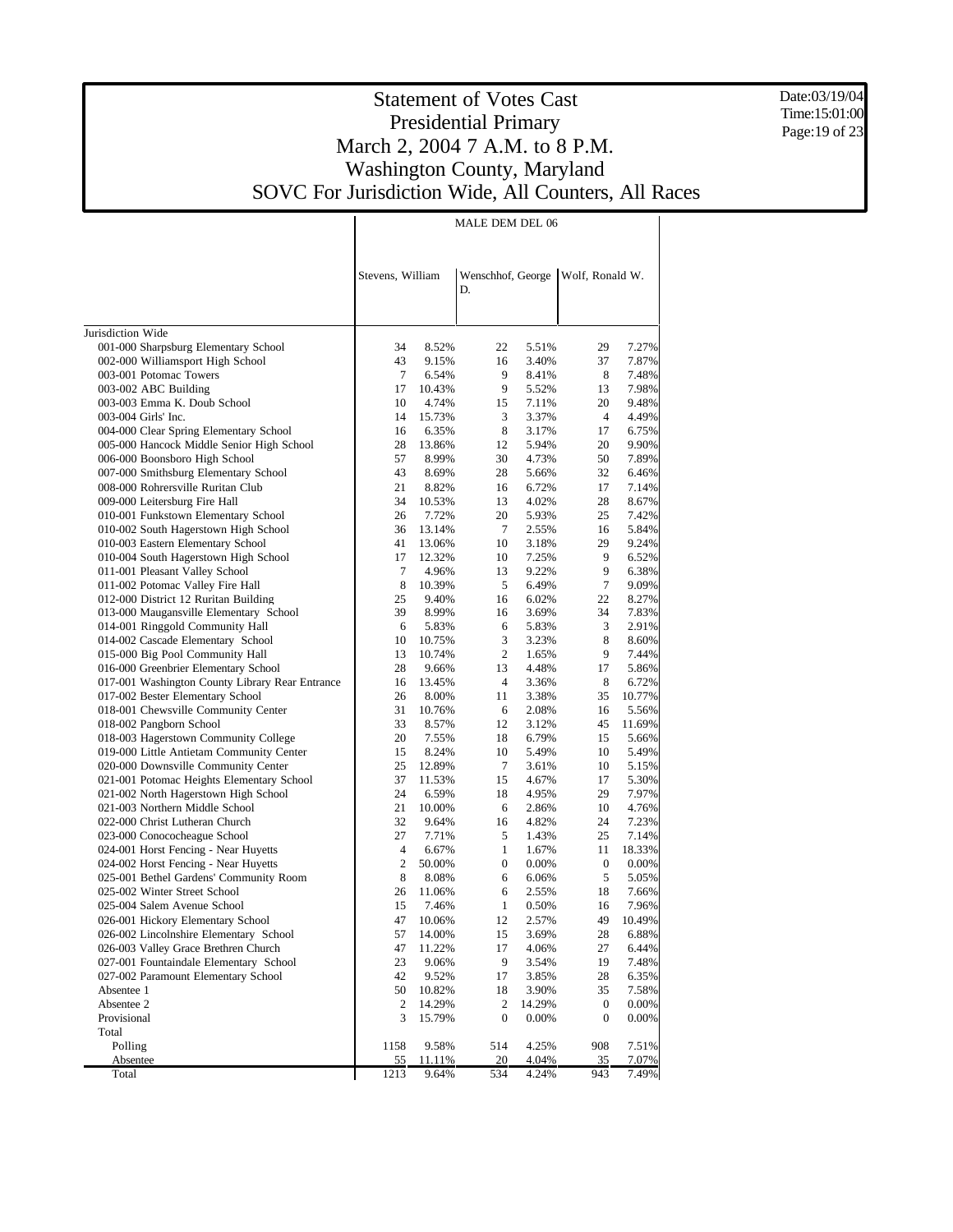Date:03/19/04 Time:15:01:00 Page: 20 of 23

|                                                                                     | <b>BOARD OF EDUCATION</b> |              |                  |                |                   |                |             |                  |                  |                |
|-------------------------------------------------------------------------------------|---------------------------|--------------|------------------|----------------|-------------------|----------------|-------------|------------------|------------------|----------------|
|                                                                                     |                           |              |                  |                |                   |                |             |                  |                  |                |
|                                                                                     |                           |              |                  |                |                   |                |             |                  |                  |                |
|                                                                                     | Reg.                      | Total        | Berry, Thomas    |                | Feightner, Blaine |                | Forrest, W. |                  | Grassby, Richard |                |
|                                                                                     | Voters                    | Votes        |                  |                | Ε.                |                | Edward      |                  |                  |                |
|                                                                                     |                           |              |                  |                |                   |                |             |                  |                  |                |
| Jurisdiction Wide                                                                   |                           |              |                  |                |                   |                |             |                  |                  |                |
| 001-000 Sharpsburg Elementary School                                                | 1835                      | 1301         | 92               | 7.07%          | 76                | 5.84%          | 87          | 6.69%            | 26               | 2.00%          |
| 002-000 Williamsport High School                                                    | 2514                      | 2039         | 157              | 7.70%          | 64                | 3.14%          | 179         | 8.78%            | 29               | 1.42%          |
| 003-001 Potomac Towers                                                              | 599                       | 381          | 33               | 8.66%          | 20                | 5.25%          | 28          | 7.35%            | 11               | 2.89%          |
| 003-002 ABC Building                                                                | 951                       | 607          | 45               | 7.41%          | 17                | 2.80%          | 63          | 10.38%           | 16               | 2.64%          |
| 003-003 Emma K. Doub School                                                         | 1232                      | 672          | 54               | 8.04%          | 24                | 3.57%          | 70          | 10.42%           | 9                | 1.34%          |
| 003-004 Girls' Inc.                                                                 | 729                       | 344          | 35               | 10.17%         | 14                | 4.07%          | 26          | 7.56%            | 9                | 2.62%          |
| 004-000 Clear Spring Elementary School                                              | 1751                      | 1218         | 105              | 8.62%          | 69                | 5.67%          | 117         | 9.61%            | 28               | 2.30%          |
| 005-000 Hancock Middle Senior High School                                           | 2167<br>3174              | 1052<br>2454 | 104              | 9.89%<br>9.01% | 52                | 4.94%          | 111<br>220  | 10.55%<br>8.96%  | 22<br>30         | 2.09%<br>1.22% |
| 006-000 Boonsboro High School<br>007-000 Smithsburg Elementary School               | 3332                      | 2306         | 221<br>122       | 5.29%          | 138<br>85         | 5.62%<br>3.69% | 311         | 13.49%           | 35               | 1.52%          |
| 008-000 Rohrersville Ruritan Club                                                   | 1381                      | 880          | 108              | 12.27%         | 80                | 9.09%          | 55          | 6.25%            | 22               | 2.50%          |
| 009-000 Leitersburg Fire Hall                                                       | 1740                      | 1664         | 127              | 7.63%          | 70                | 4.21%          | 219         | 13.16%           | 18               | 1.08%          |
| 010-001 Funkstown Elementary School                                                 | 2067                      | 1474         | 108              | 7.33%          | 58                | 3.93%          | 160         | 10.85%           | 24               | 1.63%          |
| 010-002 South Hagerstown High School                                                | 1496                      | 1142         | 84               | 7.36%          | 61                | 5.34%          | 115         | 10.07%           | 31               | 2.71%          |
| 010-003 Eastern Elementary School                                                   | 1328                      | 1196         | 88               | 7.36%          | 45                | 3.76%          | 158         | 13.21%           | 28               | 2.34%          |
| 010-004 South Hagerstown High School                                                | 664                       | 578          | 50               | 8.65%          | 33                | 5.71%          | 55          | 9.52%            | $\overline{7}$   | 1.21%          |
| 011-001 Pleasant Valley School                                                      | 687                       | 425          | 34               | 8.00%          | 17                | 4.00%          | 25          | 5.88%            | 5                | 1.18%          |
| 011-002 Potomac Valley Fire Hall                                                    | 353                       | 249          | 17               | 6.83%          | 8                 | 3.21%          | 15          | 6.02%            | 13               | 5.22%          |
| 012-000 District 12 Ruritan Building                                                | 1564                      | 1091         | 98               | 8.98%          | 56                | 5.13%          | 86          | 7.88%            | 26               | 2.38%          |
| 013-000 Maugansville Elementary School                                              | 2844                      | 1958         | 185              | 9.45%          | 103               | 5.26%          | 163         | 8.32%            | 34               | 1.74%          |
| 014-001 Ringgold Community Hall                                                     | 676                       | 561          | 46               | 8.20%          | 25                | 4.46%          | 76          | 13.55%           | 8                | 1.43%          |
| 014-002 Cascade Elementary School                                                   | 688                       | 376          | 14               | 3.72%          | 11                | 2.93%          | 30          | 7.98%            | 9                | 2.39%          |
| 015-000 Big Pool Community Hall                                                     | 1039                      | 730          | 71               | 9.73%          | 37                | 5.07%          | 61          | 8.36%            | 17               | 2.33%          |
| 016-000 Greenbrier Elementary School                                                | 2033                      | 1290         | 93               | 7.21%          | 51                | 3.95%          | 183         | 14.19%           | 15               | 1.16%          |
| 017-001 Washington County Library Rear Entrance<br>017-002 Bester Elementary School | 1008                      | 462<br>1296  | 40<br>87         | 8.66%          | 22<br>52          | 4.76%          | 41<br>146   | 8.87%            | 15<br>23         | 3.25%<br>1.77% |
| 018-001 Chewsville Community Center                                                 | 2063<br>1750              | 1342         | 96               | 6.71%<br>7.15% | 52                | 4.01%<br>3.87% | 216         | 11.27%<br>16.10% | 20               | 1.49%          |
| 018-002 Pangborn School                                                             | 2061                      | 1618         | 116              | 7.17%          | 71                | 4.39%          | 189         | 11.68%           | 34               | 2.10%          |
| 018-003 Hagerstown Community College                                                | 1704                      | 968          | 65               | 6.71%          | 37                | 3.82%          | 131         | 13.53%           | 24               | 2.48%          |
| 019-000 Little Antietam Community Center                                            | 1126                      | 711          | 55               | 7.74%          | 40                | 5.63%          | 57          | 8.02%            | 16               | 2.25%          |
| 020-000 Downsville Community Center                                                 | 1206                      | 971          | 88               | 9.06%          | 46                | 4.74%          | 73          | 7.52%            | 15               | 1.54%          |
| 021-001 Potomac Heights Elementary School                                           | 1461                      | 1290         | 77               | 5.97%          | 41                | 3.18%          | 144         | 11.16%           | 24               | 1.86%          |
| 021-002 North Hagerstown High School                                                | 1819                      | 1380         | 100              | 7.25%          | 79                | 5.72%          | 125         | 9.06%            | 31               | 2.25%          |
| 021-003 Northern Middle School                                                      | 1095                      | 931          | 56               | 6.02%          | 31                | 3.33%          | 109         | 11.71%           | 21               | 2.26%          |
| 022-000 Christ Lutheran Church                                                      | 2550                      | 1333         | 112              | 8.40%          | 45                | 3.38%          | 120         | 9.00%            | 30               | 2.25%          |
| 023-000 Conococheague School                                                        | 2623                      | 1652         | 170              | 10.29%         | 85                | 5.15%          | 149         | 9.02%            | 31               | 1.88%          |
| 024-001 Horst Fencing - Near Huyetts                                                | 475                       | 353          | 23               | 6.52%          | 25                | 7.08%          | 35          | 9.92%            | 7                | 1.98%          |
| 024-002 Horst Fencing - Near Huyetts                                                | 27                        | 16           | -1               | 6.25%          | $\mathbf{1}$      | 6.25%          | 2           | 12.50%           | $\boldsymbol{0}$ | 0.00%          |
| 025-001 Bethel Gardens' Community Room                                              | 662                       | 280          | 14               | 5.00%          | 5                 | 1.79%          | 16          | 5.71%            | 1                | 0.36%          |
| 025-002 Winter Street School                                                        | 1584                      | 828          | 73               | 8.82%          | 46                | 5.56%          | 70          | 8.45%            | 8                | 0.97%          |
| 025-004 Salem Avenue School                                                         | 1115                      | 754          | 61               | 8.09%          | 26                | 3.45%          | 66          | 8.75%            | 15               | 1.99%          |
| 026-001 Hickory Elementary School<br>026-002 Lincolnshire Elementary School         | 2310<br>1866              | 1826         | 159              | 8.71%<br>7.27% | 66                | 3.61%<br>4.14% | 181<br>157  | 9.91%<br>9.84%   | 33<br>$28\,$     | 1.81%          |
| 026-003 Valley Grace Brethren Church                                                | 2170                      | 1596<br>1847 | 116<br>115       | 6.23%          | 66<br>82          | 4.44%          | 159         | 8.61%            | 27               | 1.75%<br>1.46% |
| 027-001 Fountaindale Elementary School                                              | 1502                      | 1412         | 82               | 5.81%          | 50                | 3.54%          | 164         | 11.61%           | 14               | 0.99%          |
| 027-002 Paramount Elementary School                                                 | 2526                      | 2073         | 127              | 6.13%          | 97                | 4.68%          | 206         | 9.94%            | 44               | 2.12%          |
| Absentee 1                                                                          | 0                         | 1545         | 115              | 7.44%          | 70                | 4.53%          | 163         | 10.55%           | 33               | 2.14%          |
| Absentee 2                                                                          | $\boldsymbol{0}$          | 48           | $\boldsymbol{2}$ | 4.17%          | $\mathbf{1}$      | 2.08%          | 3           | 6.25%            | -1               | 2.08%          |
| Provisional                                                                         | $\mathbf{0}$              | 45           | 4                | 8.89%          | $\overline{c}$    | 4.44%          | 3           | 6.67%            | $\mathbf{1}$     | 2.22%          |
| Total                                                                               |                           |              |                  |                |                   |                |             |                  |                  |                |
| Polling                                                                             | 71547                     | 50927        | 3924             | 7.71%          | 2279              | 4.48%          | 5169        | 10.15%           | 933              | 1.83%          |
| Absentee                                                                            | 214641                    | 1638         | 121              | 7.39%          | 73                | 4.46%          | 169         | 10.32%           | 35               | 2.14%          |
| Total                                                                               | 71547                     | 52565        | 4045             | 7.70%          | 2352              | 4.47%          | 5338        | 10.16%           | 968              | 1.84%          |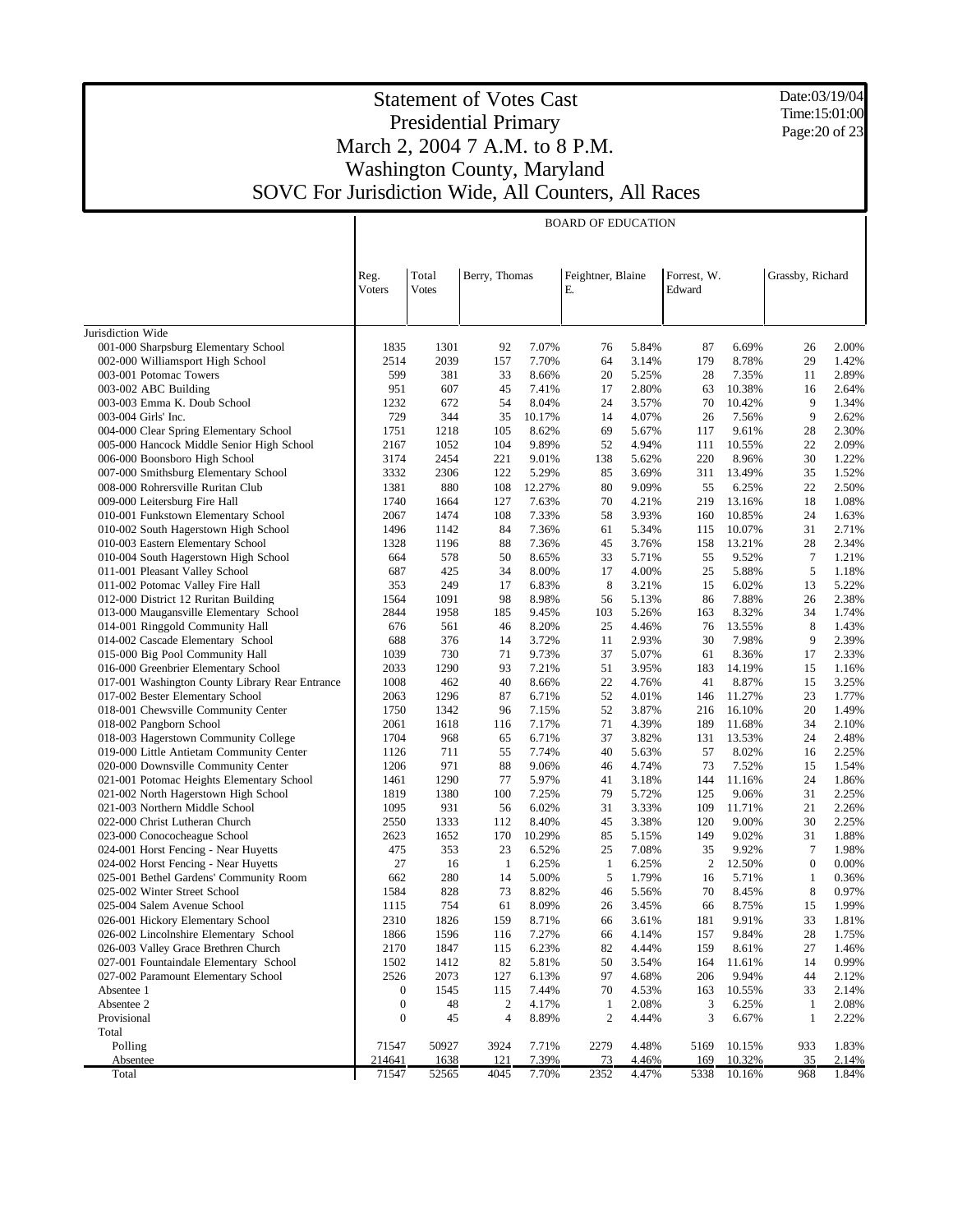Date:03/19/04 Time:15:01:00 Page:21 of 23

#### Statement of Votes Cast Presidential Primary March 2, 2004 7 A.M. to 8 P.M. Washington County, Maryland SOVC For Jurisdiction Wide, All Counters, All Races

Jurisdiction Wide 001-000 Sharpsburg Elementary School 002-000 Williamsport High School 003-001 Potomac Towers 003-002 ABC Building 003-003 Emma K. Doub School 003-004 Girls' Inc. 004-000 Clear Spring Elementary School 005-000 Hancock Middle Senior High School 006-000 Boonsboro High School 007-000 Smithsburg Elementary School 008-000 Rohrersville Ruritan Club 009-000 Leitersburg Fire Hall 010-001 Funkstown Elementary School 010-002 South Hagerstown High School 010-003 Eastern Elementary School 010-004 South Hagerstown High School 011-001 Pleasant Valley School 011-002 Potomac Valley Fire Hall 012-000 District 12 Ruritan Building 013-000 Maugansville Elementary School 014-001 Ringgold Community Hall 014-002 Cascade Elementary School 015-000 Big Pool Community Hall 016-000 Greenbrier Elementary School 017-001 Washington County Library Rear Entrance 017-002 Bester Elementary School 018-001 Chewsville Community Center 018-002 Pangborn School 018-003 Hagerstown Community College 019-000 Little Antietam Community Center 020-000 Downsville Community Center 021-001 Potomac Heights Elementary School 021-002 North Hagerstown High School 021-003 Northern Middle School 022-000 Christ Lutheran Church 023-000 Conococheague School 024-001 Horst Fencing - Near Huyetts 024-002 Horst Fencing - Near Huyetts 025-001 Bethel Gardens' Community Room 025-002 Winter Street School 025-004 Salem Avenue School 026-001 Hickory Elementary School 026-002 Lincolnshire Elementary School 026-003 Valley Grace Brethren Church 027-001 Fountaindale Elementary School 027-002 Paramount Elementary School Absentee 1 Absentee 2 Provisional Total Polling **Absentee**  Total Harbaugh, Barry C. Jantz, Connie L. Janus, Tom Lay, Elizabeth M. Nally, Gary E. BOARD OF EDUCATION 119 9.15% 56 4.30% 41 3.15% 70 5.38% 77 5.92% 100 4.90% 58 2.84% 116 5.69% 52 2.55% 200 9.81% 31 8.14% 23 6.04% 12 3.15% 28 7.35% 29 7.61% 26 4.28% 30 4.94% 21 3.46% 30 4.94% 26 4.28% 41 6.10% 27 4.02% 23 3.42% 29 4.32% 36 5.36% 24 6.98% 21 6.10% 15 4.36% 25 7.27% 13 3.78% 88 7.22% 44 3.61% 44 3.61% 62 5.09% 49 4.02% 69 6.56% 34 3.23% 52 4.94% 58 5.51% 52 4.94% 138 5.62% 99 4.03% 60 2.44% 98 3.99% 117 4.77% 110 4.77% 59 2.56% 76 3.30% 98 4.25% 91 3.95% 56 6.36% 37 4.20% 26 2.95% 41 4.66% 34 3.86% 67 4.03% 33 1.98% 66 3.97% 50 3.00% 61 3.67% 77 5.22% 52 3.53% 51 3.46% 54 3.66% 72 4.88% 60 5.25% 33 2.89% 41 3.59% 42 3.68% 74 6.48% 54 4.52% 38 3.18% 60 5.02% 49 4.10% 50 4.18% 32 5.54% 23 3.98% 31 5.36% 22 3.81% 34 5.88% 26 6.12% 30 7.06% 19 4.47% 29 6.82% 15 3.53% 12 4.82% 17 6.83% 8 3.21% 14 5.62% 13 5.22% 65 5.96% 41 3.76% 53 4.86% 53 4.86% 73 6.69% 98 5.01% 59 3.01% 77 3.93% 77 3.93% 107 5.46% 27 4.81% 14 2.50% 18 3.21% 24 4.28% 21 3.74% 36 9.57% 19 5.05% 14 3.72% 26 6.91% 17 4.52% 57 7.81% 22 3.01% 28 3.84% 25 3.42% 36 4.93% 51 3.95% 46 3.57% 42 3.26% 59 4.57% 64 4.96% 30 6.49% 27 5.84% 13 2.81% 33 7.14% 13 2.81% 69 5.32% 54 4.17% 59 4.55% 48 3.70% 67 5.17% 44 3.28% 25 1.86% 53 3.95% 42 3.13% 56 4.17% 64 3.96% 55 3.40% 44 2.72% 57 3.52% 81 5.01% 46 4.75% 44 4.55% 39 4.03% 46 4.75% 36 3.72% 54 7.59% 28 3.94% 33 4.64% 34 4.78% 36 5.06% 47 4.84% 31 3.19% 50 5.15% 39 4.02% 71 7.31% 59 4.57% 32 2.48% 43 3.33% 54 4.19% 51 3.95% 86 6.23% 42 3.04% 53 3.84% 47 3.41% 67 4.86% 29 3.11% 20 2.15% 32 3.44% 29 3.11% 27 2.90% 82 6.15% 45 3.38% 52 3.90% 61 4.58% 67 5.03% 110 6.66% 73 4.42% 62 3.75% 67 4.06% 91 5.51% 20 5.67% 16 4.53% 15 4.25% 25 7.08% 24 6.80% 0 0.00% 0 0.00% 0 0.00% 2 12.50% 2 12.50% 16 5.71% 15 5.36% 7 2.50% 21 7.50% 16 5.71% 59 7.13% 46 5.56% 31 3.74% 42 5.07% 55 6.64% 57 7.56% 31 4.11% 29 3.85% 38 5.04% 40 5.31% 99 5.42% 69 3.78% 69 3.78% 75 4.11% 133 7.28% 91 5.70% 50 3.13% 76 4.76% 50 3.13% 114 7.14% 89 4.82% 47 2.54% 86 4.66% 58 3.14% 180 9.75% 39 2.76% 28 1.98% 35 2.48% 31 2.20% 61 4.32% 103 4.97% 58 2.80% 78 3.76% 59 2.85% 98 4.73% 96 6.21% 50 3.24% 57 3.69% 73 4.72% 91 5.89% 4 8.33% 4 8.33% 1 2.08% 4 8.33% 2 4.17% 4 8.89% 2 4.44% 0 0.00% 3 6.67% 2 4.44% 2757 5.41% 1751 3.44% 1953 3.83% 2073 4.07% 2747 5.39% 104 6.35% 56 3.42% 58 3.54% 80 4.88% 95 5.80% 2861 5.44% 1807 3.44% 2011 3.83% 2153 4.10% 2842 5.41%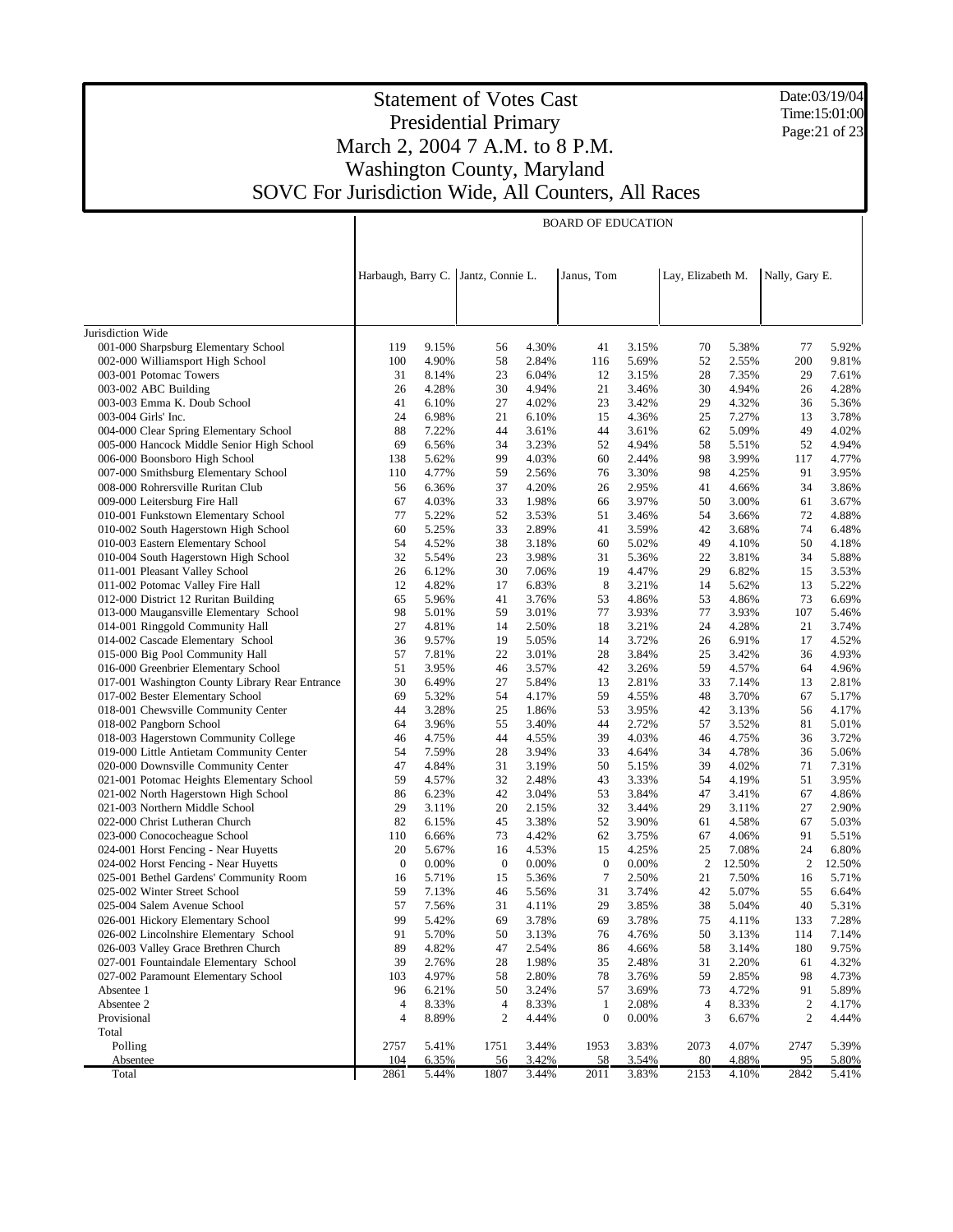Date:03/19/04 Time:15:01:01 Page:22 of 23

|                                                                                         | <b>BOARD OF EDUCATION</b> |                 |                 |                  |                  |                |                 |                |                    |                 |
|-----------------------------------------------------------------------------------------|---------------------------|-----------------|-----------------|------------------|------------------|----------------|-----------------|----------------|--------------------|-----------------|
|                                                                                         |                           |                 |                 |                  |                  |                |                 |                |                    |                 |
|                                                                                         |                           |                 |                 |                  |                  |                |                 |                |                    |                 |
|                                                                                         | Ober, Roxanne R.          |                 | Ridenour, Wayne |                  | Sonnik, Bill     |                | Spruill, Teresa |                | Staley, William H. |                 |
|                                                                                         |                           |                 | D.              |                  |                  |                |                 |                |                    |                 |
|                                                                                         |                           |                 |                 |                  |                  |                |                 |                |                    |                 |
|                                                                                         |                           |                 |                 |                  |                  |                |                 |                |                    |                 |
| Jurisdiction Wide                                                                       |                           |                 |                 |                  |                  |                |                 |                |                    |                 |
| 001-000 Sharpsburg Elementary School                                                    | 106                       | 8.15%           | 147             | 11.30%           | 46               | 3.54%          | 75              | 5.76%          | 123                | 9.45%           |
| 002-000 Williamsport High School                                                        | 190                       | 9.32%           | 220             | 10.79%           | 115              | 5.64%          | 84              | 4.12%          | 177                | 8.68%           |
| 003-001 Potomac Towers                                                                  | 29                        | 7.61%           | 32              | 8.40%            | 14               | 3.67%          | 18              | 4.72%          | 26                 | 6.82%           |
| 003-002 ABC Building                                                                    | 60                        | 9.88%           | 63              | 10.38%           | 27               | 4.45%          | 38              | 6.26%          | 47                 | 7.74%           |
| 003-003 Emma K. Doub School                                                             | 69                        | 10.27%          | 68              | 10.12%           | 19               | 2.83%          | 45              | 6.70%          | 56                 | 8.33%           |
| 003-004 Girls' Inc.<br>004-000 Clear Spring Elementary School                           | 26<br>111                 | 7.56%<br>9.11%  | 35<br>135       | 10.17%<br>11.08% | 5<br>30          | 1.45%<br>2.46% | 25<br>65        | 7.27%<br>5.34% | 32<br>118          | 9.30%<br>9.69%  |
| 005-000 Hancock Middle Senior High School                                               | 88                        | 8.37%           | 91              | 8.65%            | 25               | 2.38%          | 73              | 6.94%          | 76                 | 7.22%           |
| 006-000 Boonsboro High School                                                           | 243                       | 9.90%           | 341             | 13.90%           | 59               | 2.40%          | 143             | 5.83%          | 203                | 8.27%           |
| 007-000 Smithsburg Elementary School                                                    | 251                       | 10.88%          | 289             | 12.53%           | 67               | 2.91%          | 175             | 7.59%          | 179                | 7.76%           |
| 008-000 Rohrersville Ruritan Club                                                       | 64                        | 7.27%           | 109             | 12.39%           | 22               | 2.50%          | 55              | 6.25%          | 73                 | 8.30%           |
| 009-000 Leitersburg Fire Hall                                                           | 212                       | 12.74%          | 173             | 10.40%           | 61               | 3.67%          | 76              | 4.57%          | 132                | 7.93%           |
| 010-001 Funkstown Elementary School                                                     | 154                       | 10.45%          | 154             | 10.45%           | 80               | 5.43%          | 66              | 4.48%          | 122                | 8.28%           |
| 010-002 South Hagerstown High School                                                    | 94                        | 8.23%           | 108             | 9.46%            | 55               | 4.82%          | 59              | 5.17%          | 101                | 8.84%           |
| 010-003 Eastern Elementary School                                                       | 117                       | 9.78%           | 115             | 9.62%            | 36               | 3.01%          | 58              | 4.85%          | 87                 | 7.27%           |
| 010-004 South Hagerstown High School                                                    | 50                        | 8.65%           | 52              | 9.00%            | 40               | 6.92%          | 33              | 5.71%          | 36                 | 6.23%           |
| 011-001 Pleasant Valley School                                                          | 49                        | 11.53%          | 43              | 10.12%           | 9                | 2.12%          | 34              | 8.00%          | 36                 | 8.47%           |
| 011-002 Potomac Valley Fire Hall                                                        | 20                        | 8.03%           | 41              | 16.47%           | 6                | 2.41%          | 16              | 6.43%          | 19                 | 7.63%           |
| 012-000 District 12 Ruritan Building                                                    | 76                        | 6.97%           | 124             | 11.37%           | 42               | 3.85%          | 69              | 6.32%          | 103                | 9.44%           |
| 013-000 Maugansville Elementary School                                                  | 208                       | 10.62%          | 187             | 9.55%            | 31               | 1.58%          | 127             | 6.49%          | 197                | 10.06%          |
| 014-001 Ringgold Community Hall                                                         | 62                        | 11.05%          | 60              | 10.70%           | 15               | 2.67%          | 47              | 8.38%          | 39                 | 6.95%           |
| 014-002 Cascade Elementary School                                                       | 26                        | 6.91%           | 47              | 12.50%           | 16               | 4.26%          | 32              | 8.51%          | 31                 | 8.24%           |
| 015-000 Big Pool Community Hall                                                         | 47                        | 6.44%           | 88              | 12.05%           | 16               | 2.19%          | 42              | 5.75%          | 96                 | 13.15%          |
| 016-000 Greenbrier Elementary School<br>017-001 Washington County Library Rear Entrance | 124<br>50                 | 9.61%<br>10.82% | 162<br>40       | 12.56%<br>8.66%  | 46<br>13         | 3.57%<br>2.81% | 76<br>30        | 5.89%<br>6.49% | 105<br>33          | 8.14%<br>7.14%  |
| 017-002 Bester Elementary School                                                        | 145                       | 11.19%          | 120             | 9.26%            | 43               | 3.32%          | 65              | 5.02%          | 101                | 7.79%           |
| 018-001 Chewsville Community Center                                                     | 153                       | 11.40%          | 137             | 10.21%           | 38               | 2.83%          | 92              | 6.86%          | 92                 | 6.86%           |
| 018-002 Pangborn School                                                                 | 205                       | 12.67%          | 141             | 8.71%            | 63               | 3.89%          | 87              | 5.38%          | 118                | 7.29%           |
| 018-003 Hagerstown Community College                                                    | 103                       | 10.64%          | 84              | 8.68%            | 38               | 3.93%          | 52              | 5.37%          | 57                 | 5.89%           |
| 019-000 Little Antietam Community Center                                                | 56                        | 7.88%           | 90              | 12.66%           | 17               | 2.39%          | 46              | 6.47%          | 61                 | 8.58%           |
| 020-000 Downsville Community Center                                                     | 88                        | 9.06%           | 105             | 10.81%           | 55               | 5.66%          | 54              | 5.56%          | 79                 | 8.14%           |
| 021-001 Potomac Heights Elementary School                                               | 168                       | 13.02%          | 130             | 10.08%           | 55               | 4.26%          | 69              | 5.35%          | 82                 | 6.36%           |
| 021-002 North Hagerstown High School                                                    | 146                       | 10.58%          | 135             | 9.78%            | 53               | 3.84%          | 68              | 4.93%          | 113                | 8.19%           |
| 021-003 Northern Middle School                                                          | 145                       | 15.57%          | 69              | 7.41%            | 50               | 5.37%          | 44              | 4.73%          | 50                 | 5.37%           |
| 022-000 Christ Lutheran Church                                                          | 138                       | 10.35%          | 132             | 9.90%            | 42               | 3.15%          | 70              | 5.25%          | 115                | 8.63%           |
| 023-000 Conococheague School                                                            | 125                       | 7.57%           | 148             | 8.96%            | 44               | 2.66%          | 120             | 7.26%          | 169                | 10.23%          |
| 024-001 Horst Fencing - Near Huyetts                                                    | 34                        | 9.63%           | 33              | 9.35%            | 11               | 3.12%          | 13              | 3.68%          | 42                 | 11.90%          |
| 024-002 Horst Fencing - Near Huyetts                                                    | $\boldsymbol{0}$          | 0.00%           | 4               | 25.00%           | $\boldsymbol{0}$ | 0.00%          | -1              | 6.25%          | $\overline{2}$     | 12.50%          |
| 025-001 Bethel Gardens' Community Room                                                  | 24                        | 8.57%           | 22              | 7.86%            | 7                | 2.50%          | 19              | 6.79%          | 17                 | 6.07%           |
| 025-002 Winter Street School                                                            | 59<br>67                  | 7.13%<br>8.89%  | 69              | 8.33%            | 25               | 3.02%<br>3.18% | 46              | 5.56%          | 96                 | 11.59%<br>9.02% |
| 025-004 Salem Avenue School<br>026-001 Hickory Elementary School                        | 172                       | 9.42%           | 77<br>173       | 10.21%<br>9.47%  | 24               | 3.67%          | 41<br>95        | 5.44%<br>5.20% | 68<br>179          | 9.80%           |
| 026-002 Lincolnshire Elementary School                                                  | 162                       | 10.15%          | 175             | 10.96%           | 67<br>77         | 4.82%          | 66              | 4.14%          | 115                | 7.21%           |
| 026-003 Valley Grace Brethren Church                                                    | 180                       | 9.75%           | 215             | 11.64%           | 84               | 4.55%          | 80              | 4.33%          | 161                | 8.72%           |
| 027-001 Fountaindale Elementary School                                                  | 236                       | 16.71%          | 133             | 9.42%            | 55               | 3.90%          | 53              | 3.75%          | 85                 | 6.02%           |
| 027-002 Paramount Elementary School                                                     | 285                       | 13.75%          | 178             | 8.59%            | 85               | 4.10%          | 96              | 4.63%          | 139                | 6.71%           |
| Absentee 1                                                                              | 161                       | 10.42%          | 153             | 9.90%            | 47               | 3.04%          | 68              | 4.40%          | 90                 | 5.83%           |
| Absentee 2                                                                              | 5                         | 10.42%          | 4               | 8.33%            | $\boldsymbol{2}$ | 4.17%          | 1               | 2.08%          | 3                  | 6.25%           |
| Provisional                                                                             | 3                         | 6.67%           | 4               | 8.89%            | 2                | 4.44%          | 5               | 11.11%         | 1                  | 2.22%           |
| Total                                                                                   |                           |                 |                 |                  |                  |                |                 |                |                    |                 |
| Polling                                                                                 | 5217                      | 10.24%          | 5294            | 10.40%           | 1828             | 3.59%          | 2838            | 5.57%          | 4188               | 8.22%           |
| Absentee                                                                                | 169                       | 10.32%          | 161             | 9.83%            | 51               | 3.11%          | 74              | 4.52%          | 94                 | 5.74%           |
| Total                                                                                   | 5386                      | 10.25%          | 5455            | 10.38%           | 1879             | 3.57%          | 2912            | 5.54%          | 4282               | 8.15%           |